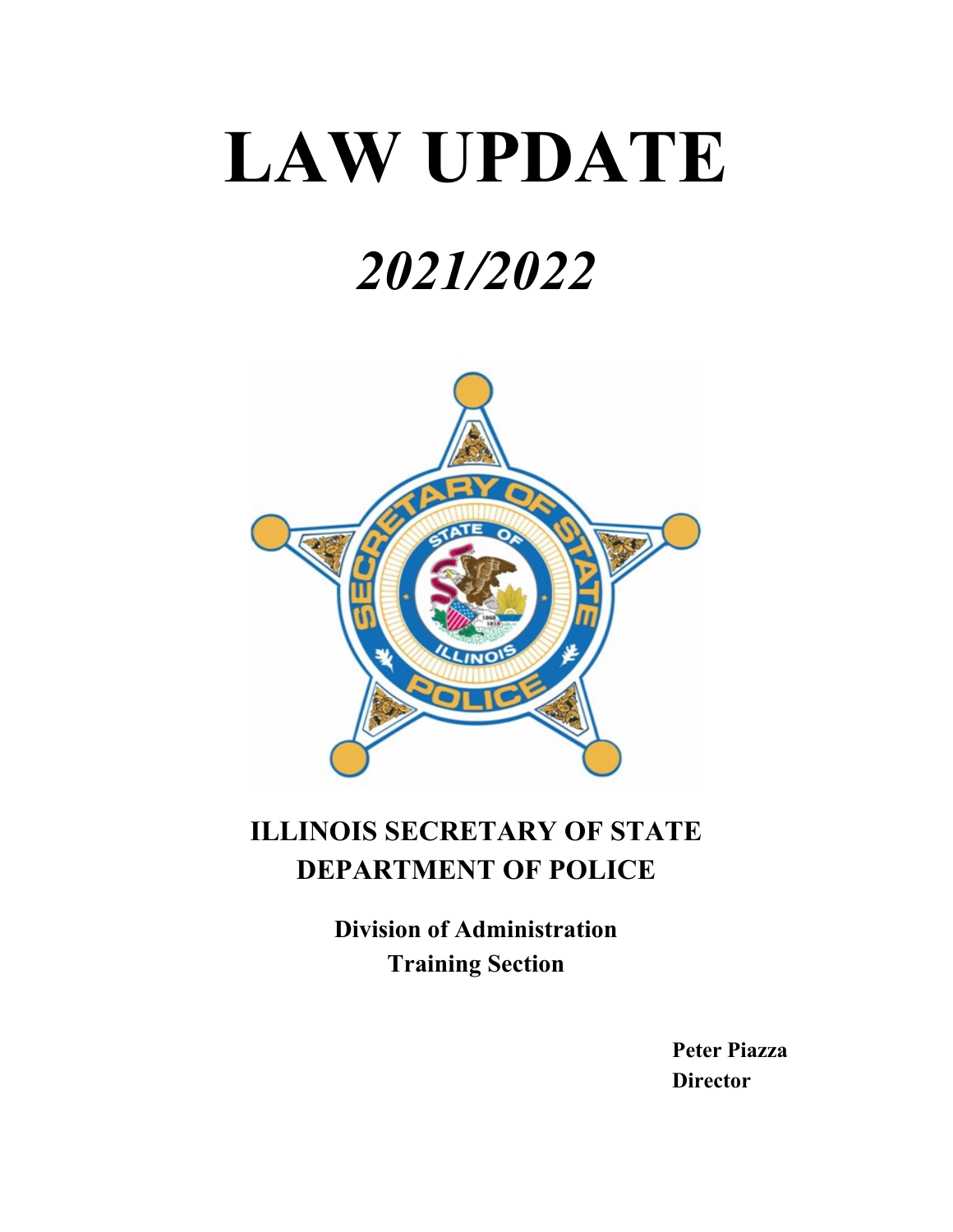#### **Please Note:**

**This training outline is written for a law enforcement audience. It does not contain every law change made during the 102nd Session of the Illinois General Assembly.** *.*

**Errors and/or omissions may exist in this document. Readers are urged to review entire sections of law prior to taking enforcement action. Original source information can be found at the following Internet website:**

#### www.ilga.gov

*"This site contains provisions of the Illinois Compiled Statutes from databases that were created for the use of the members and staff of the Illinois General Assembly. The provisions have NOT been edited for publication, and are NOT in any sense the "official" text of the Illinois Compiled Statutes as enacted into law. The accuracy of any specific provision originating from this site cannot be assured, and you are urged to consult the official documents or contact legal counsel of your choice. This site should not be cited as an official or authoritative source. Court decisions may affect the interpretation and constitutionality of statutes."*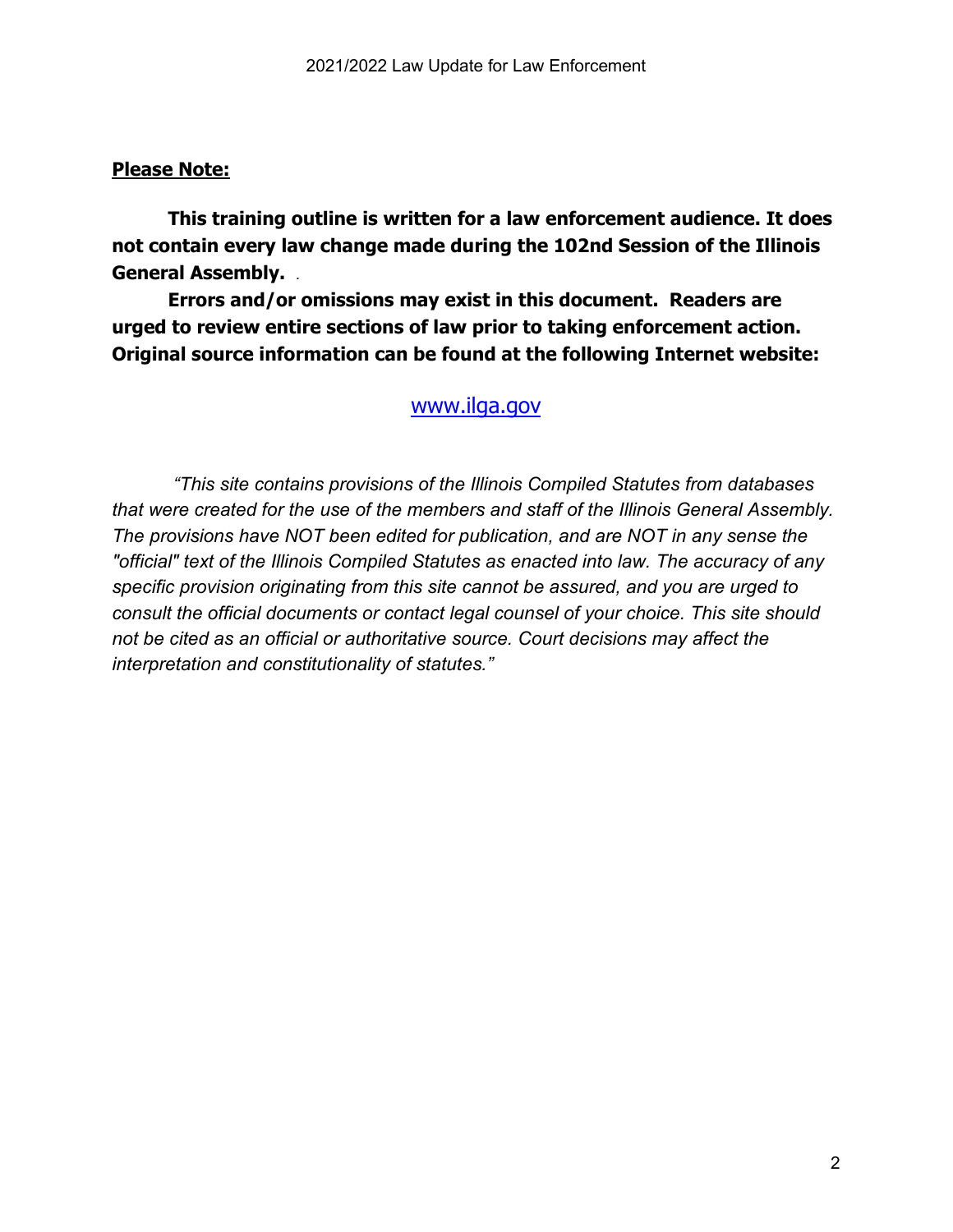### **Table of Contents**

|                            | <b>Illinois Vehicle Code</b>       |    |
|----------------------------|------------------------------------|----|
| 15 ILCS 305/21             | SOS State Building ID              | 7  |
| 15 ILCS 305/35             | <b>SOS Electronic Signatures</b>   | 7  |
| 15 ILCS 335/4              | <b>SOS ID Cards</b>                | 8  |
| 15 ILCS 335/8              | Conditional Permanent Resident     | 8  |
| 625 ILCS 5/1-162.3         | Definitions - Police Vehicle       | 9  |
| 625 ILCS 5/1-168.8         | Rec Trails Off Hwy Vehicle         | 9  |
| 625 ILCS 5/1-213.8         | SOS - Various                      | 10 |
| 625 ILCS 5/1-216.5         | <b>Revenue Vehicles</b>            | 11 |
| 625 ILCS 5/2-112           | Driver Ed - Traffic Stops          | 11 |
| 625 ILCS 5/3-100.1         | <b>Electronic Records</b>          | 12 |
| 625 ILCS 5/3-114           | Salvage Certificate                | 12 |
| 625 ILCS 5/3-117.2         | Junk Vehicle Notification          | 12 |
| 625 ILCS 5/3-609           | Veteran Health Info                | 13 |
| 625 ILCS 5/3-611.5         | Fire Chief Vehicle Equipment       | 13 |
| 625 ILCS 5/3-664           | <b>Gold Star Plates</b>            | 14 |
| 625 ILCS 5/3-699.14        | <b>Fold of Honor Plates</b>        | 14 |
| 625 ILCS 5/3-699.14        | <b>Aviation Decals</b>             | 15 |
| 625 ILCS 5/3-699.14        | Child Abuse Council Plate          | 15 |
| 625 ILCS 5/3-699.14        | <b>Healthcare Worker Decal</b>     | 15 |
| 625 ILCS 5/3-707           | <b>Operation Uninsured Vehicle</b> | 16 |
| 625 ILCS 5/3-804.01        | Expanded Use Antique Vehicle       | 16 |
| 625 ILCS 5/5-402.1         | SOS - Title Transfer               | 17 |
| 625 ILCS 5/6-105           | Temp Driver's Licenses             | 17 |
| 625 ILCS 5/6-110.1         | SOS - Facial Recognition Info      | 17 |
| 625 ILCS 5/7-211           | Deposit of Security                | 18 |
| 625 ILCS 5/11-406 Repealed | Repeal Motorist Report             | 18 |
| 625 ILCS 5/11-502.1        | Regulation - Tech                  | 19 |
| 625 ILCS 5/11-605          | School Zone Start Time             | 20 |
| 625 ILCS 5/11-804          | Electric Turn Signal               | 21 |
| 625 ILCS 5/11-907          | State Police - Law Enforcement     | 21 |
| 625 ILCS 5/11-907          | Scott's Law                        | 22 |
| 625 ILCS 5/11-1301.2       | <b>Special Parking Decals</b>      | 22 |
| 625 ILCS 5/11-1403         | Motorcycle Passengers              | 23 |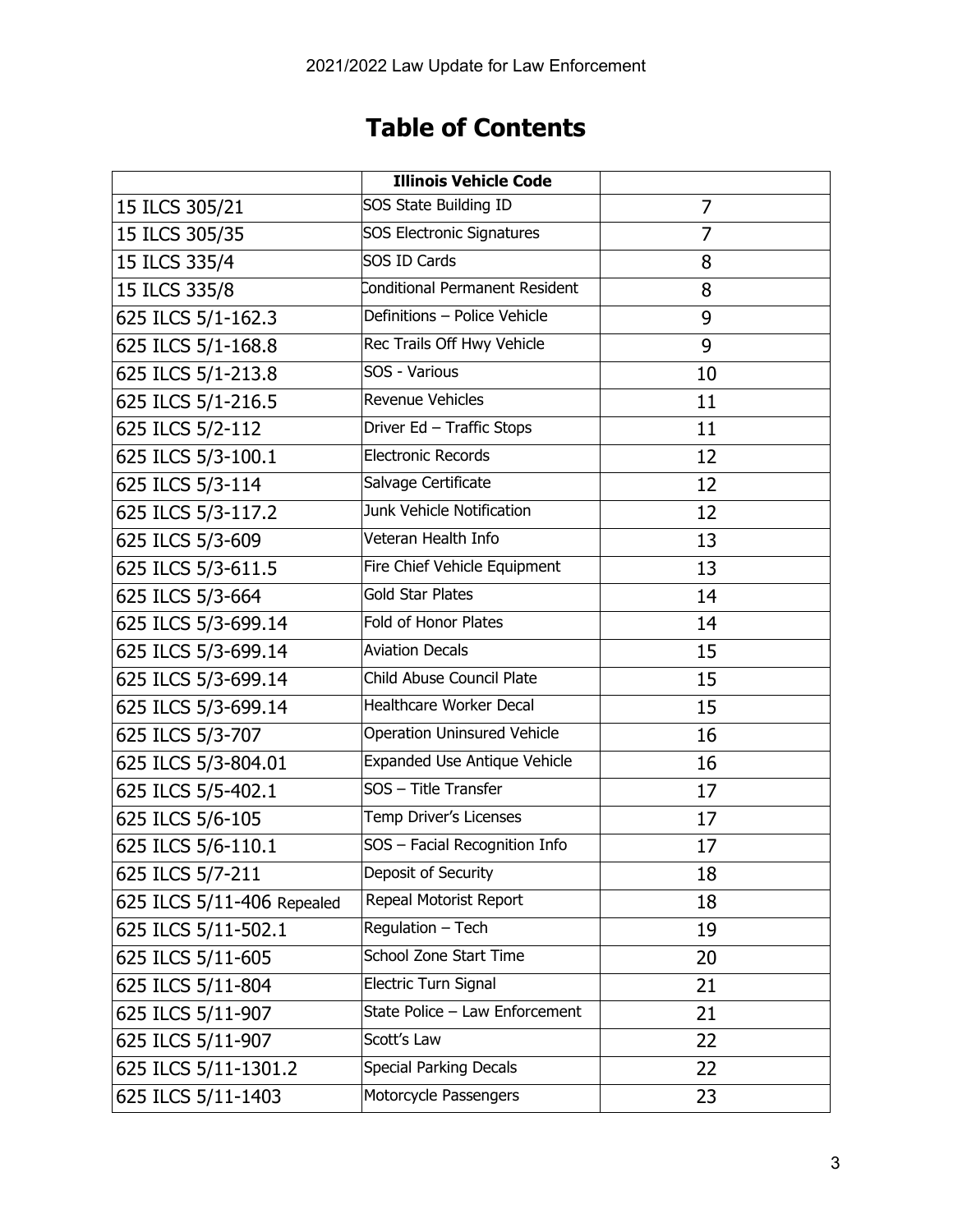| 625 ILCS 5/12-503       | <b>Tinted Windows</b>                  | 23 |
|-------------------------|----------------------------------------|----|
| 625 ILCS 5/12-812       | <b>School Buses</b>                    | 23 |
| 625 ILCS 5/13-103.3 NEW | Portable Emissions Testing             | 24 |
| 625 ILCS 5/15-107       | Overweight Permits                     | 24 |
| 625 ILCS 5/16-105       | <b>Courts Fees Various</b>             | 25 |
|                         |                                        |    |
|                         | <b>Illinois Criminal Code</b>          |    |
| 720 ILCS 5/3-5          | <b>Adult Protective Services</b>       | 26 |
| 720 ILCS 5/7-5          | Police Reform Bill                     | 26 |
| 720 ILCS 5/11-0.1       | Neglected Child                        | 27 |
| 720 ILCS 5/11-9.1       | Criminal Law Tech                      | 28 |
| 720 ILCS 5/12-7.1       | Hate Crime - Civil Action              | 28 |
| 720 ILCS 5/12-7.1       | Hate Crime - Immigration               | 29 |
| 720 ILCS 5/12-7.3       | Criminal Procedures - Stalking         | 29 |
| 720 ILCS 5/19-1         | Freight Container Burglary             | 29 |
| 720 ILCS 5/48-7         | Mass Animal Mortality Event            | 30 |
| 720 ILCS 570/401.3 New  | Controlled Substances Opioids          | 30 |
| 720 ILCS 570/414        | Health Care & Human Services           | 31 |
| 720 ILCS 570/414        | Opioid Overdose Reduction              | 31 |
| 720 ILCS 675/1          | Preventing Youth Vaping                | 32 |
|                         |                                        |    |
|                         |                                        |    |
|                         | <b>Other Illinois Statutes</b>         |    |
| New Act                 | Adult Victim Privacy Act               | 33 |
| New Act                 | <b>Empowering Public Participation</b> | 34 |
| <b>New Act</b>          | Human Trafficking Task Force           | 35 |
| New Act                 | Protecting Household Privacy           | 35 |
| 5 ILCS 312/1-104        | Notary Electronic Documents            | 36 |
| 5 ILCS 465/4            | American Made Illinois Flags           | 37 |
| 5 ILCS 465/11           | Flag Display - Half Staff              | 37 |
| 5 ILCS 805/5            | Law Enforcement - Immigration          | 38 |
| 5 ILCS 840/40 New       | First Responders Task Force            | 39 |
| 10 ILCS 5/19A-20        | Branch Polling Place County Jail       | 39 |
| 20 ILCS 301/55-36 New   | Compliance Checks - Tobacco            | 40 |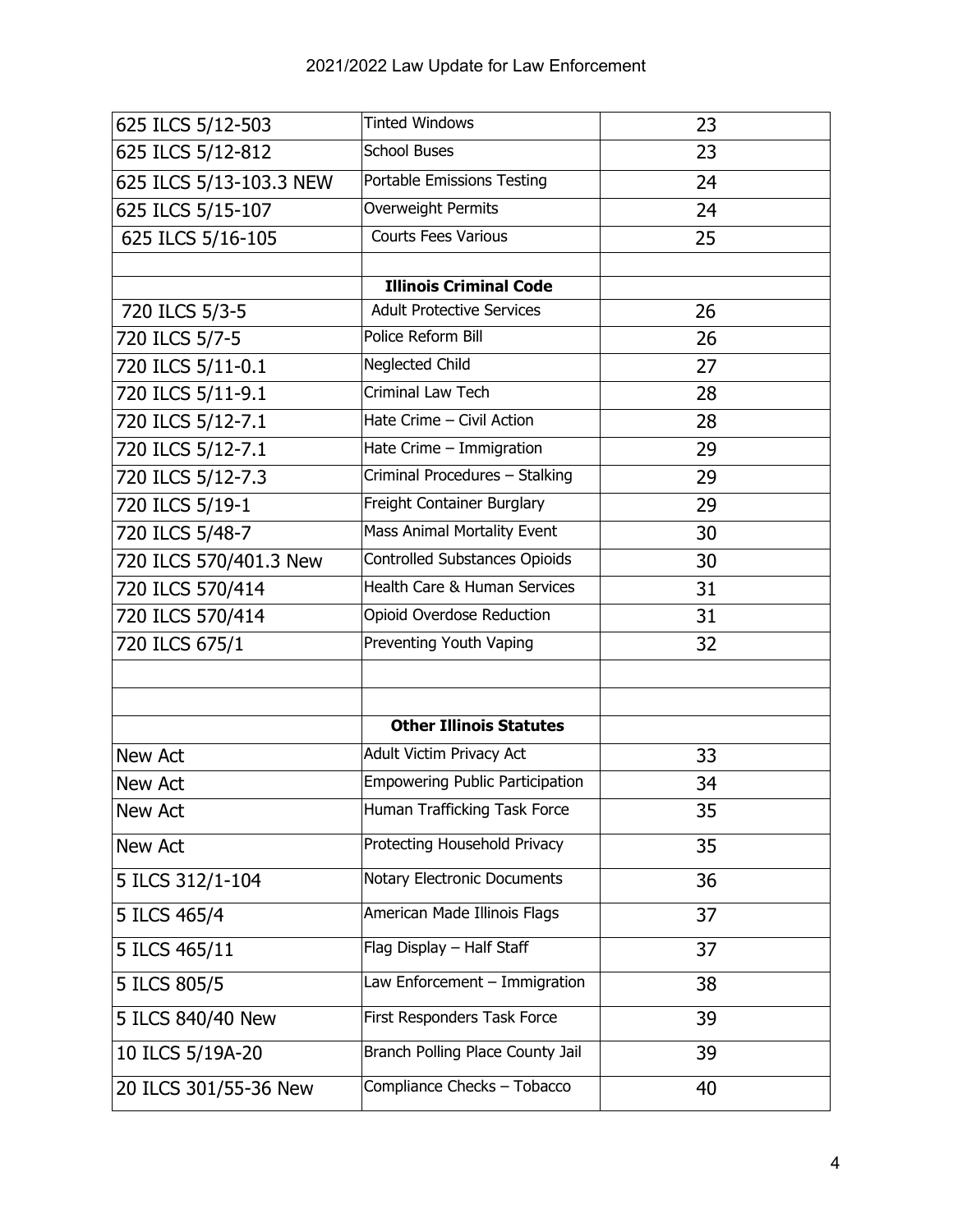| 20 ILCS 1305/10-63 New   | Call4Calm Text Line            | 41 |
|--------------------------|--------------------------------|----|
| 20 ILCS 1705/76.1 New    | 1st Responder Mental Health    | 41 |
| 20 ILCS 2310/2310-705New | <b>ILETSB</b>                  | 42 |
| 20 ILCS 2605/2605-52.1   | Wireless Service Call Locator  | 43 |
| 20 ILCS 2605/2605-304New | Home Inspector (FOID)          | 44 |
| 20 ILCS 2605/2605-615New | Forensic Lab Impact Note Act   | 45 |
| 40 ILCS 5/3-110.11a New  | Pension Code CTPF Various      | 46 |
| 40 ILCS 5/5-214          | Chicago Police Service Credit  | 47 |
| 50 ILCS 705/1            | Police Reform Trailer Bill     | 47 |
| 105 ILCS 128/20          | School Law Enforcement Drills  | 48 |
| 235 ILCS 5/6-28.8        | Pandemic Recovery              | 48 |
| 325 ILCS 5/4             | <b>Implicit Bias Training</b>  | 49 |
| 510 ILCS 68/1-5          | <b>Herptiles Various</b>       | 50 |
| 515 ILCS 5/10-110        | Fish & Aquatic Life Code       | 51 |
| 520 ILCS 5/3.1-2         | Trapping License Exemption     | 51 |
| 625 ILCS 45/1-2          | Boat Reg. & Safety Act         | 52 |
| 705 ILCS 5/11            | Courts - Security Officers     | 52 |
| 705 ILCS 20/2 New        | Clerks of Courts - Payments    | 52 |
| 705 ILCS 405/5-401.6 New | <b>Minors Statements</b>       | 53 |
| 725 ILCS 5/112-2         | Grand Juror Oath               | 54 |
| 725 ILCS 5/112A-20       | No Contact Order - Sex Crimes  | 54 |
| 725 ILCS 115/3.5 New     | Child Forensic Interview       | 54 |
| 725 ILCS 150/5           | Drug Asset Forfeiture          | 55 |
| 725 ILCS 190/3           | Privacy of Child Victims       | 55 |
| 725 ILCS 203/11 New      | Sex Assault Evidence Track     | 56 |
| 730 ILCS 5/3-2-13 New    | <b>FOID Mental Health</b>      | 57 |
| 735 ILCS 5/804.5         | Restorative Justice            | 58 |
| 740 ILCS 21/10           | No Contact Order               | 58 |
| 815 ILCS 710/1.1         | Vehicle Franchise Warranty Pay | 59 |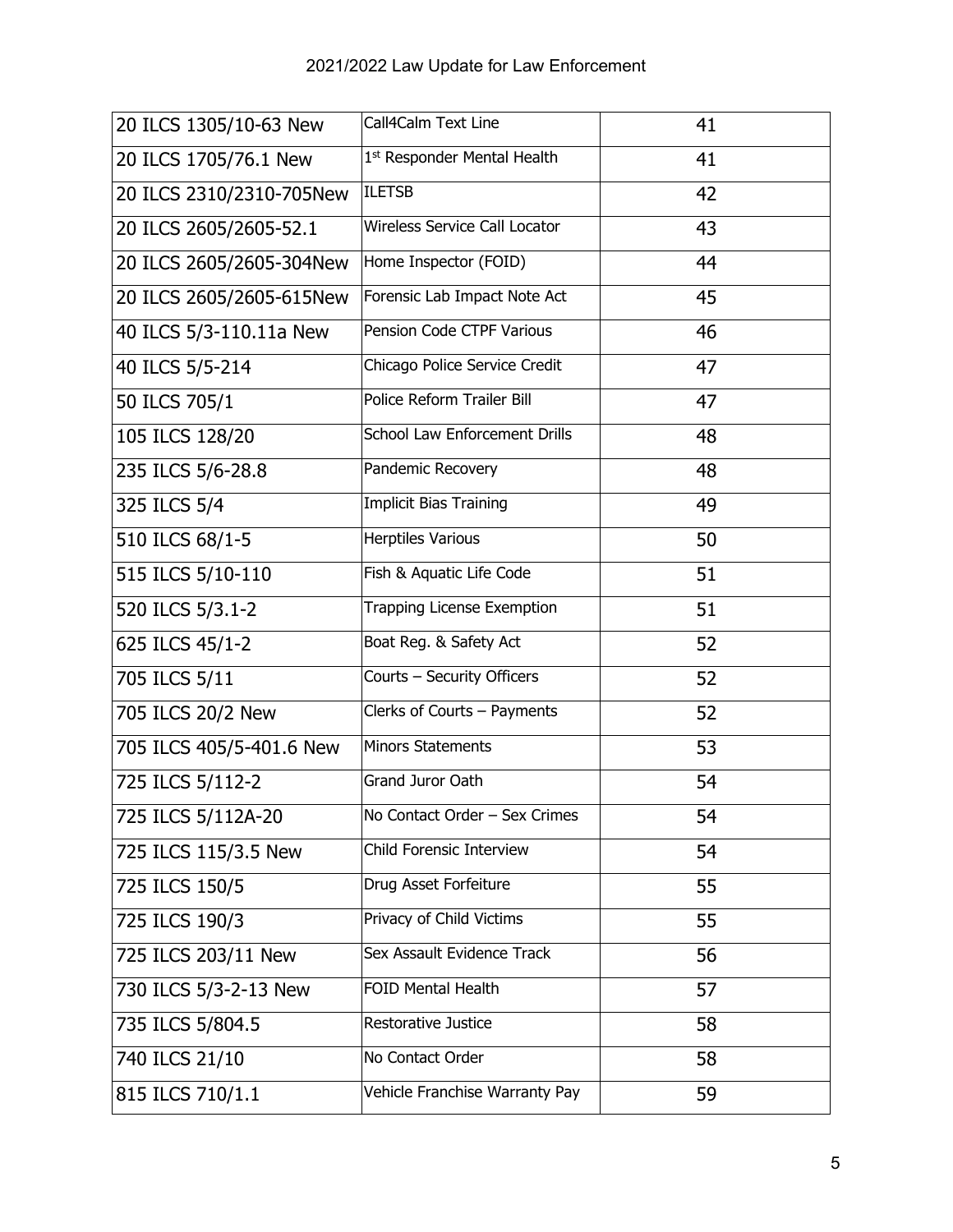### 2021/2022 Law Update for Law Enforcement

| 820 ILCS 95/5  | Human Trafficking Recognition    | 59 |
|----------------|----------------------------------|----|
| 820 ILCS 315/2 | Line of Duty - Probation Officer | 59 |
| 820 ILCS 315/3 | Line of Duty Claim Deadline      | 60 |
|                |                                  |    |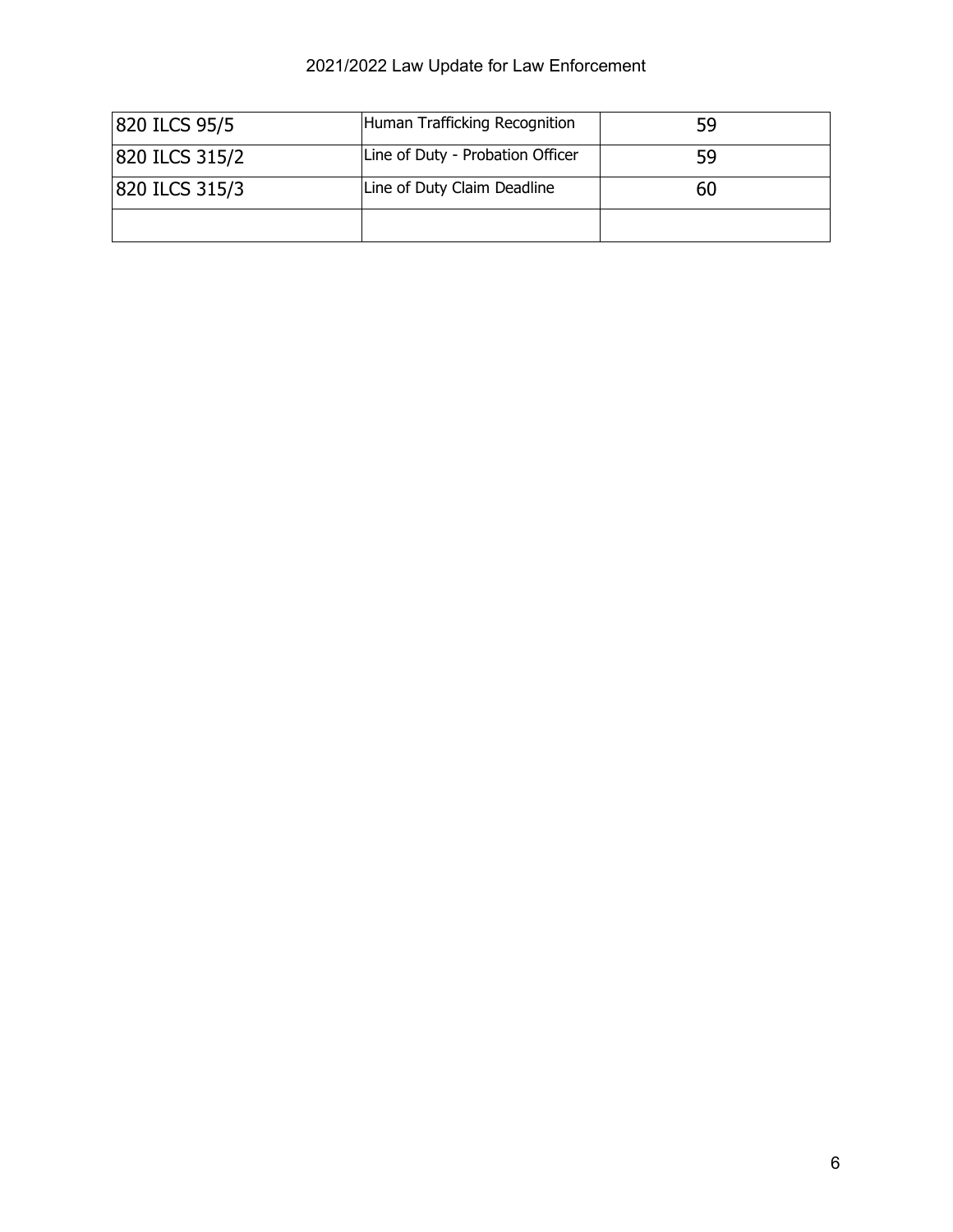### **Illinois Vehicle Code**

### **"**SOS - STATE BUILDING MUNICIPAL IDENTIFICATION" **15 ILCS 305/21 new, 20 ILCS 5/5-730 new, 20 ILCS 405/405-535 new**

#### **Effective Date: 01/01/2022 Public Act [102-0561](https://ilga.gov/legislation/billstatus.asp?DocNum=2460&GAID=16&GA=102&DocTypeID=SB&LegID=135114&SessionID=110&SpecSess=)**

#### **Synopsis:**

Amends the Departments of State Government Law of the Civil Administrative Code of Illinois. Provides that for applications for services as may be provided by any department created under the Code, a municipal identification card shall be considered an acceptable secondary form of identification if such identification is required by an applicable department. Amends the Department of Central Management Services Law of the Civil Administrative Code of Illinois. Provides that any State-owned building that requires the display of a State-issued identification card for the purpose of gaining access to the premises shall accept the use of any municipal identification card as an acceptable form of identification for the purpose of entering the premises. Defines "municipal identification card". Provides that for applications for services as may be provided by any department, an Illinois municipal identification card shall be considered an acceptable secondary form of identification if such identification is required by an applicable department. Provides that any State-owned building that requires the display of a State-issued identification card for the purpose of gaining access to the premises shall accept the use of any Illinois municipal identification card as an acceptable form of identification for the purpose of entering the premises. Provides that an Illinois municipal identification card may not be sufficient to access certain secure areas within the premises and may require additional authorization or identification at the discretion of the premises' security, the Department of Central Management Services, or the user agency. Modifies the definition of "municipal identification card". Makes conforming changes.

#### **Excerpt from the Public Act not necessary.**

### **"**SOS - ELECTRONIC SIGNATURES" **15 ILCS 305/35 new**

**Effective Date: 01/01/2022 Public Act [102-0213](https://www.ilga.gov/legislation/billstatus.asp?DocNum=1611&GAID=16&GA=102&DocTypeID=SB&LegID=134244&SessionID=110&SpecSess=)**

#### **Synopsis:**

Amends Secretary of State Act. Allows the Secretary of State to adopt rules to authorize the filing of documents with his or her office that have been signed by electronic means. Specifies the rules to be adopted. Provides certification requirements for entities seeking to provide services to third parties for the execution of electronic signatures for filing with the Secretary of State. Specifies minimum requirements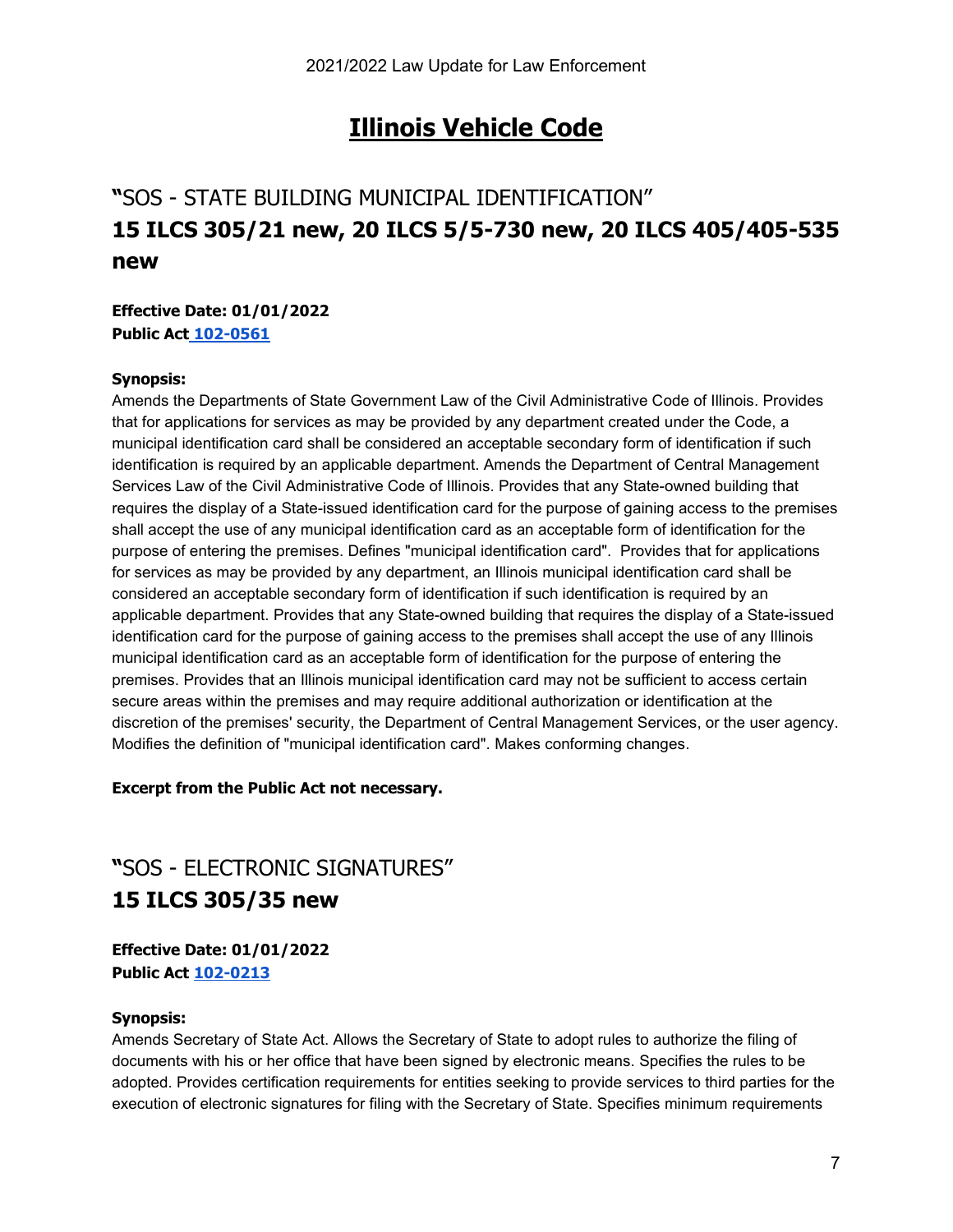for the use of electronic signatures on documents. Provides for the refusal of non-compliant electronic signatures. Provides that electronic signatures and electronic delivery of records shall have the same force and effect as manual signatures and the physical delivery of records. Provides that electronic records and electronic signatures accepted by the Secretary of State shall be admissible in all administrative, quasi-judicial, and judicial proceedings.

#### **Excerpt from the Public Act not necessary**

### "Vehicle Code - SOS-ID CARDS-CDL-SCHOOL BUS" **15 ILCS 335/4, 625 ILCS 5/6-106.1, 625 ILCS 5/6-205, 625 ILCS 5/6-206, 625 ILCS 5/6-508, 730 ILCS 5/5-6-3.1**

**Effective Date: 08/06/2021 Public Act: [102-0299](https://www.ilga.gov/legislation/billstatus.asp?DocNum=0698&GAID=16&GA=102&DocTypeID=SB&LegID=133320&SessionID=110&SpecSess=)**

#### **Synopsis:**

Amends the Illinois Identification Card Act. Provides that Illinois Identification Cards issued to persons upon conditional release or absolute discharge from the custody of the Department of Human Services be issued prior to release or discharge (instead of no sooner than 14 days prior to release or discharge). Amends the Illinois Vehicle Code. Provides that applicants for school bus driver permits and commercial driver's licenses must not have been convicted of (i) aggravated domestic battery, or (ii) specified offenses under the Liquor Control Act of 1934. Provides that, regardless of whether an exemption for employment-related transportation applies, every person required to install and maintain an ignition interlock device shall not be eligible for reinstatement until the person installs an ignition interlock device and maintains the ignition interlock device for 5 years. Amends the Unified Code of Corrections. Provides that a subsection concerning required proof of financial responsibility does not apply to a person who, at the time of the offense, was operating a motor vehicle registered in a state other than Illinois. Makes other changes. Effective immediately.

**Excerpt from the Public Act not necessary.**

### "VEHICLE CODE - CONDITIONAL PERMANENT RESIDENT" **15 ILCS 335/8, 625 ILCS 5/6-115**

**Effective Date: 01/01/2022 Public Act: [102-0659](https://ilga.gov/legislation/billstatus.asp?DocNum=2662&GAID=16&GA=102&DocTypeID=SB&LegID=135316&SessionID=110&SpecSess=)**

**Synopsis:**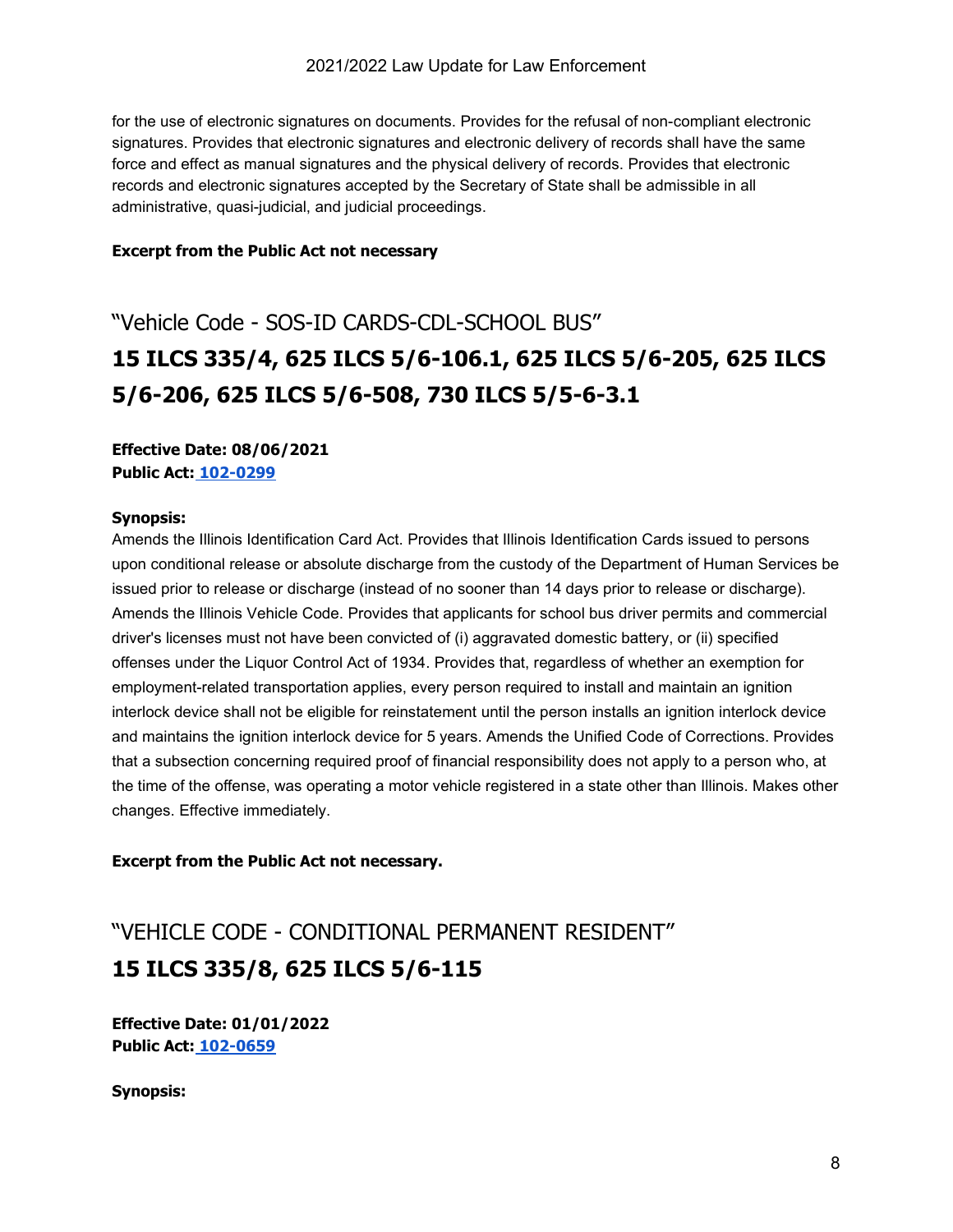Amends the Illinois Identification Card Act. Allows identification cards issued to conditional permanent residents to expire under specified conditions. Allows REAL ID compliant identification cards issued to conditional permanent residents to be marked as "Limited Term". Amends the Illinois Vehicle Code. Allows Illinois driver's licenses issued to conditional permanent residents to expire under specified conditions. Allows REAL ID compliant Illinois driver's licenses issued to conditional permanent residents to be marked as "Limited Term".

#### **Excerpt from the Public Act not necessary.**

### "Vehicle Code - DEFINITIONS - POLICE VEHICLE" **625 ILCS 5/1-162.3**

#### **Effective Date: 01/01/2022 Public Act: [102-0240](https://www.ilga.gov/legislation/billstatus.asp?DocNum=3882&GAID=16&GA=102&DocTypeID=HB&LegID=132968&SessionID=110&SpecSess=)**

#### **Synopsis:**

Amends the Illinois Vehicle Code. Changes the definition of "police vehicle" to include recreational offhighway vehicles, all-terrain vehicles, watercraft, and aircraft.

**Excerpt from the Public Act not necessary.**

### "Vehicle Code - REC TRAILS-OFF-HIGHWAY VEHICLE" **625 ILCS 5/1-168.8, 20 ILCS 862/10, 20 ILCS 862/36.7 new,**

#### **Effective Date: 01/01/2022 Public Act: [102-0312](https://www.ilga.gov/legislation/billstatus.asp?DocNum=1231&GAID=16&GA=102&DocTypeID=SB&LegID=133863&SessionID=110&SpecSess=)**

#### **Synopsis:**

Amends the Recreational Trails of Illinois Act. Changes the definition of "off-highway vehicle" to exclude large non-highway vehicles. Provides that a large non-highway vehicle may not be granted an offhighway vehicle trails public access sticker or be operated on lands or waters that require the display of such a sticker. Defines "large non-highway vehicle" as any motorized off-highway device designed to travel primarily off-highway, greater than 64 inches and not more than 75 inches in width, having a manufacturer's dry weight of 3,500 pounds or less, traveling on 4 or more non-highway tires, designed with a non-straddle seat and a steering wheel for steering control, except equipment such as lawnmowers. Amends the Illinois Vehicle Code. Changes the definition of "recreational off-highway vehicle" to include electric-powered vehicles having a manufacturer's dry weight of 3,000 or less.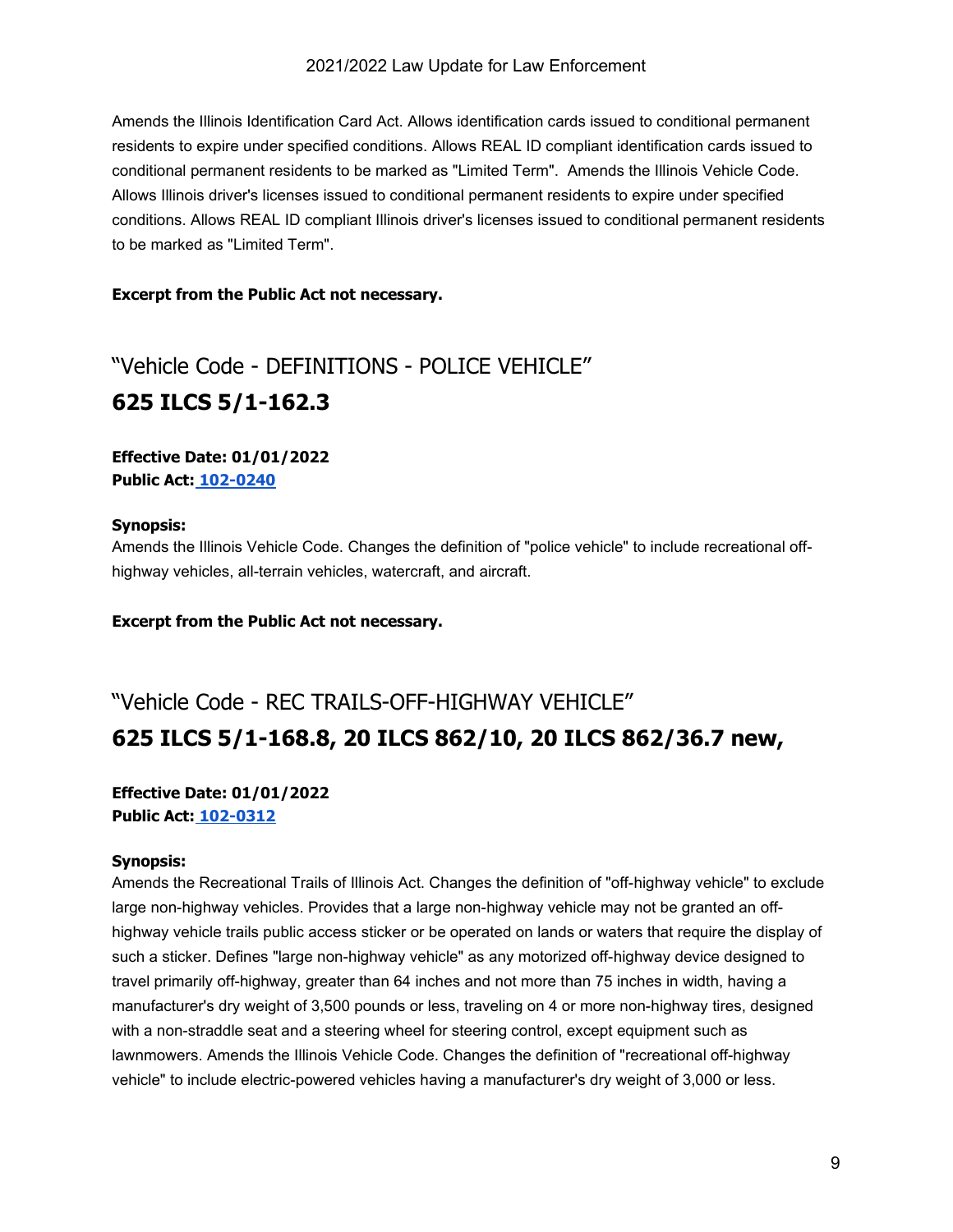#### **Excerpt from the Public Act not necessary.**

#### "Vehicle Code - SOS - VARIOUS"

### **625 ILCS 5/1-213.8 new, 625 ILCS 5/3-100.2, 625 ILCS 5/3-104, 625 ILCS 5/3-113, 625 ILCS 5/5-101, 625 ILCS 5/5-102, 625 ILCS 5/5-301, 625 ILCS 5/5-505 new, MULTIPLE STATUTES AFFECTED**

**Effective Date: 01/01/2022 Public Act: [102-0154](https://www.ilga.gov/legislation/billstatus.asp?DocNum=0573&GAID=16&GA=102&DocTypeID=SB&LegID=133166&SessionID=110&SpecSess=)**

#### **Synopsis:**

Amends the Illinois Vehicle Code. Defines "uniform invoice". Authorizes the Secretary of State may use commercially available title history services. Makes changes concerning odometer disclosure requirements. Provides that the Secretary is authorized to issue a certificate of title in the name of the dealership if the surrendered certificate of title has no additional space to assign the certificate of title. Makes changes concerning requirements for a licensed seller who sells, transfers, or wholesales a vehicle out of State. Provides that a good-faith purchaser of a vehicle for value takes free of any undisclosed liens unless the purchaser has notice of such liens. Provides that the Secretary may remove a franchise affiliate's lien. Provides that a registration permit for 90 (instead of 30) days may be provided for a fee of \$13. Makes electric motorcycles subject to additional fees for electric vehicles and allows vanity and personalized plates to be issued to owners of electric vehicles. Provides that certain military plates may be (i) transferred, upon death of the owner, to the surviving spouse; and (ii) reclassified without a replacement fee. In the Chapter concerning the licensing of vehicle dealers, makes changes to the definition of "established place of business". Provides that applicants for certain licenses shall disclose specified information related to persons liable for the performance of the dealership. Prohibits a licensee with a surrendered or revoked license from being named on an application for a subsequent license and from working for another licensee in a record-keeping, management, or financial position. Prohibits a licensee from permitting an individual who is not an agent of the licensee to purchase a vehicle at an auction. Provides that, beginning with the 2023 registration year, upon the request of the vehicle owner, an electric vehicle owner may register an electric vehicle with any qualifying registration, and an additional \$100 surcharge shall be collected in addition to the applicable registration fee. Provides that the \$100 additional fee is to identify the vehicle as an electric vehicle. Provides that the \$100 additional fee is an annual, flat fee that shall be based on an applicant's new or existing registration year for the vehicle's corresponding weight category. Provides that a designation as an electric vehicle shall not alter a vehicle's registration. Provides that \$1 of the additional fees shall be deposited into the Secretary of State Special Services Fund and the remainder of the additional fees shall be deposited into the Road Fund. Provides that the Secretary shall adopt any rules necessary to implement the new provisions. Removes language providing that a purchaser of a vehicle who obtains a security interest in a vehicle in good faith for value takes free of any undisclosed liens unless the purchaser has notice of such liens and that, upon the perfection of the security interest, the Secretary of State shall invalidate the undisclosed lienholder's interest in the vehicle subject to an investigation by the Secretary of State Department of Police. Removes language allowing only a licensed dealer to use the reassignment portion included on a certificate of title to reassign a vehicle to another licensed dealer. Makes conforming changes and corrects typographical errors. Provides that, no later than July 1, 2022 (instead of July 1, 2021), the Secretary of State shall implement, manage, and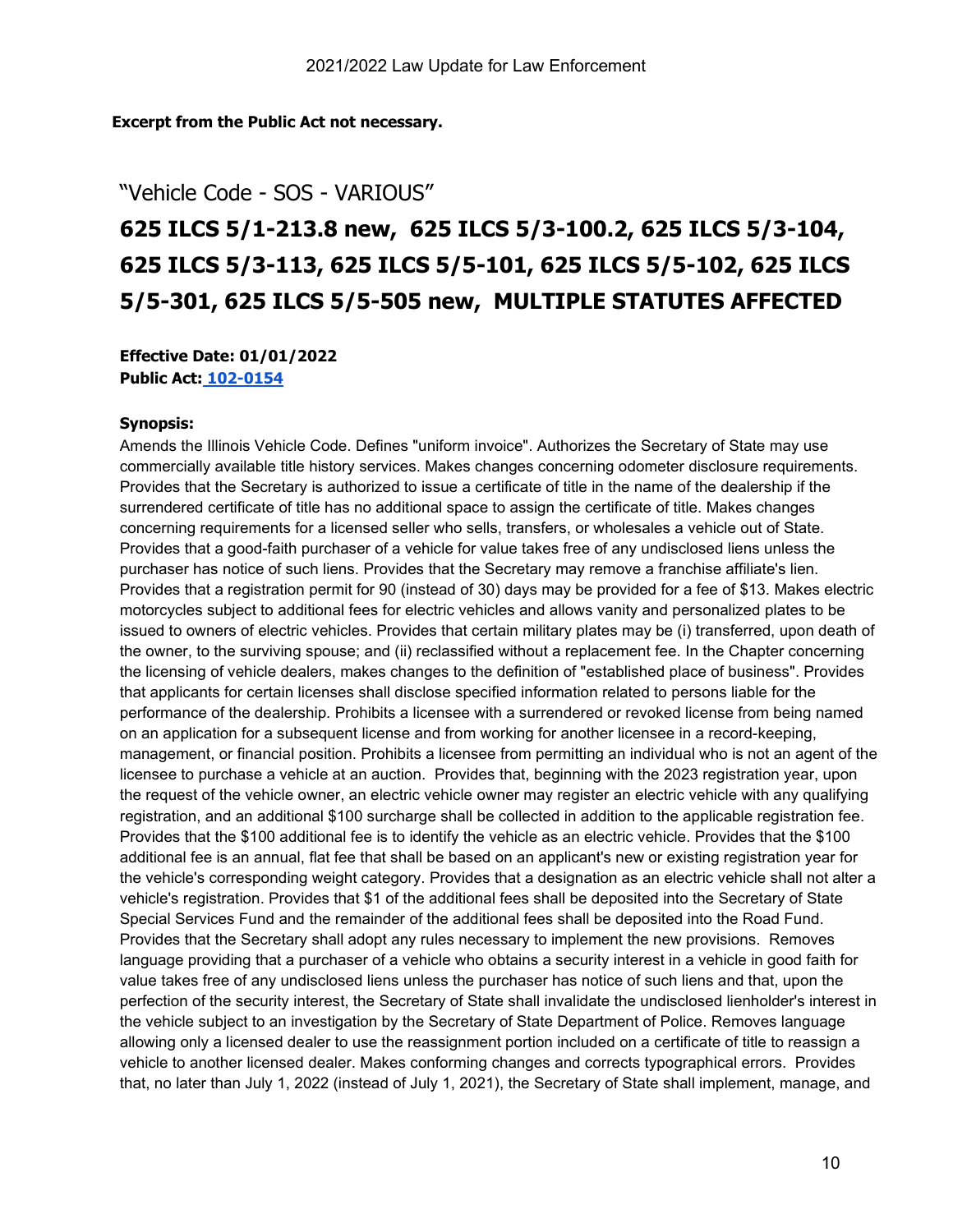administer an electronic lien and title system and establish by administrative rule the standards and procedures relating to the management and implementation of the system.

#### **Excerpt from the Public Act not necessary.**

### "VEHICLE CODE - REVENUE-VEHICLES" **625 ILCS 5/1-216.5 new, 625 ILCS 5/3-819, 625 ILCS 5/3-821**

#### **Effective Date: 01/01/2022 Public Act: [102-0353](https://ilga.gov/legislation/billstatus.asp?DocNum=0058&GAID=16&GA=102&DocTypeID=SB&LegID=128304&SessionID=110&SpecSess=)**

#### **Synopsis:**

Amends the Use Tax Act and the Retailers' Occupation Tax Act. Provides that, beginning on January 1, 2022, the term "selling price" no longer includes the value of traded-in motor vehicles. Amends the Illinois Vehicle Code. Defines "utility trailer". Provides for a flat weight trailer tax of \$36 for utility trailers. Decreases the flat weight tax for Class TA trailers from \$118 to \$36. Increases the certificate of title fee for vehicles other than allterrain vehicles, off-highway motorcycles, motor homes, mini motor homes, and van campers from \$150 to \$155 and provides that the additional fee amount shall be deposited into the Road Fund. In a Section concerning the use tax on motor vehicles, makes changes concerning the amount of the tax. Removes language including only trailers weighing between 2,000 pounds and 3,000 pounds within the TA trailer class, and restores language including all trailers weighing 3,000 pounds and less within the TA trailer class. Effective January 1, 2022.

#### **Excerpt from the Public Act not necessary.**

### "VEHICLE CODE - DRIVER EDUCATION-TRAFFIC STOPS" **625 ILCS 5/2-112, 625 ILCS 5/6 -107.5, 105 ILCS 5/27-24.1**

#### **Effective Date: 01/01/2022 Public Act: [102-0455](https://ilga.gov/legislation/billstatus.asp?DocNum=3097&GAID=16&GA=102&DocTypeID=HB&LegID=132021&SessionID=110&SpecSess=)**

#### **Synopsis:**

Amends the Driver Education Act of the School Code. Changes the definition of "driver education course" to include a course of instruction in law enforcement procedures during traffic stops, including appropriate interactions with law enforcement officers. Amends the Illinois Vehicle Code. Provides that every adult education course shall include instruction in law enforcement procedures during traffic stops, including appropriate interactions with law enforcement officers. Provides that the Secretary of State, in consultation with the Illinois State Police, shall include in the Illinois Rules of the Road publication a description of law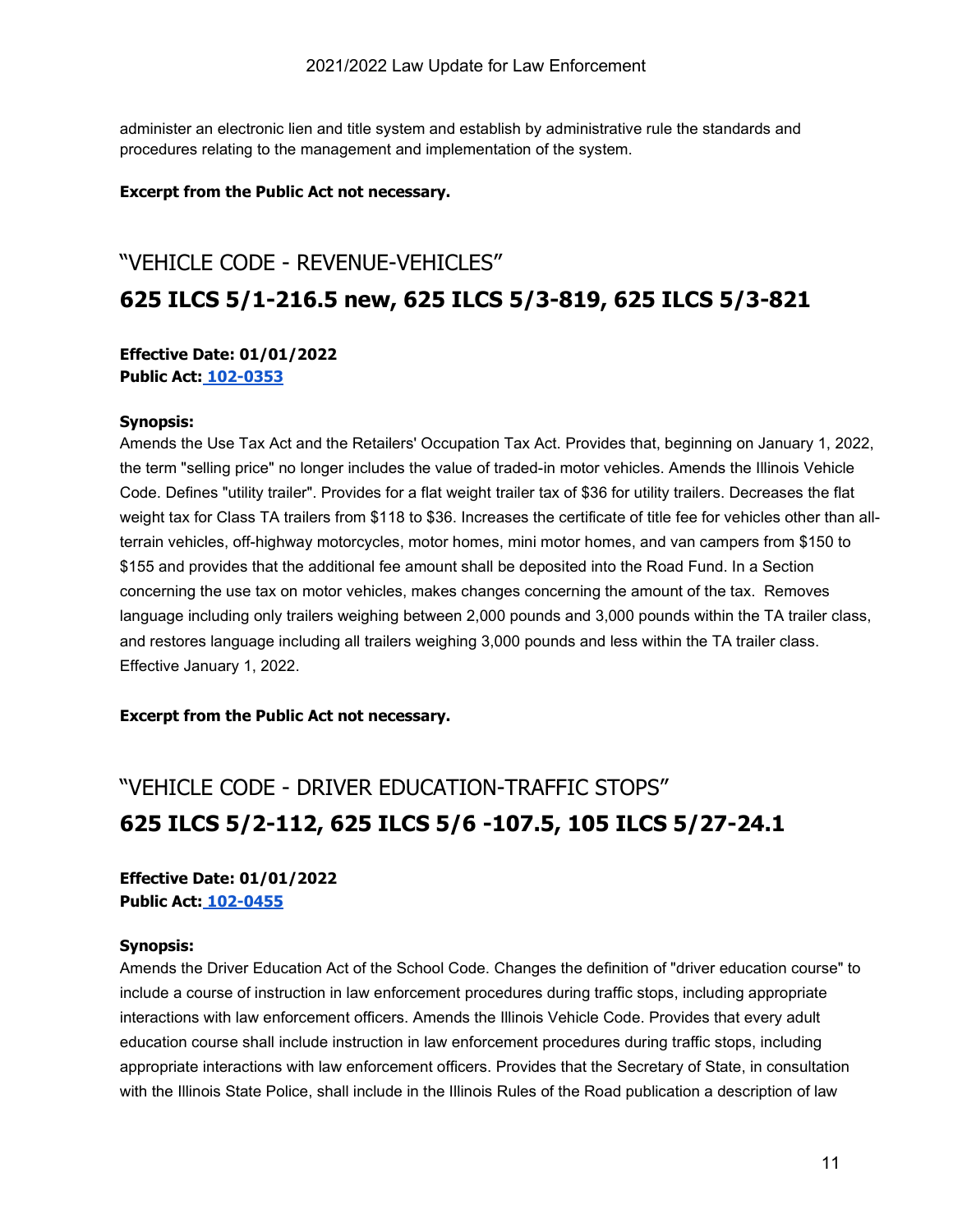enforcement procedures during traffic stops and the actions that a motorist should take during a traffic stop, including appropriate interactions with law enforcement officers.

#### **Excerpt from the Public Act not necessary.**

### "VEHICLE CODE - ELECTRONIC RECORDS" **625 ILCS 5/3-100.1, 625 ILCS 5/3-100.2**

#### **Effective Date: 08/20/2021 Public Act: [102-0431](https://ilga.gov/legislation/billstatus.asp?DocNum=2432&GAID=16&GA=102&DocTypeID=HB&LegID=131207&SessionID=110&SpecSess=)**

#### **Synopsis:**

Amends the Illinois Vehicle Code. Changes certain deadlines for the Secretary of State to implement provisions regarding electronic records from July 1, 2021 to July 1, 2022. Effective immediately.

#### **Excerpt from the Public Act not necessary.**

### "VEHICLE CODE - SALVAGE CERTIFICATE" **625 ILCS 5/3-114, 625 ILCS 5/3-301**

**Effective Date: 01/01/2022 Public Act: [102-0319](https://ilga.gov/legislation/billstatus.asp?DocNum=1545&GAID=16&GA=102&DocTypeID=SB&LegID=134178&SessionID=110&SpecSess=)**

#### **Synopsis:**

Amends the Illinois Vehicle Code. Provides that a repossessed vehicle, fleet vehicle, or flood vehicle that has been damaged in excess of 50% (instead of 33 1/3%) of its fair market value shall be considered to be salvage. Provides that a flood vehicle that has sustained damage greater than 50% (rather than 33 1/3%) of its fair market value with that damage shall be required to complete a successful inspection before being issued a new certificate of title.

**Excerpt from the Public Act not necessary.**

### "VEHICLE CODE - JUNK VEHICLE NOTIFICATION" **625 ILCS 5/3-117.2**

**Effective Date: 01/01/2022**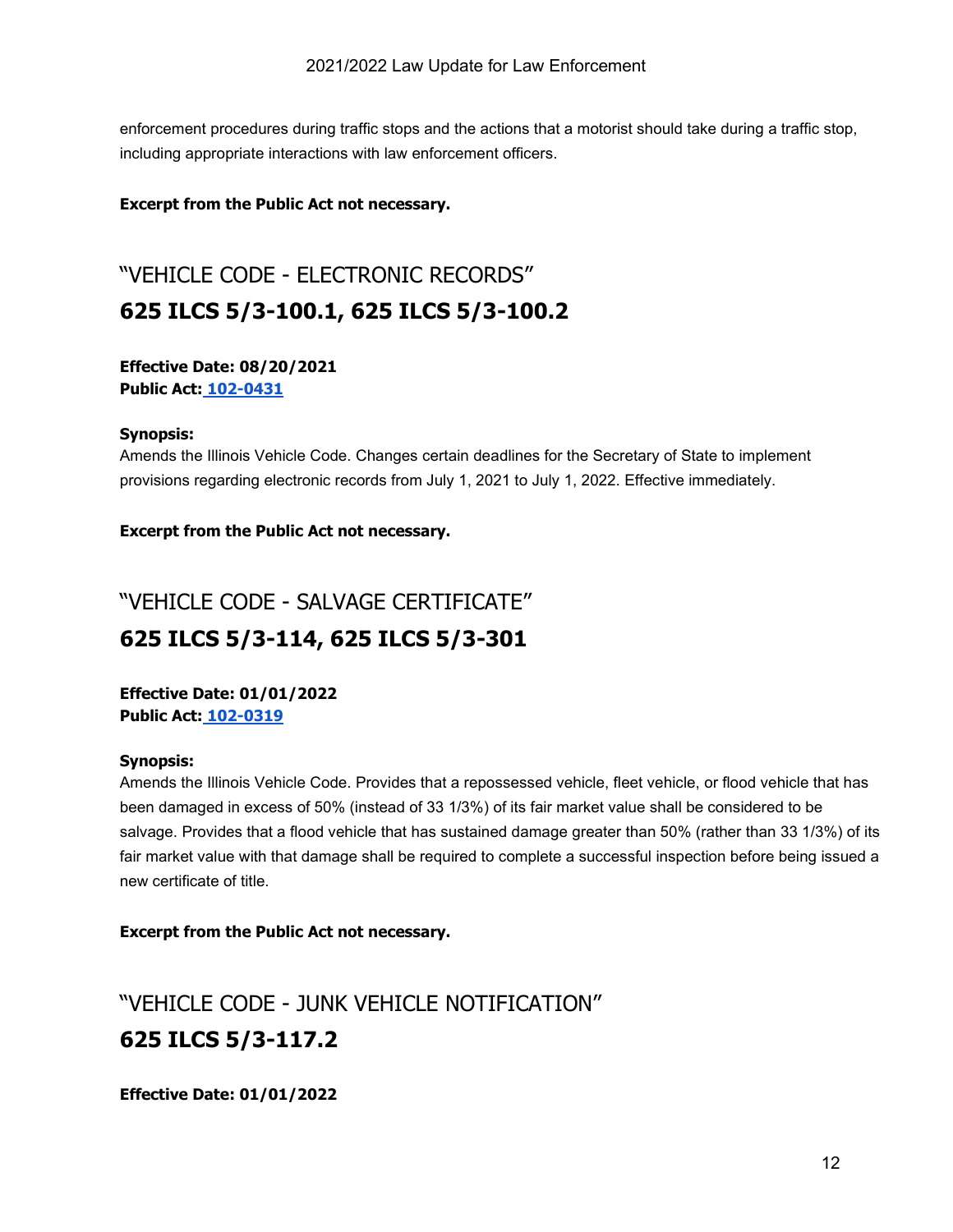#### **Public Act: [102-0436](https://ilga.gov/legislation/billstatus.asp?DocNum=2529&GAID=16&GA=102&DocTypeID=HB&LegID=131342&SessionID=110&SpecSess=)**

#### **Synopsis:**

Amends the Illinois Vehicle Code. Provides that an automotive parts recycler, in addition to a scrap processor, may submit a Junk Vehicle Notification to the Secretary of State.

#### **Excerpt from the Public Act not necessary.**

"Vehicle Code - VETERAN HEALTH INFO" **625 ILCS 5/3-609**

#### **Effective Date: 08/06/2021 Public Act: [102-0273](https://www.ilga.gov/legislation/billstatus.asp?DocNum=0694&GAID=16&GA=102&DocTypeID=HB&LegID=129209&SessionID=110&SpecSess=)**

#### **Synopsis:**

Amends the Illinois Vehicle Code. Provides that, with respect to the supporting documentation required to obtain a plate for a veteran with a disability, the Secretary of State shall allow an applicant to redact information on the documentation that pertains to the nature of the applicant's health issue. provides that the Secretary of State may require an applicant to disclose information necessary to confirm that the applicant's disability is service-connected or to establish the degree of the applicant's service-connected disability. Effective immediately.

#### **Excerpt from the Public Act not necessary.**

### "VEHICLE CODE - FIRE CHIEF VEHICLE EQUIPMENT" **625 ILCS 5/3-611.5, 625 ILCS 5/12-601**

**Effective Date: 01/01/2022 Public Act: [102-0448](https://ilga.gov/legislation/billstatus.asp?DocNum=2860&GAID=16&GA=102&DocTypeID=HB&LegID=131744&SessionID=110&SpecSess=)**

#### **Synopsis:**

Amends the Illinois Vehicle Code. Provides that vehicles of deputy fire chiefs and assistant fire chiefs may be equipped with a siren, whistle, or bell capable of emitting sound audible under normal conditions from a distance of not less than 500 feet. Provides that deputy fire chiefs and assistant fire chiefs are eligible for fire chief license plates. Provides that any fire chief, deputy fire chief, or assistant fire chief operating warning devices upon a vehicle not owned by a municipality or fire protection district shall display fire chief license plates. Provides that, with the exception of permanently issued license plates, upon the resignation,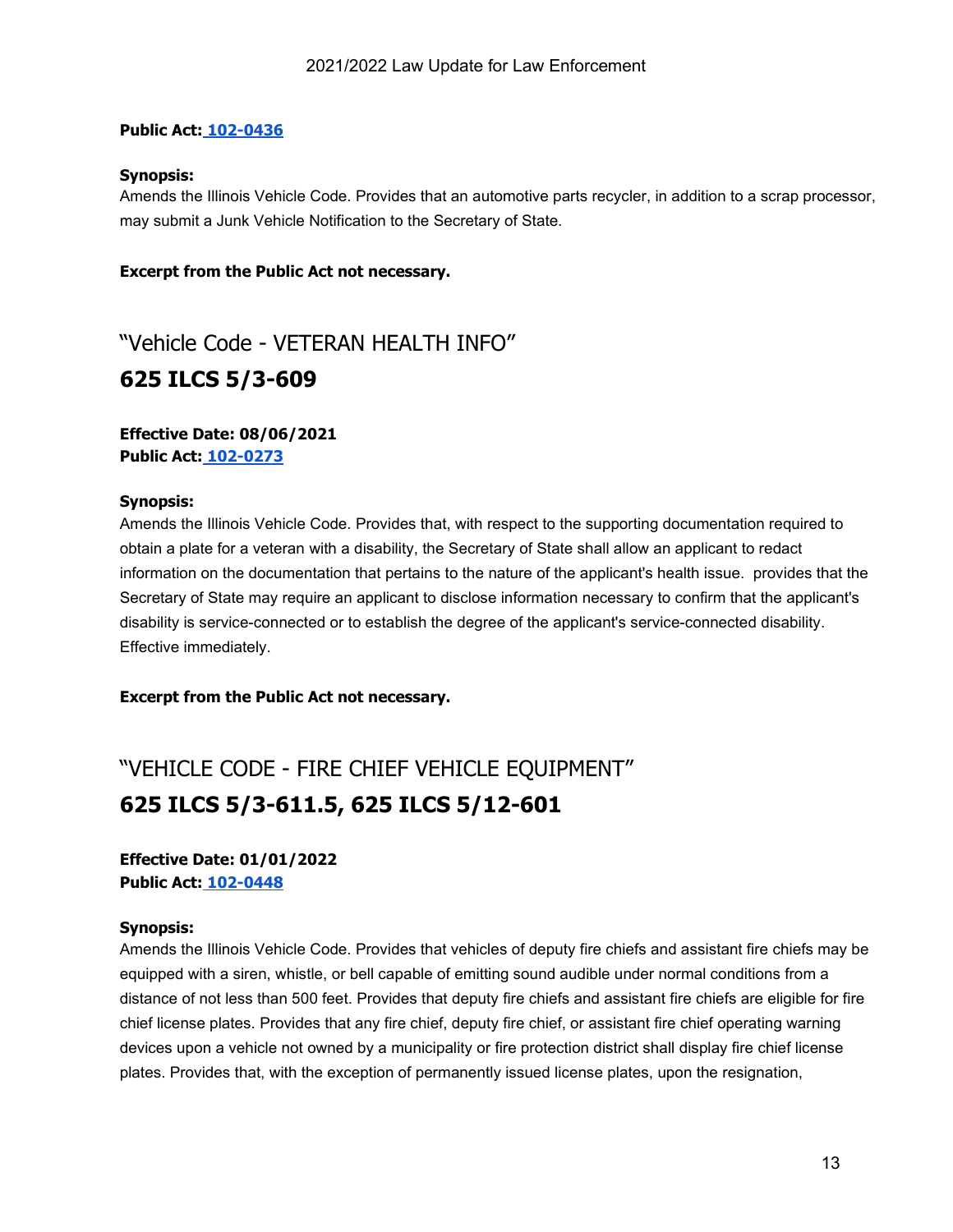termination, or reassignment to a rank other than fire chief, deputy fire chief, or assistant fire chief, a person issued fire chief license plates shall immediately surrender the license plate to the Secretary of State. Provides that the Secretary of State shall have the ability to recover the license plates.

#### **Excerpt from the Public Act not necessary.**

### "Vehicle Code - GOLD STAR PLATES-FAMILY MEMBER" **625 ILCS 5/3-664**

#### **Effective Date: 01/01/2022 Public Act: [102-0106](https://www.ilga.gov/legislation/billstatus.asp?DocNum=0020&GAID=16&GA=102&DocTypeID=HB&LegID=127831&SessionID=110&SpecSess=)**

#### **Synopsis:**

Amends the Illinois Vehicle Code. Removes the requirement that an applicant for a Gold Star license plate shall be charged a registration fee. Provides that no registration fee for a Gold Star license plate shall be required of a surviving widow, widower, or parent of a deceased member of the Armed Forces if that member lost his or her life while in service while in wartime (instead of "in peacetime or war").

**Excerpt from the Public Act not necessary.**

### "VEHICLE CODE - FOLD OF HONOR PLATES" **625 ILCS 5/3-699.14, 30 ILCS 105/5.935 new**

#### **Effective Date: 01/01/2022 Public Act: [102-0383](https://ilga.gov/legislation/billstatus.asp?DocNum=1915&GAID=16&GA=102&DocTypeID=HB&LegID=130658&SessionID=110&SpecSess=)**

#### **Synopsis:**

Amends the Illinois Vehicle Code. Allows the issuance of Fold of Honor special license plate decals by the Department of Veterans' Affairs. Provides that \$10 of each original issuance and \$23 of each renewal shall be deposited into the Folds of Honor Foundation Fund, and that \$15 of each original issuance and \$2 of each renewal shall be deposited into the Secretary of State Special License Plate Fund. Provides that money in the Folds of Honor Foundation Fund shall be paid as grants to the Folds of Honor Foundation to aid in providing educational scholarships to military families. Makes a corresponding change in the State Finance Act.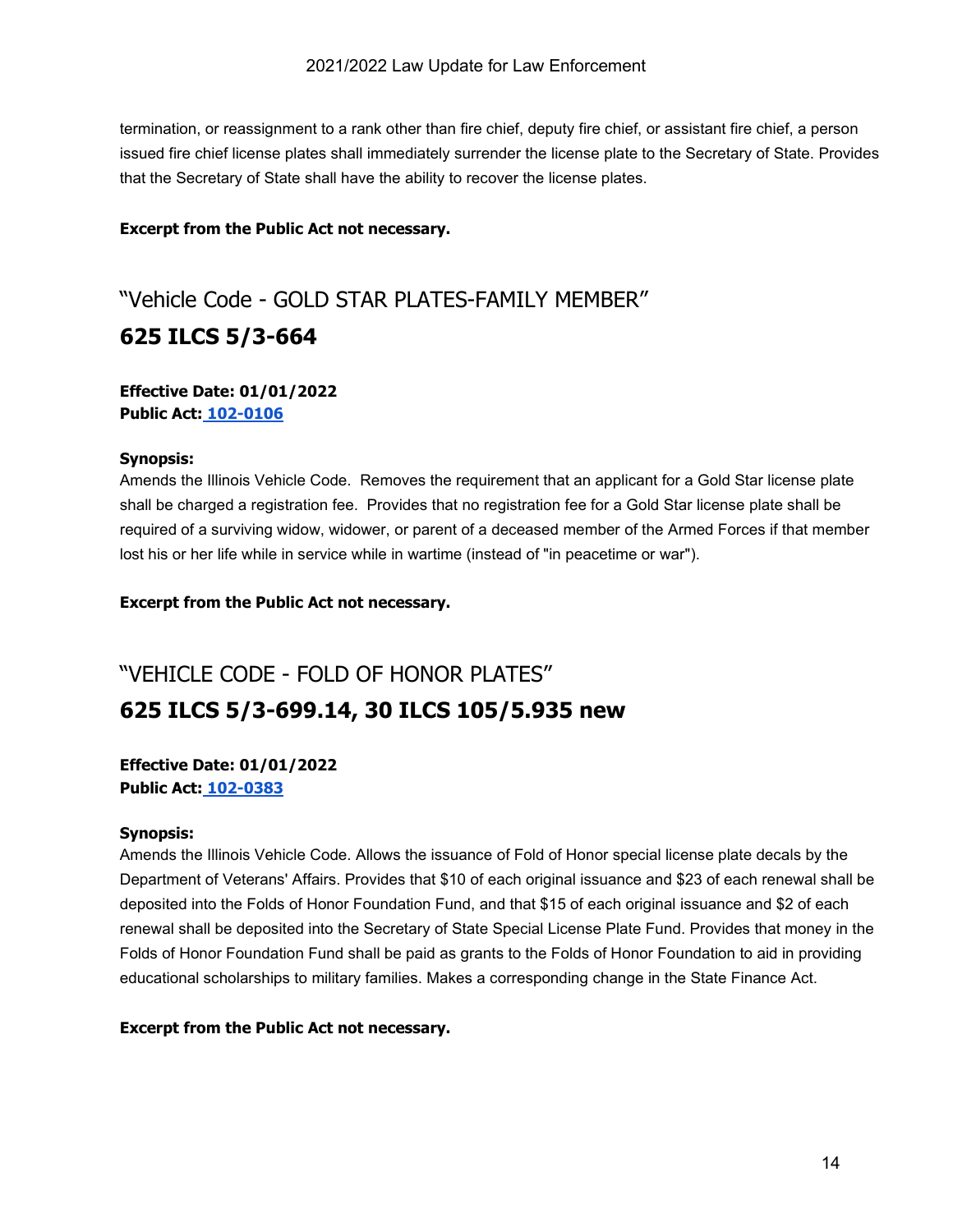### "VEHICLE CODE - AVIATION DECALS" **625 ILCS 5/3-699.14, 30 ILCS 105/5.935 new**

#### **Effective Date: 08/20/2021 Public Act: [102-0422](https://ilga.gov/legislation/billstatus.asp?DocNum=1927&GAID=16&GA=102&DocTypeID=HB&LegID=130670&SessionID=110&SpecSess=)**

#### **Synopsis:**

Amends the State Finance Act. Creates the Experimental Aircraft Association Fund as a special fund in the State treasury. Amends the Illinois Vehicle Code to allow for the issuance of aviation enthusiast decals for Universal special license plates by the Illinois chapters of the Experimental Aircraft Association. Provides fees for the issuance of the decals. Provides that money in the Experimental Aircraft Association Fund shall be paid, subject to appropriation by the General Assembly and distribution by the Secretary, as grants to promote recreational aviation. Effective immediately.

#### **Excerpt from the Public Act not necessary.**

### "VEHICLE CODE - CHILD ABUSE COUNCIL PLATE" **625 ILCS 5/3-699.14, 30 ILCS 105/5.935 new**

#### **Effective Date: 08/20/2021 Public Act: [102-0423](https://ilga.gov/legislation/billstatus.asp?DocNum=1928&GAID=16&GA=102&DocTypeID=HB&LegID=130671&SessionID=110&SpecSess=)**

#### **Synopsis:**

Amends the Illinois Vehicle Code. Allows the issuance of Child Abuse Council of the Quad Cities special license plate decals by the Illinois Department of Human Services. Provides that \$10 of each original issuance and \$23 of each renewal shall be deposited into the Child Abuse Council of the Quad Cities Fund, and that \$15 of each original issuance and \$2 of each renewal shall be deposited into the Secretary of State Special License Plate Fund. Provides that money in the Child Abuse Council of the Quad Cities Fund shall be paid as grants to benefit the Child Abuse Council of the Quad Cities. Makes a corresponding change in the State Finance Act. Effective immediately.

#### **Excerpt from the Public Act not necessary.**

"VEHICLE CODE - HEALTHCARE WORKER DECAL" **625 ILCS 5/3-699.14, 30 ILCS 105/5.935 new**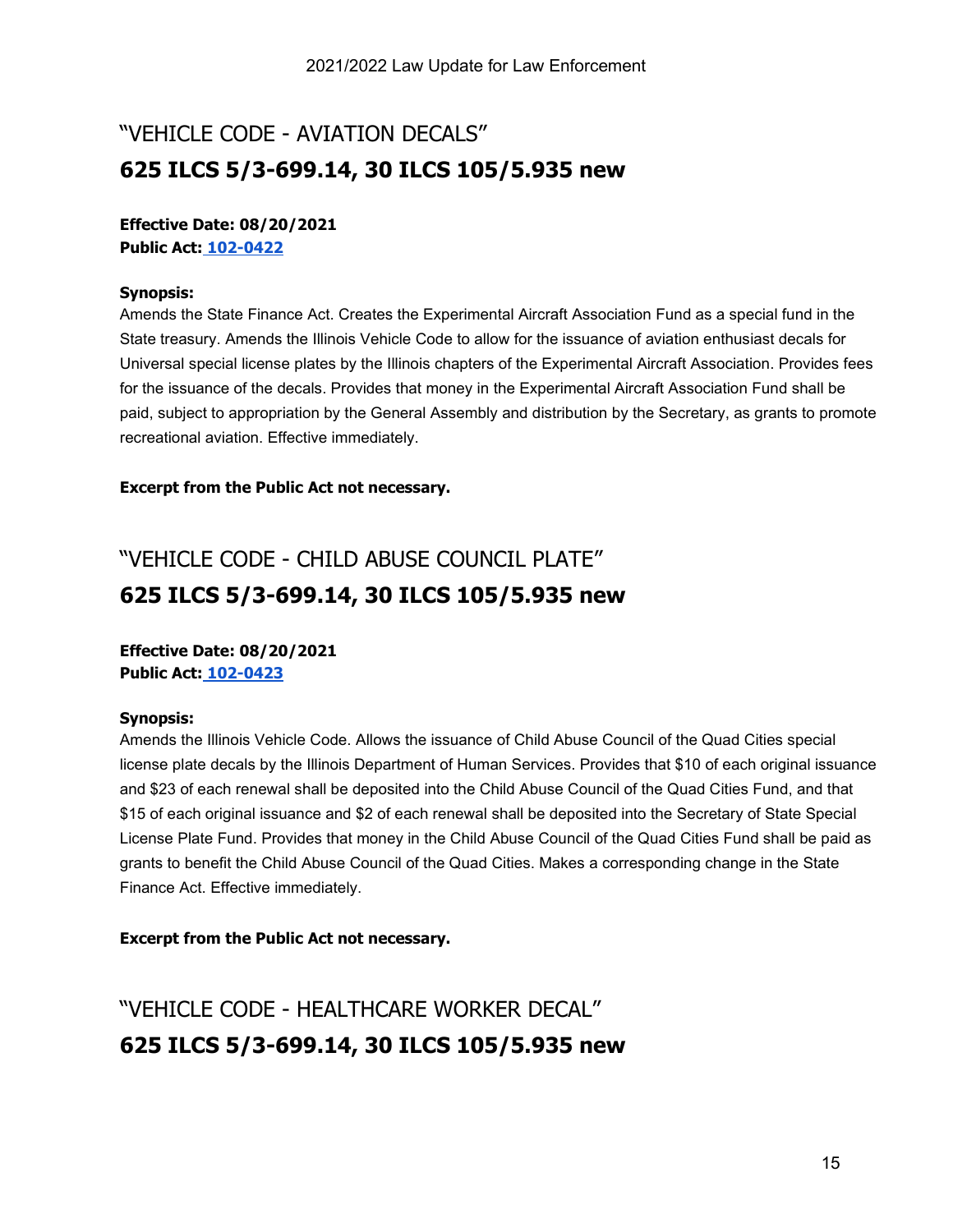#### **Effective Date: 01/01/2022 Public Act: [102-0515](https://ilga.gov/legislation/billstatus.asp?DocNum=3929&GAID=16&GA=102&DocTypeID=HB&LegID=133017&SessionID=110&SpecSess=)**

#### **Synopsis:**

Amends the Illinois Vehicle Code. Allows the issuance of health care worker decals by the Department of Public Health. Provides that \$10 of each original issuance and \$23 of each renewal shall be deposited into the Illinois Health Care Workers Benefit Fund, and that \$15 of each original issuance and \$2 of each renewal shall be deposited into the Secretary of State Special License Plate Fund. Provides that money in the Illinois Health Care Workers Benefit Fund shall be paid as grants to the Trinity Health Foundation for the benefit of health care workers, doctors, nurses, and others who work in the healthcare industry in this State. Makes a corresponding change in the State Finance Act.

#### **Excerpt from the Public Act not necessary.**

### "VEHICLE CODE - OPERATION UNINSURED VEHICLE" **625 ILCS 5/3-707**

#### **Effective Date: 01/01/2022 Public Act: [102-0509](https://ilga.gov/legislation/billstatus.asp?DocNum=3855&GAID=16&GA=102&DocTypeID=HB&LegID=132937&SessionID=110&SpecSess=)**

#### **Synopsis:**

Amends the Illinois Vehicle Code. Provides that certain penalties regarding the operation of an uninsured motor vehicle apply to any operator of a motor vehicle subject to registration under a law of another state that is similar to the Code.

#### **Excerpt from the Public Act not necessary.**

### "VEHICLE CODE - EXPANDED USE ANTIQUE VEHICLES" **625 ILCS 5/3-804.01**

**Effective Date: 08/20/2021 Public Act: [102-0438](https://ilga.gov/legislation/billstatus.asp?DocNum=2548&GAID=16&GA=102&DocTypeID=HB&LegID=131367&SessionID=110&SpecSess=)**

#### **Synopsis:**

Amends the Illinois Vehicle Code. Provides that an expanded-use antique vehicle may be driven on the highways for purposes other than travel to and from an antique auto show or an exhibition or for servicing or demonstration from March 1 through November 30 (instead of from April 1 through October 31). Corrects a semantic error. Effective immediately.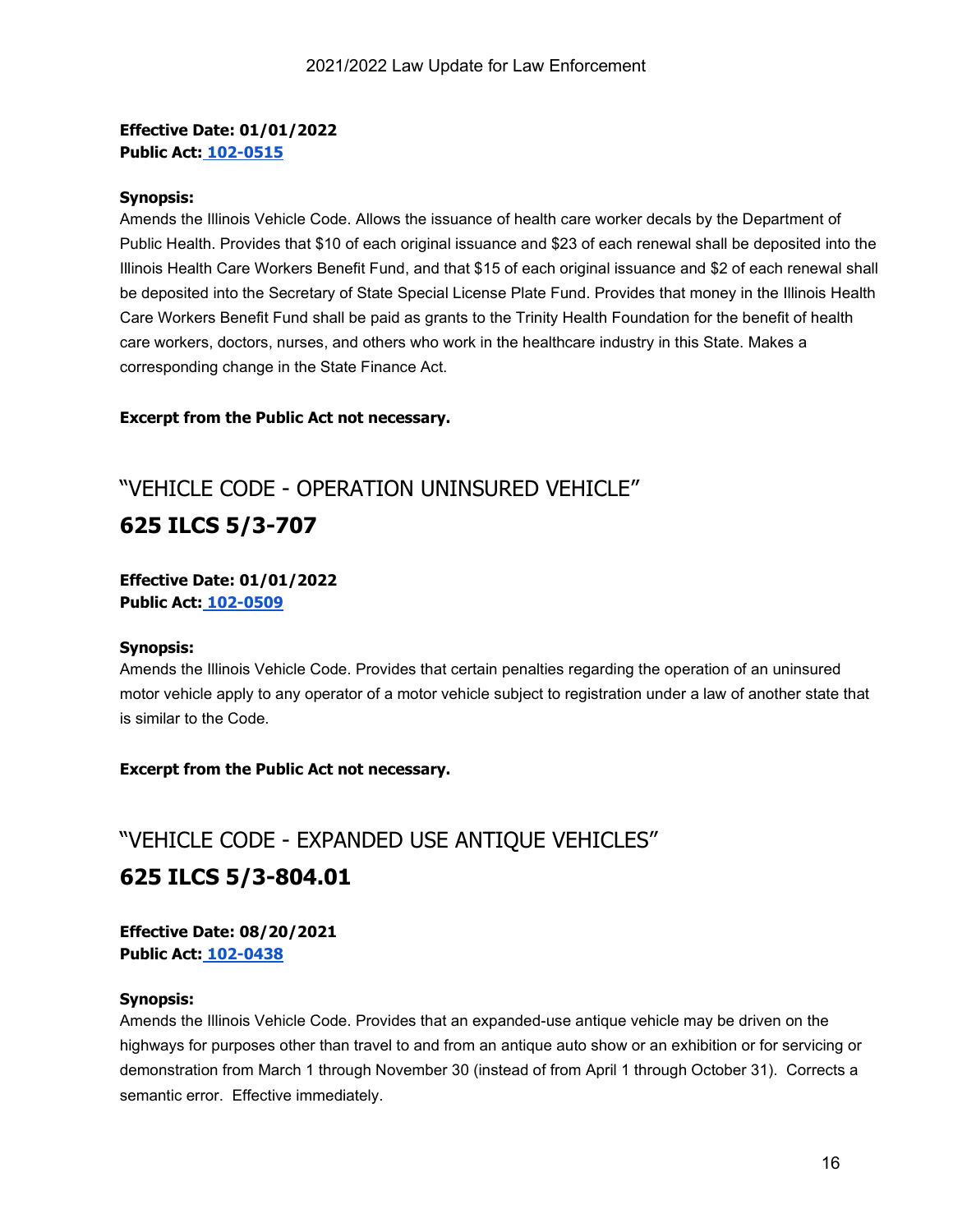**Excerpt from the Public Act not necessary.**

"VEHICLE CODE - SOS - TITLE TRANSFER" **625 ILCS 5/5-402.1**

**Effective Date: 01/01/2022 Public Act: [102-0318](https://ilga.gov/legislation/billstatus.asp?DocNum=1542&GAID=16&GA=102&DocTypeID=SB&LegID=134175&SessionID=110&SpecSess=)**

#### **Synopsis:**

Amends the Illinois Vehicle Code. Deletes language requiring that a Uniform Invoice be made out in triplicate. Provides that specified records shall be retained by certain dealer licensees for a period of 3 years (instead of 7 years).

**Excerpt from the Public Act not necessary.**

"Vehicle Code - TEMP DRIVER'S LICENSES"

### **625 ILCS 5/6-105**

**Effective Date: 07/26/2021 Public Act: [102-0165](https://www.ilga.gov/legislation/billstatus.asp?DocNum=0676&GAID=16&GA=102&DocTypeID=SB&LegID=133283&SessionID=110&SpecSess=)**

#### **Synopsis:**

Amends the Illinois Vehicle Code. Provides that the Secretary of State may issue such additional temporary driver's licenses to an applicant as are necessary to allow the applicant to drive during the pendency of an investigation and determination of all facts relative to such applicant's eligibility for such a license, valid for such a period as is appropriate, but in no event for longer than 90 days each. Effective immediately.

**Excerpt from the Public Act not necessary.**

"VEHICLE CODE - SOS-FACIAL RECOGNITION INFO" **625 ILCS 5/6-110.1, 15 ILCS 335/11**

**Effective Date: 08/13/2021 Public Act: [102-0354](https://ilga.gov/legislation/billstatus.asp?DocNum=0225&GAID=16&GA=102&DocTypeID=SB&LegID=130453&SessionID=110&SpecSess=)**

**Synopsis:**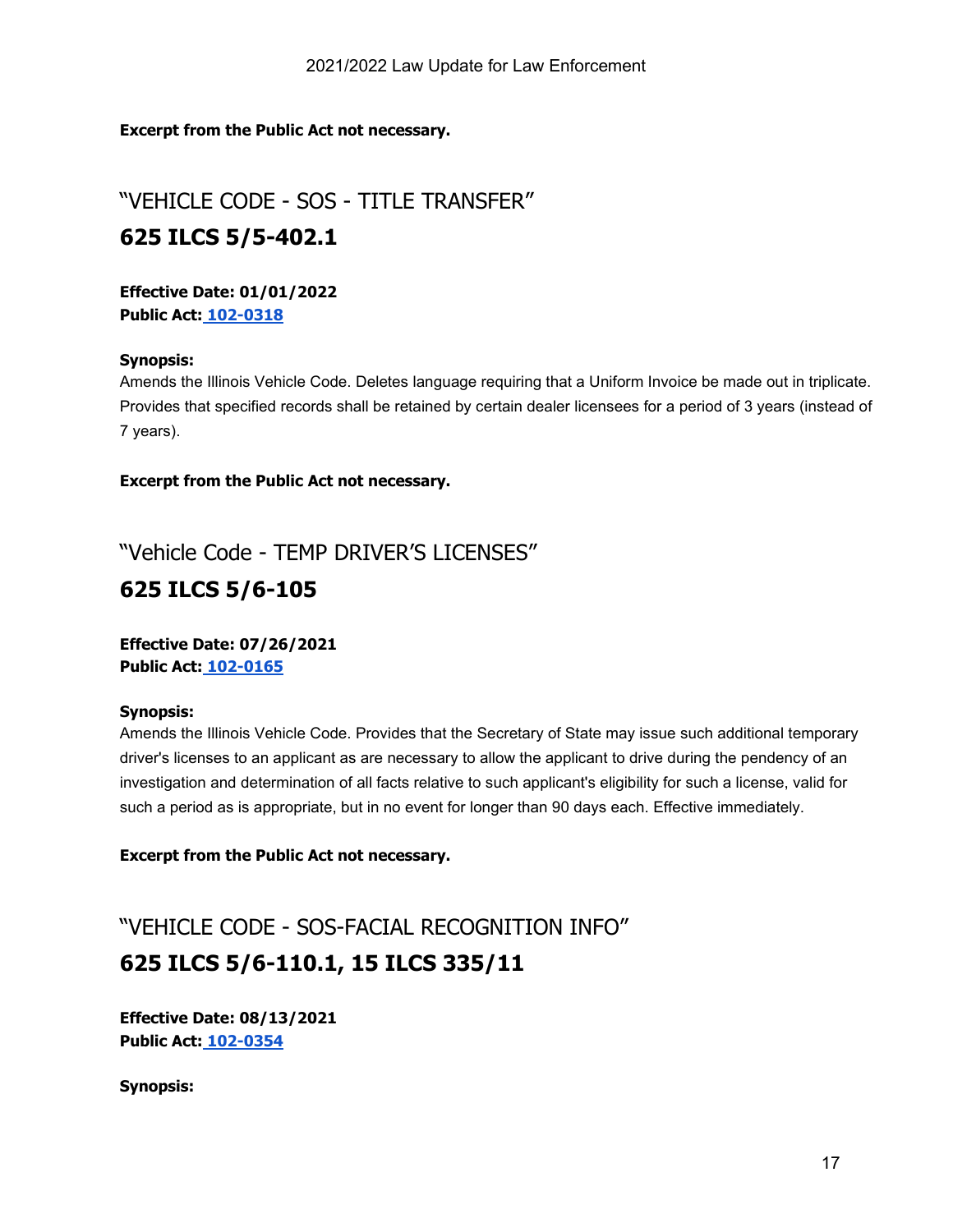Amends the Illinois Identification Card Act and the Illinois Vehicle Code. Provides that the Secretary of State shall not provide facial recognition search services or photographs obtained in the process of issuing an identification card or a driver's license or permit to any federal, State, or local law enforcement agency or other governmental entity for the purpose of enforcing federal immigration laws. Specifies that provisions prohibiting the release of facial recognition search services or photographs to law enforcement shall not apply to requests from federal, State, or local law enforcement agencies or other governmental entities for facial recognition search services or photographs when the purpose of the request relates to criminal activity other than violations of immigration laws. Effective immediately.

#### **Excerpt from the Public Act not necessary.**

### "VEHICLE CODE - DEPOSIT OF SECURITY" **625 ILCS 5/7-211, 625 ILCS 5/7-214**

**Effective Date: 01/01/2022 Public Act [102-0052](https://www.ilga.gov/legislation/billstatus.asp?DocNum=0161&GAID=16&GA=102&DocTypeID=HB&LegID=127999&SessionID=110&SpecSess=)**

#### **Synopsis:**

Amends the Illinois Vehicle Code. Provides that a driver's license or registration and nonresident operating privilege that is suspended for failure to deposit security shall remain suspended until the statute of limitations has expired and the person seeking reinstatement provides evidence that, during the statute of limitations period, no action for damages arising out of a motor vehicle accident has been properly filed. Provides that the security shall be applicable only to the payment of a judgment, rendered against the person on whose behalf the deposit was made, for damages arising out of the accident in question, in an action at law, begun not later than the later of (i) the expiration of the relevant statute of limitations or (ii) 2 years after the date of any default in any payment under an installment agreement for payment of damages (rather than begun not later than 2 years after the later of (i) the date the driver's license and registration were suspended following the accident or (ii) the date of any default in any payment under an installment agreement for payment of damages). Makes a conforming change.

#### **Excerpt from the Public Act not necessary.**

### "VEHICLE CODE - REPEAL MOTORIST REPORT" **625 ILCS 5/11-406 repealed, 625 ILCS 5/11-410 repealed**

**Effective Date: 08/20/2021 Public Act: [102-0560](https://ilga.gov/legislation/billstatus.asp?DocNum=2455&GAID=16&GA=102&DocTypeID=SB&LegID=135109&SessionID=110&SpecSess=)**

**Synopsis:**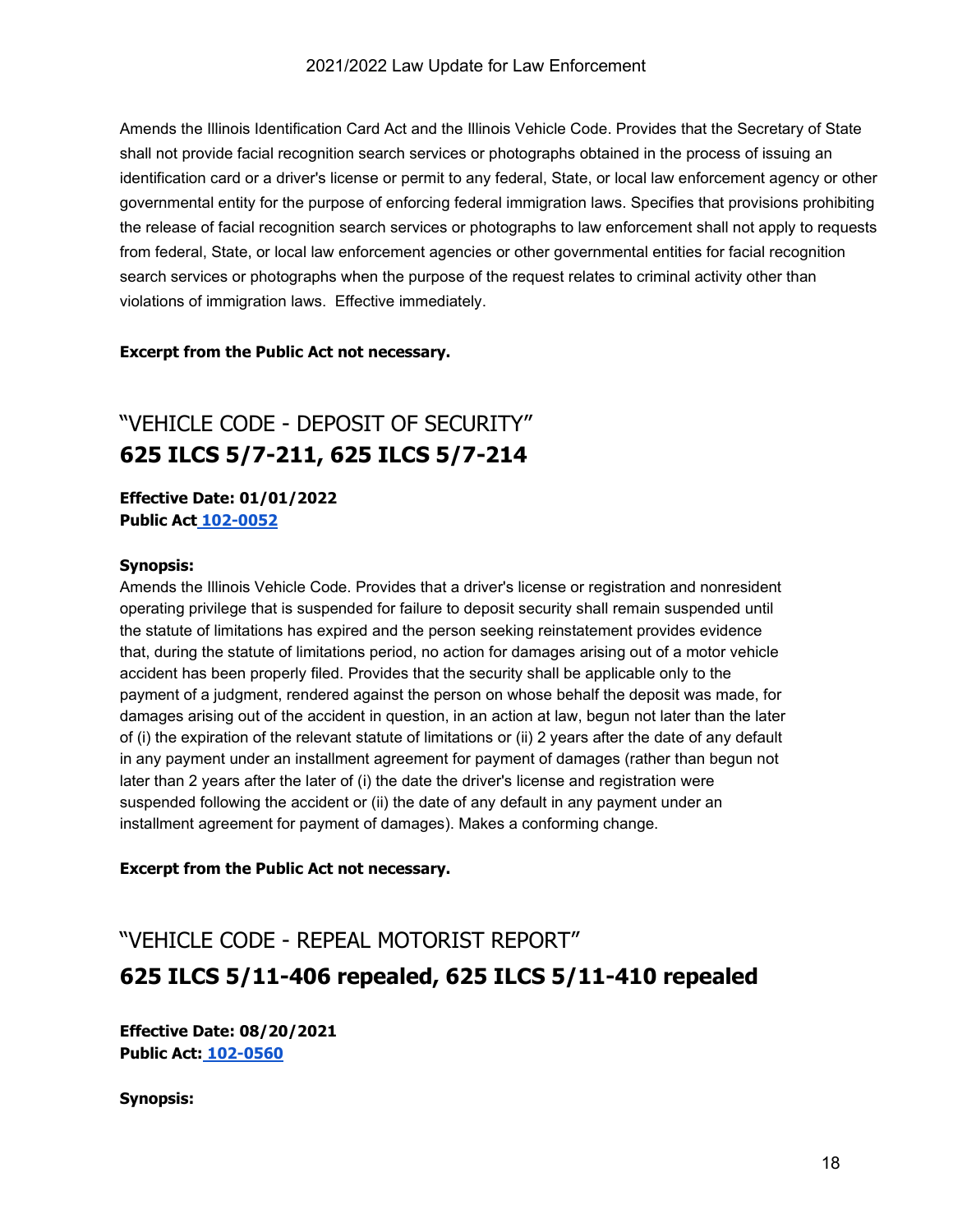Amends the Illinois Vehicle Code. Repeals Sections of the Code requiring the driver of a vehicle that is involved in specific types of accidents to file a report of the accident with the Department of Transportation in its capacity as the Administrator of the Illinois Safety and Family Financial Responsibility Law. Effective immediately.

#### **Excerpt from the Public Act not necessary.**

### **"**REGULATION - TECH" **[625 ILCS 5/1](https://ilga.gov/legislation/ilcs/fulltext.asp?DocName=062500050K11-907.1)1-502.1, 625 ILCS 5/11-502.15, 410 ILCS 705/10-35**

#### **Effective Date: 07/15/2021**

**Public Act [102-0098](https://www.ilga.gov/legislation/billstatus.asp?DocNum=1443&GAID=16&GA=102&DocTypeID=HB&LegID=130120&SessionID=110&SpecSess=)**

#### **Synopsis:**

Replaces everything after the enacting clause. Amends the Compassionate Use of Medical Cannabis Program Act. Provides that, for any dispensing organization registered on or after January 1, 2021 (rather than July 1, 2019), the Department of Financial and Professional Regulation shall adopt rules to create a registration process for Social Equity Justice Involved Applicants and Qualifying Applicants, a streamlined application, and a Social Equity Justice Involved Medical Lottery under to issue the remaining available 5 dispensing organization registrations for operation (rather than award not less than 20% of all available points to applicants that qualify as Social Equity Applicants). Defines "Social Equity Justice Involved Medical Lottery". Contains other provisions. Amends the Cannabis Regulation and Tax Act. Provides that specified entities are subject to random inspections as provided by rule. Provides that the Cannabis Regulation Oversight Officer serves a coordinating role among State agencies regarding the Act and the Compassionate Use of Medical Cannabis Program Act. Provides that failure of a cannabis business establishment to respond to the request of the Cannabis Regulation Oversight Officer to complete the form regarding the extent of diversity in the medical and adult use cannabis industry, report, and any other request for information may be grounds for disciplinary action by the Department of Financial and Professional Regulation or the Department of Agriculture. Requires the Department of Financial and Professional Regulation to issue up to 110 Conditional Adult Use Dispensing Organization Licenses by lot. Contains requirements for Dispensary Applicants, distribution of licenses, and drawing available licenses by lot. Provides an application process for requirements for specified Conditional Adult Use Dispensing Organization Licenses. Requires the Department to issue at least 50 additional Conditional Adult Use Dispensing Organization Licenses on or before December 21, 2022. Makes changes to cannabis packaging requirements during sale. Provides that, upon the completion of the disparity and availability study pertaining to infusers by the Cannabis Regulation Oversight Officer, the Department of Agriculture may modify or change specified licensing application processes to reduce or eliminate barriers and remedy evidence of discrimination identified in the study. Provides that agent applicants may begin employment at a cultivation center, a dispensing organization, a Community College Cannabis Vocational Training Pilot Program, an infuser organization, or a transporting organization while the agent applicant's identification card application is pending. Provides that, upon approval, the approving State entity shall issue the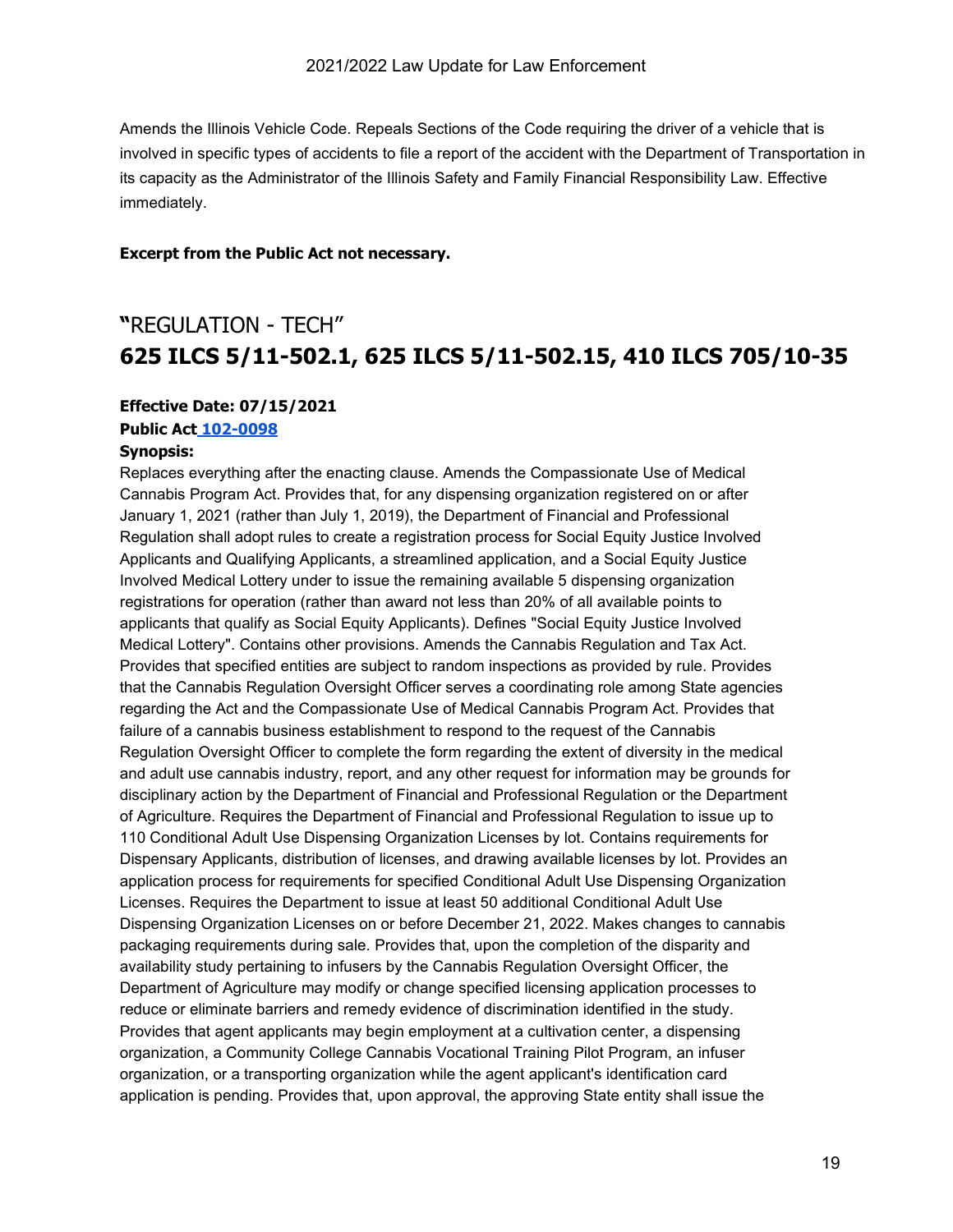#### 2021/2022 Law Update for Law Enforcement

agent's identification card to the agent. Provides that, if denied, the cultivation center, dispensing organization, Community College Cannabis Vocational Training Pilot Program, infuser organization, or transporting organization and the agent applicant shall be notified and the agent applicant must cease all activity at the cultivation center, dispensing organization, Community College Cannabis Vocational Training Pilot Program, infuser organization, or transporting organization immediately. Contains provisions regarding the disclosure of ownership and control of cultivation centers, craft growers, infuser organizations, and transporting organizations. Makes other changes. Amends the Illinois Vehicle Code. Makes changes to cannabis containment requirements within a motor vehicle. Contains a severability provision. In provisions amending the Compassionate Use of Medical Cannabis Program Act, makes changes to the definition of "Social Equity Justice Involved Applicant". Requires cannabis in a vehicle to be in a reasonably secured, sealed or resealable (rather than a reasonable secured, sealed) container. In provisions amending the Cannabis Regulation and Tax Act, makes the following changes. Removes language providing that any person 21 years of age or older in possession of cannabis shall not be required to possess cannabis in a container that meets specified requirements. Provides an exception for breaching the confidentiality of information obtained under the Act. Provides that an Early Approval Adult Use Dispensing Organization's application to relocate its license under specified provisions shall be deemed approved 30 days (rather than within 30 days) following the submission of a complete application to relocate. Provides that specified applicants may not be located within 1,500 of a dispensing organization licensed under provisions regarding Early Approval Adult Use Dispensing Organization Licenses or Early Approval Adult Use Dispensing Organization License secondary sites (rather than within 1,500 of a dispensing organization), unless specified requirements are met. Provides that if awarding a license in a Tied Applicant Lottery would result in a Tied Applicant possessing more than 10 specified licenses, or any combination of the specified licenses, (rather than only the specified licenses) the Tied Applicant must choose which license to abandon. Restores language requiring any product containing cannabis to be sold in a container that, among other things, must be odor-proof. Effective immediately.

**Excerpt from the Public Act not necessary.**

### **"**VEHICLE CODE - SCHOOL ZONE START TIME" **[625 ILCS 5/1](https://ilga.gov/legislation/ilcs/fulltext.asp?DocName=062500050K11-907.1)1-605**

#### **Effective Date: 07/09/2021 Public Act [102-0058](https://www.ilga.gov/legislation/billstatus.asp?DocNum=0343&GAID=16&GA=102&DocTypeID=HB&LegID=128245&SessionID=110&SpecSess=) Synopsis:**

Amends the Illinois Vehicle Code. Provides that for the purpose of the Section concerning special speed limits while passing schools, a school day begins at 6:30 a.m. (instead of 7 a.m.). Includes a statement of legislative intent. Effective immediately.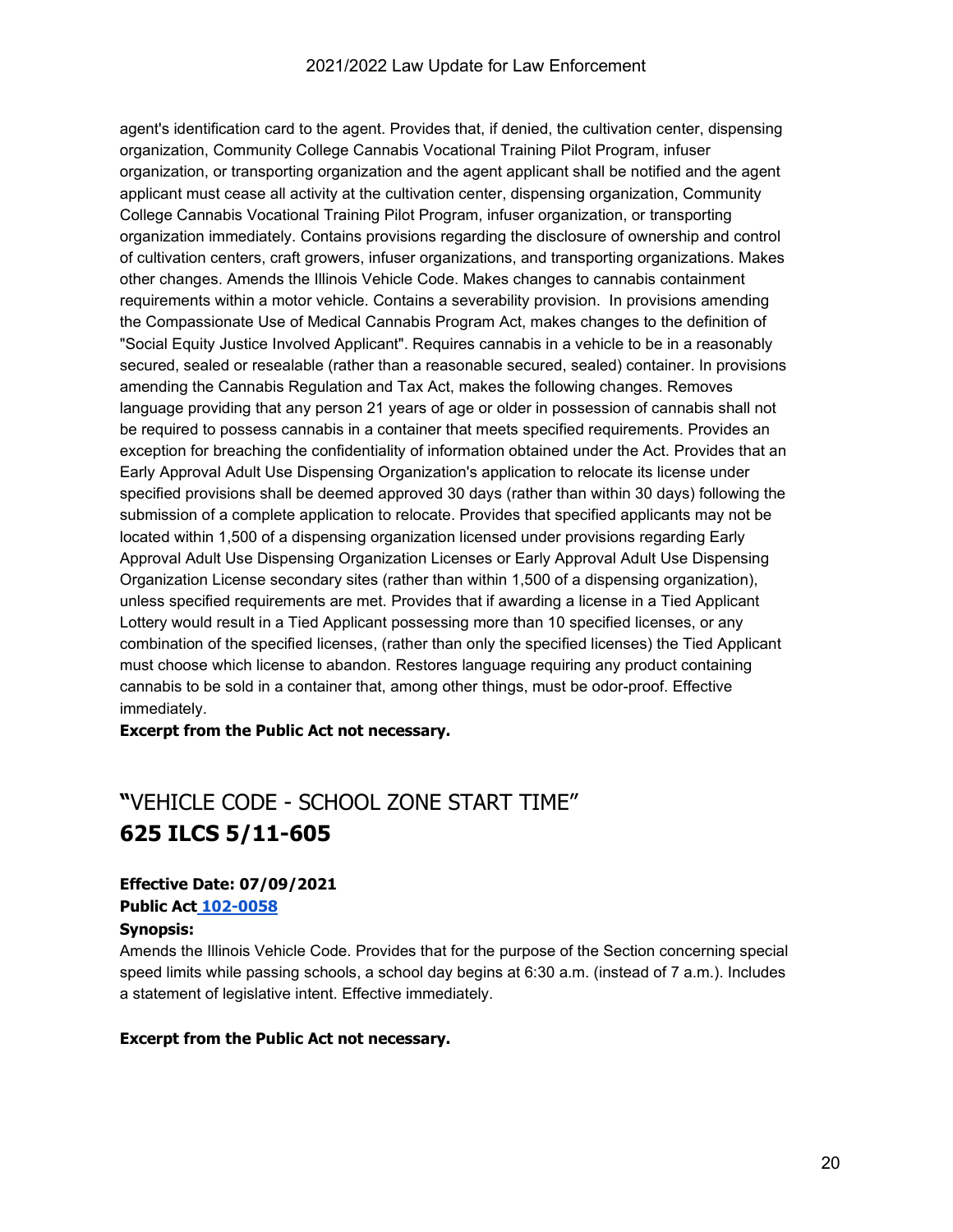### "VEHICLE CODE - ELECTRIC TURN SIGNAL" **625 ILCS 5/11-804, 625 ILCS 5/12-208, 625 ILCS 5/12-212**

#### **Effective Date: 08/20/2021 Public Act: [102-0508](https://ilga.gov/legislation/billstatus.asp?DocNum=3854&GAID=16&GA=102&DocTypeID=HB&LegID=132936&SessionID=110&SpecSess=)**

#### **Synopsis:**

Amends the Illinois Vehicle Code. Requires a driver to use a signal of intention continuously for a specified distance before changing lanes, turning a vehicle from a direct course, or moving right or left upon a highway, and makes corresponding changes. Provides that electric turn signal lamps shall not be flashed or left in the on position other than for indication of the driver's intention to turn a vehicle left or right, change lanes, or otherwise turn or maneuver a vehicle from a direct course of travel. Makes other changes. Effective immediately.

#### **Excerpt from the Public Act not necessary.**

### "VEHICLE CODE - STATE POLICE - LAW ENFORCEMENT" **625 ILCS 5/11-907, 625 ILCS 5/11-907.2 new**

#### **Effective Date: 01/01/2022 Public Act: [102-0336](https://ilga.gov/legislation/billstatus.asp?DocNum=3656&GAID=16&GA=102&DocTypeID=HB&LegID=132700&SessionID=110&SpecSess=)**

#### **Synopsis:**

Amends the Illinois Vehicle Code. Provides further requirements for vehicles approaching a stationary authorized emergency vehicle that is displaying flashing emergency lighting. Creates and tasks the Move Over Early Warning Task Force with studying: (1) the issue of violations of the provisions of the Code prescribing how to safely enter a highway construction zone, approach a disabled vehicle, and approach an authorized emergency vehicle; and (2) new technologies and early warning systems in cellular phones and vehicles that alert the public to the presence of first responders and road safety hazards. Prescribes membership for the Task Force. Provides that the Task Force shall meet and present its report and recommendations, including legislative recommendations, if any, to the General Assembly no later than January 1, 2023. Repeals the provisions governing the Task Force on January 1, 2024.

#### **Excerpt from the Public Act.**

#### (625 ILCS 5/11-907)

(2) if changing lanes would be impossible or unsafe, proceeding with due caution, reduce the speed of the vehicle, maintaining a safe speed for road conditions and leaving a safe distance until safely past the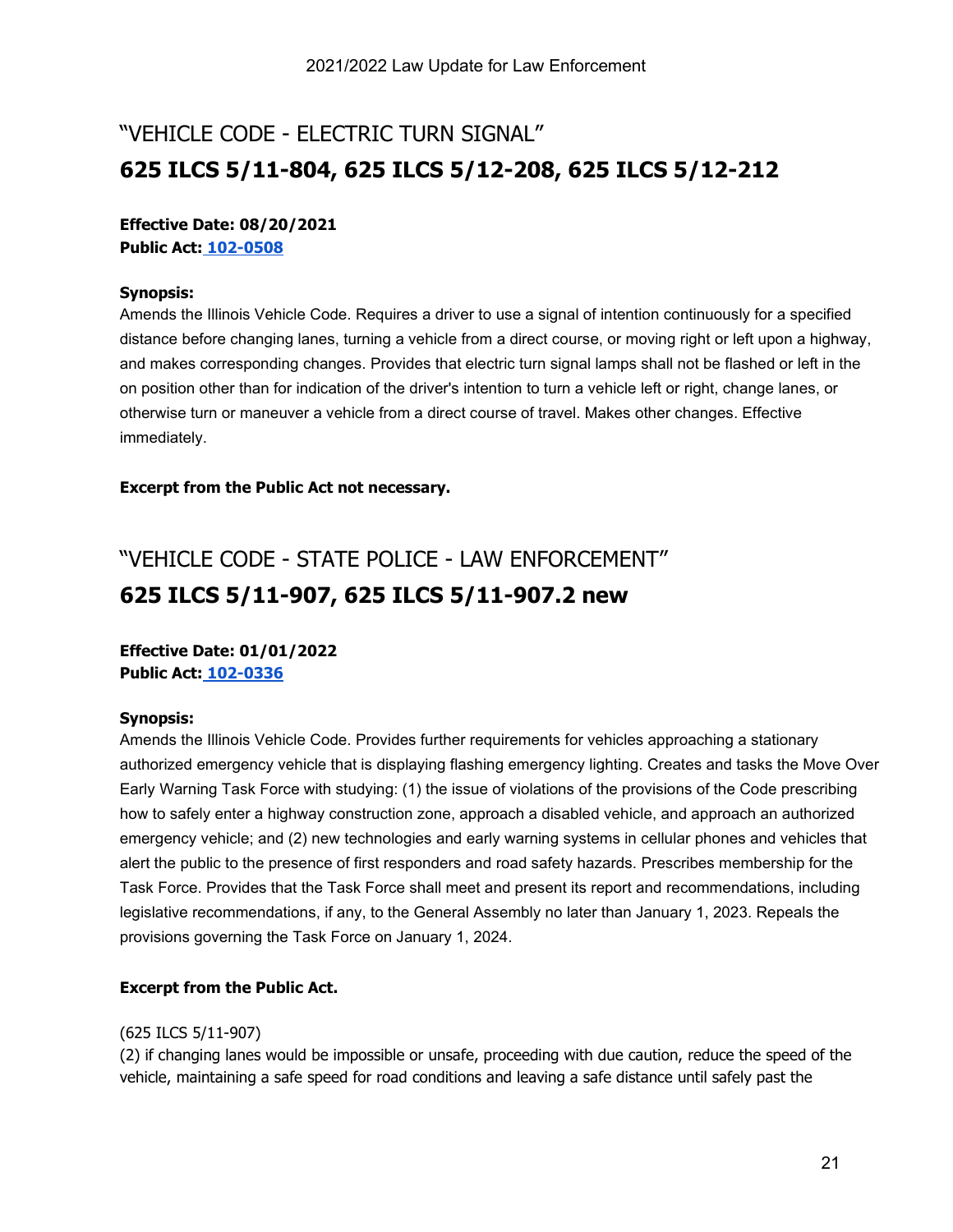stationary emergency vehicles. The visual signal specified under this subsection (c) given by an authorized emergency vehicle is an indication to drivers of approaching vehicles that a hazardous condition is present when circumstances are not immediately clear. Drivers HB3656 Enrolled LRB102 13852 RJF 19203 b Public Act 102-0336 of vehicles approaching a stationary emergency vehicle in any lane shall heed the warning of the signal, reduce the speed of the vehicle, proceed with due caution, maintain a safe speed for road conditions, be prepared to stop, and leave a safe distance until safely passed the stationary emergency vehicle.

### "VEHICLE CODE - SCOTT'S LAW - COMMUNITY SERVICE" **625 ILCS 5/11-907**

#### **Effective Date: 01/01/2022 Public Act: [102-0338](https://ilga.gov/legislation/billstatus.asp?DocNum=1913&GAID=16&GA=102&DocTypeID=SB&LegID=134567&SessionID=110&SpecSess=)**

#### **Synopsis:**

Amends the Illinois Vehicle Code. Provides that, in addition to other penalties imposed for a violation of provisions concerning operation of a vehicle while approaching an authorized emergency vehicle, the court may order a person to perform community service as determined by the court.

#### **Excerpt from the Public Act not necessary.**

### "VEHICLE CODE - SPECIAL PARKING DECALS" **625 ILCS 5/11-1301.2**

#### **Effective Date: 01/01/2022 Public Act: [102-0453](https://ilga.gov/legislation/billstatus.asp?DocNum=3027&GAID=16&GA=102&DocTypeID=HB&LegID=131949&SessionID=110&SpecSess=)**

#### **Synopsis:**

Amends the Illinois Vehicle Code. Allows the Secretary of State to provide a disabilities motor decal or device to an expectant mother during her third trimester. Provides that a decal or device provided to an expectant mother shall be valid for no more than 90 days, and shall clearly set forth the date that the decal or device expires. Provides that a decal or device shall be issued only upon a showing by adequate documentation that the expectant mother has entered her third trimester.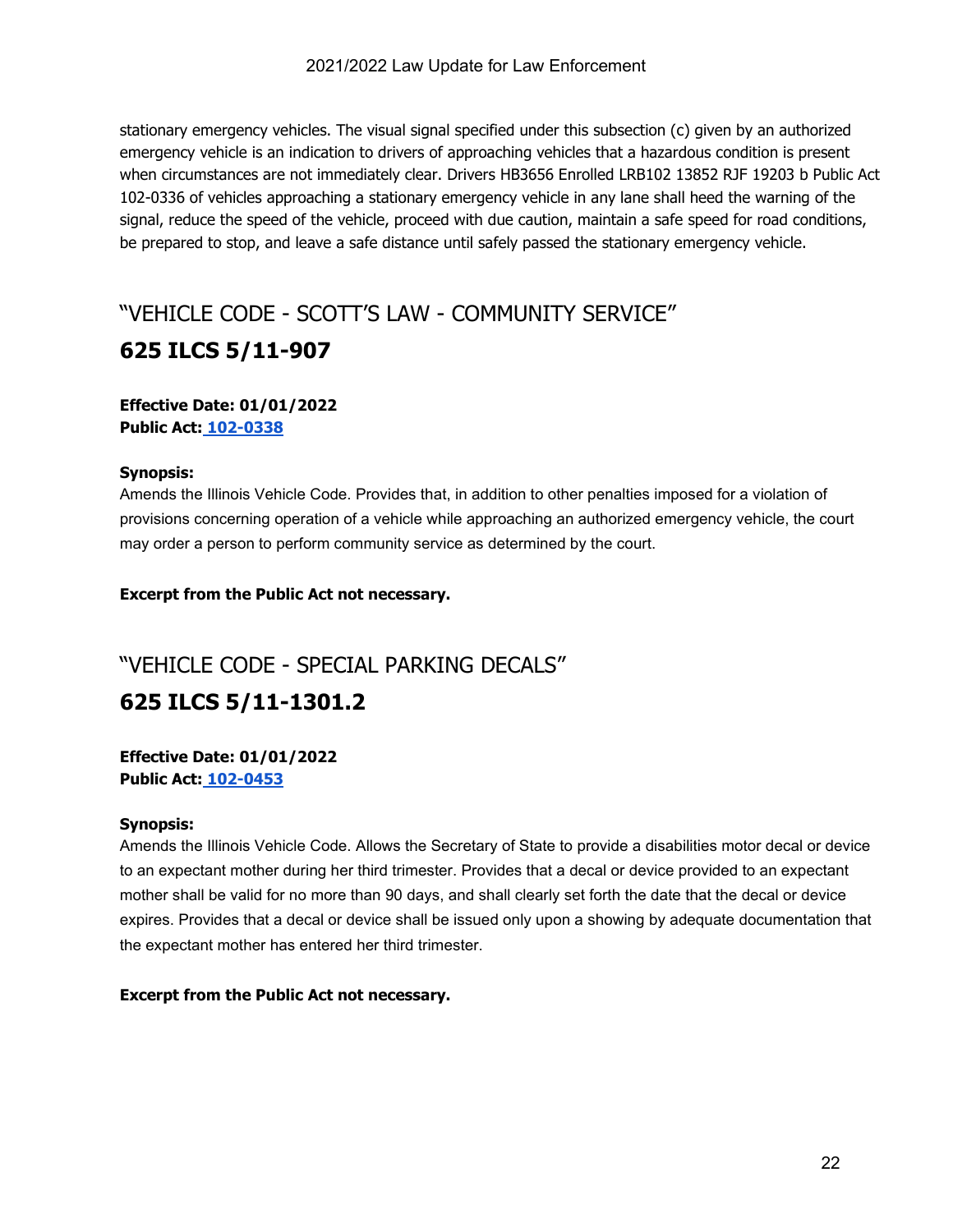### "VEHICLE CODE - MOTORCYCLE PASSENGERS" **625 ILCS 5/11-1403**

#### **Effective Date: 01/01/2022 Public Act: [102-0344](https://ilga.gov/legislation/billstatus.asp?DocNum=0656&GAID=16&GA=102&DocTypeID=HB&LegID=129144&SessionID=110&SpecSess=)**

#### **Synopsis:**

Amends the Illinois Vehicle Code. Requires the passenger of a motorcycle to be capable of resting a foot on the footrest while the motorcycle is in motion.

#### **Excerpt from the Public Act not necessary.**

"Vehicle Code - TINTED WINDOWS"

### **625 ILCS 5/12-503**

**Effective Date: 01/01/2022 Public Act: [102-0111](https://www.ilga.gov/legislation/billstatus.asp?DocNum=0096&GAID=16&GA=102&DocTypeID=HB&LegID=127908&SessionID=110&SpecSess=)**

#### **Synopsis:**

Amends the Illinois Vehicle Code. Adds light sensitivity as a result of a traumatic brain injury to the list of medical conditions for which a person is exempt from certain restrictions concerning window tinting

**Excerpt from the Public Act not necessary.**

### "VEHICLE CODE - SCHOOL BUSES" **625 ILCS 5/12-812, 625 ILCS 5/15-102**

**Effective Date: 01/01/2022 Public Act: [102-0441](https://ilga.gov/legislation/billstatus.asp?DocNum=2584&GAID=16&GA=102&DocTypeID=HB&LegID=131404&SessionID=110&SpecSess=)**

#### **Synopsis:**

Amends the Article of the Illinois Vehicle Code concerning special equipment for school buses. Provides that the Department of Transportation may establish by rule a pilot program to permit the testing of safety equipment not otherwise prohibited by State or federal law. Provides that certain safety equipment for school buses identified by the Department of Transportation shall not be deemed a violation of provisions governing width restrictions.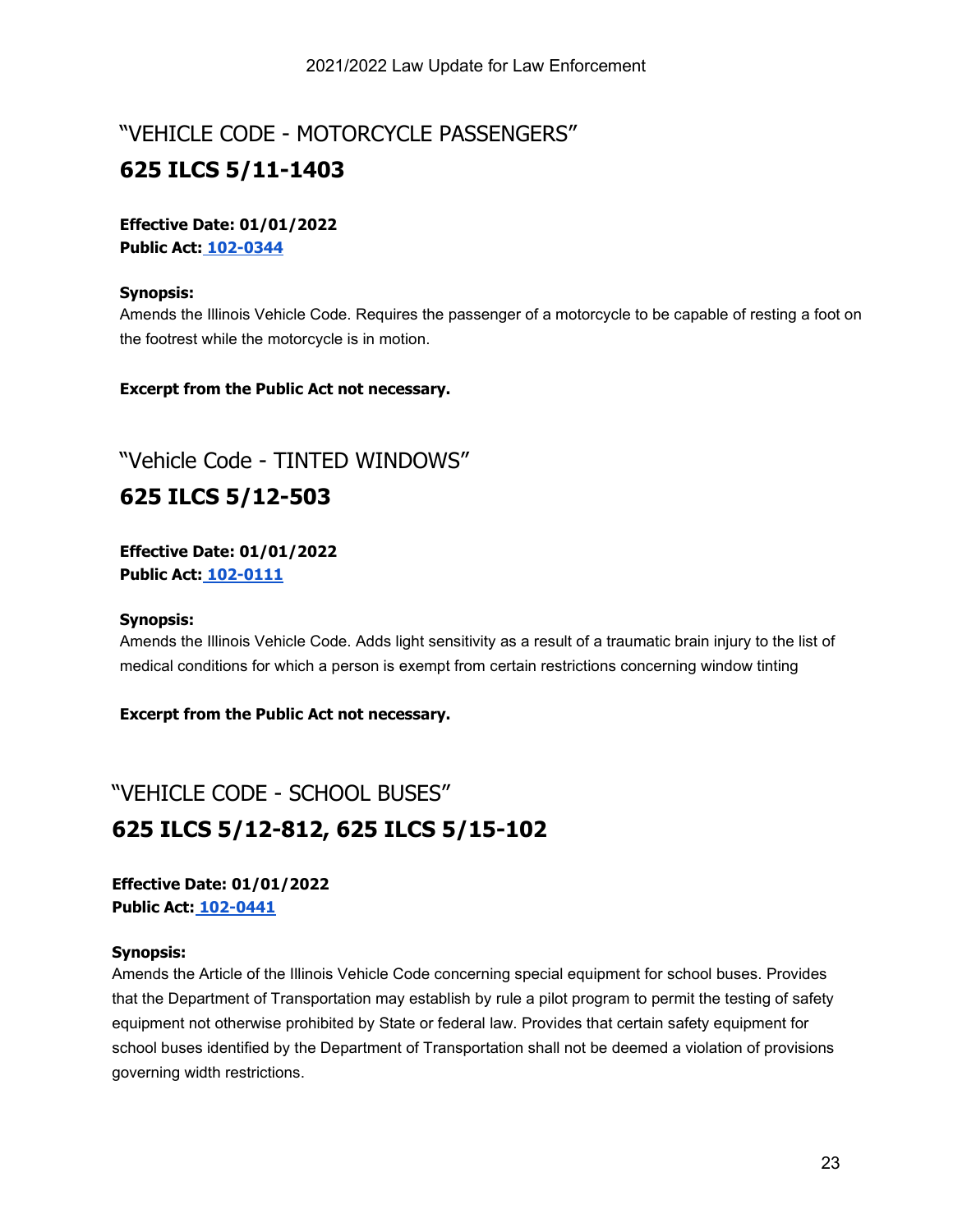#### **Excerpt from the Public Act not necessary.**

### "VEHICLE CODE - PORTABLE EMISSIONS TESTING" **625 ILCS 5/13-103.3 new, 625 ILCS 5/13-105.1 new, 625 ILCS 5/13-102.1, 625 ILCS 5/13-102.2**

**Effective Date: 01/01/2021 Public Act: [102-0566](https://ilga.gov/legislation/billstatus.asp?DocNum=2563&GAID=16&GA=102&DocTypeID=SB&LegID=135217&SessionID=110&SpecSess=)**

#### **Synopsis:**

Amends the Illinois Vehicle Code. Provides that the Department of Transportation shall issue a permit to the proprietor of a vehicle service company that meets certain requirements to operate an official portable emissions testing company. Provides that a permittee may test the permittee's own second division vehicles and issue certificates of safety and conduct emission inspections of the permittee's own second division vehicles. Adds language governing fees, bonding, and oversight of official portable emissions testing companies. Requires the Department of Transportation to include in its diesel powered vehicle emission inspection report the number of inspections conducted at a brick-and-mortar official testing station and the number of inspections conducted by an official portable emissions testing company. Removes language allowing a permittee to issue certificates of safety. Allows a permittee to conduct interstate inspections on interstate carriers in accordance with federal regulations. Provides that, for motor vehicles that are model years 2007 and newer, the level of peak smoke opacity shall not exceed 5%. Removes language providing that, for motor vehicles that are model years 2007 and newer, the level of peak smoke opacity shall not exceed 5 percent. Adds language providing that, by September 15, 2022, the Department of Transportation shall make available to the public a report that includes certain information concerning emission testing. Changes the date by which the Department of Transportation must make available a public report on emission testing data from September 15, 2022 to March 15, 2023. Changes the date through which the Department of Transportation must collect data on diesel emission testing to include in its public report from June 1, 2022 to December 31, 2022. Makes corresponding changes.

#### **Excerpt from the Public Act not necessary.**

### "Vehicle Code - OVERWEIGHT PERMITS" **625 ILCS 5/15-107, 625 ILCS 5/15-111, 625 ILCS 5/15-301, 625 ILCS 5/15-307**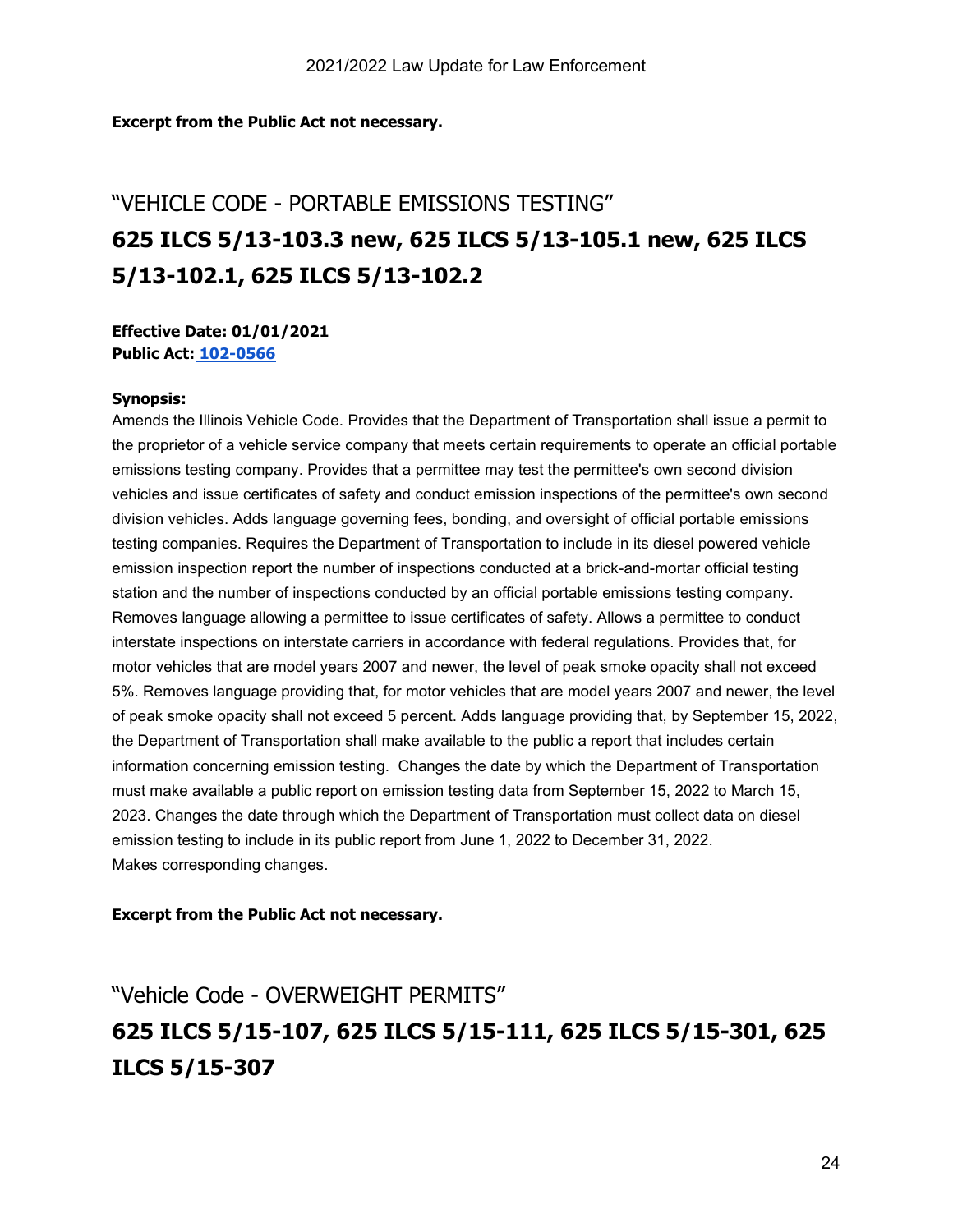#### **Effective Date: 07/23/2021 Public Act: [102-0124](https://www.ilga.gov/legislation/billstatus.asp?DocNum=0396&GAID=16&GA=102&DocTypeID=HB&LegID=128392&SessionID=110&SpecSess=)**

#### **Synopsis:**

Amends the Article of the Illinois Vehicle Code concerning size, weight, load, and permits. Creates a new class of weight limits for vehicles with a distance between 8 and 9 feet between the extremes of any group of 2 or more consecutive axles, with a maximum weight of 38,000 pounds on 2 axles and 42,000 pounds on 3 axles. Provides that 2 consecutive sets of tandem axles may carry 34,000 pounds each if the overall distance between the first and last axles of these tandems is 36 feet or more. Deletes language requiring an applicant for a permit for excess size and weight to make certain disclosures relating to whether the applicant is a motor carrier of property. Makes other changes. Provides that the additional fee for certain gross overweight loads is for each additional 45 (instead of 60) miles traveled.

**Excerpt from the Public Act not necessary.**

### "COURTS - FEES - VARIOUS" **625 ILCS 5/16-105, 625 ILCS 40/5-7, 625 ILCS 40/5-16, 705 ILCS 105/27.1b, 720 ILCS 550/8**

**Effective Date: 07/23/2021 Public Act: [102-0145](https://www.ilga.gov/legislation/billstatus.asp?DocNum=0481&GAID=16&GA=102&DocTypeID=SB&LegID=132916&SessionID=110&SpecSess=)**

#### **Synopsis:**

Amends the Criminal Identification Act, the Illinois Vehicle Code, the Snowmobile Registration and Safety Act, the Boat Registration and Safety Act, the Criminal and Traffic Assessment Act, the Cannabis Control Act, and the Unified Code of Corrections. Provides that certain fees, assessments, fines, and funds collected relating to the State Police shall be remitted to the State Treasurer for deposit into the appropriate fund or distribution to the appropriate entity. Repeals the Criminal and Traffic Assessment Act and the Section of the Clerks of Courts Act pertaining to court fees on January 1, 2026 (rather than 2022). Requires the clerk of the circuit court to submit specified assessment reports no later than March 1, 2022, and March 1 of every year thereafter. Repeals the Criminal and Traffic Assessment Act and the Section of the Clerks of Courts Act pertaining to court fees on January 1, 2024 (rather than January 1, 2026). Effective immediately.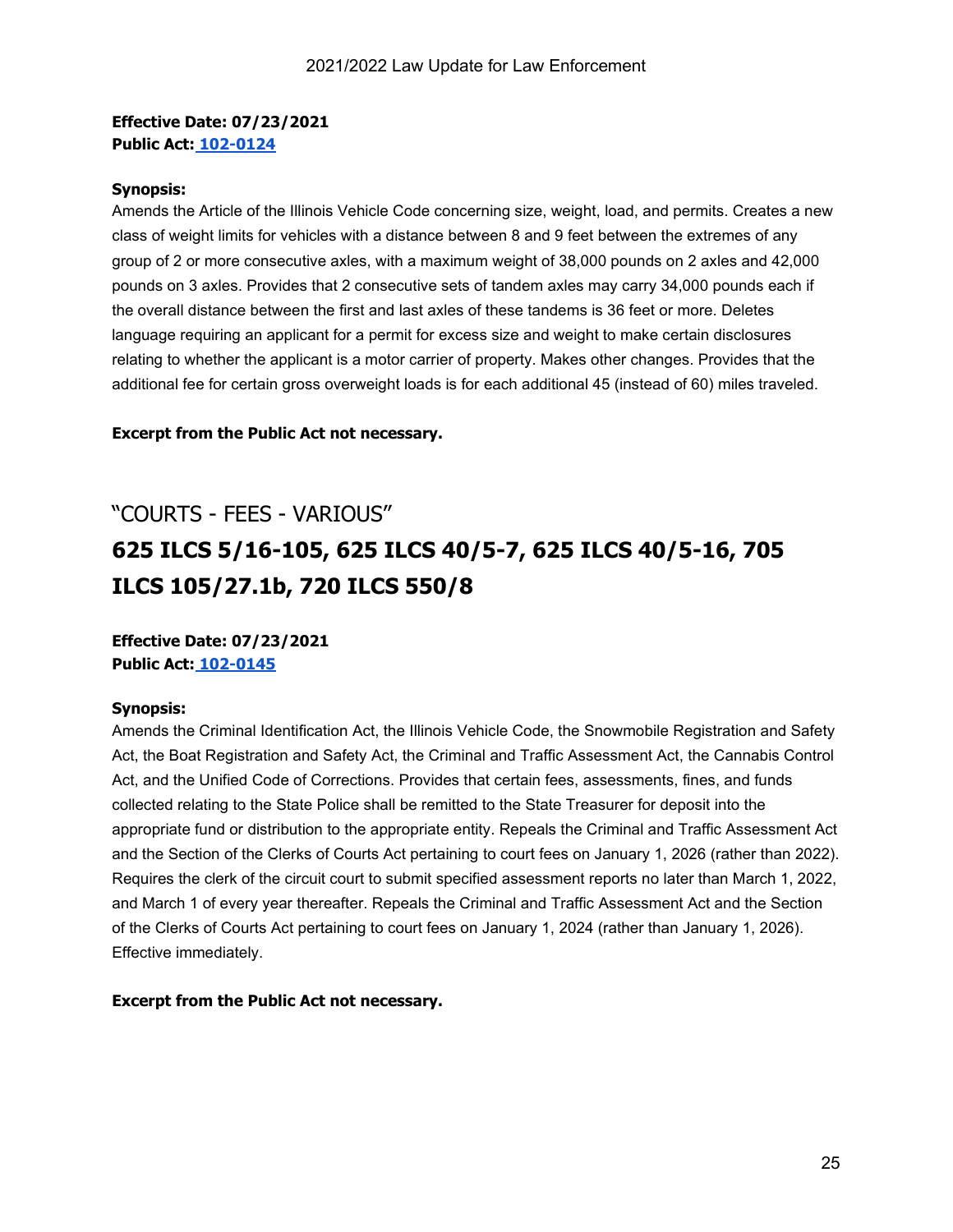### **Illinois Criminal Code**

### **"**CRIM CODE - ADULT PROTECTIVE SERVICES" **720 ILCS 5/3-5, 720 ILCS 5/17-56**

**Effective Date: 01/01/2022 Public Act [102-0244](https://www.ilga.gov/legislation/billstatus.asp?DocNum=0701&GAID=16&GA=102&DocTypeID=SB&LegID=133323&SessionID=110&SpecSess=)**

#### **Synopsis:**

Amends the Adult Protective Services Act. Expands the scope of the Act to include reports of abandonment. Requires the Department on Aging to offer, subject to appropriations, an annual traumainformed training program that includes instruction on how trauma impacts caseworkers and other employees who respond to and prevent adult abuse, neglect, exploitation, or abandonment. Requires the Department to develop and implement a demonstration project to allow for the use of a risk assessment tool to assist in identifying elderly persons who may be experiencing elder abuse, abandonment, neglect, or exploitation. Amends the Criminal Code of 2012. Provides that a prosecution for theft by deception of a victim age 60 or older or a person with a disability may be commenced within 7 years of the last act committed in furtherance of the crime. Concerning the offense of financial exploitation of an elderly person or a person with a disability, expands the scope of "person who stands in a position of trust and confidence" to include a friend or acquaintance of the elderly person or person with a disability who is in a position of trust.

**Excerpt from the Public Act not necessary.**

### **"**CRIM PRO-PENALTY REDUCTION" **POLICE REFORM BILL; 720 ILCS 5/7-5, 720 ILCS 5/7-5.5, Multiple Statutes**

**Effective Date: 06/25/2021 Public Act [102-0028](https://www.ilga.gov/legislation/billstatus.asp?DocNum=3443&GAID=16&GA=102&DocTypeID=HB&LegID=132416&SessionID=110&SpecSess=)**

#### **Synopsis:**

Replaces everything after the enacting clause. Amends the State Police Act. In a provision concerning the military equipment surplus program, changes the definition of "grenade launcher" and "tracked armored vehicle". Amends the Task Force on Constitutional Rights and Remedies Act. In a provision concerning task force members, deletes language providing for the responsibility of appointing a chairperson. Amends the Illinois Police Training Act. Provides that all mandated training will be provided for at no cost to the employees, and that employees shall be paid for all time spent attending mandated training. Amends the Law Enforcement Officer-Worn Body Camera Act. Provides that officer-worn body cameras may be turned off when the officer is inside a correctional facility or courthouse which is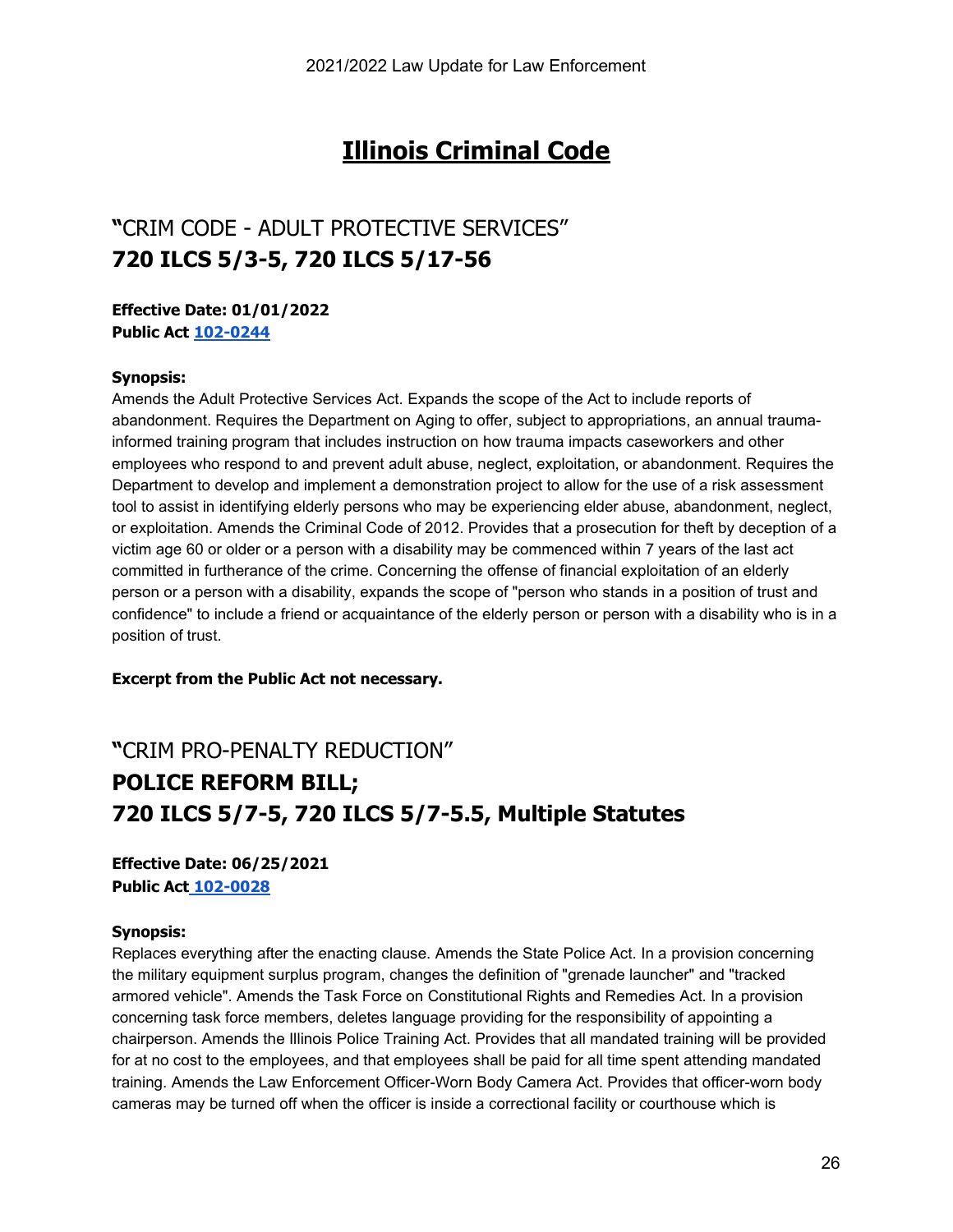#### 2021/2022 Law Update for Law Enforcement

equipped with a functioning camera system. Provides that a law enforcement officer shall not have access to or review his or her body-worn camera recordings, the body-worn camera recordings of another officer, or any other recordings prior to completing incident reports or other documentation under specified circumstances. Provides that notwithstanding provisions of the Illinois Freedom of Information Act, a law enforcement agency receiving a complaint made against a law enforcement officer will provide an opportunity for the complainant to view the available recordings from a body worn camera system pertaining to the incident as soon as practical and prior to the complainant finalizing their complaint, if so requested by the complainant. Amends the Uniform Crime Reporting Act. Defines a "mental health crisis". Amends the Counties Code. Makes changes to a provision concerning the military equipment surplus program. Amends the Criminal Code of 2012. Provides that a peace officer is not justified in using force likely to cause death or great bodily harm when there is no longer an immediate threat of great bodily harm to the officer or another. In a provision concerning prohibited use of force by a peace officer, provides that "chokehold" does not include any holding involving contact with the neck that is not intended to reduce the intake of air. Places restrictions on the use of chemical agents or irritants. In a provision concerning the duty to intervene, replaces a reference to a person acting on behalf of a peace officer with a reference to a person acting under the color of law. Amends the Code of Criminal Procedure. Amends the Unified Code of Corrections. Makes changes in a provision concerning rules and regulations for sentence credit concerning participation in certain programs, assignments, and activities. Makes changes in a provision concerning committed person post-partum recovery requirements. Makes changes in a provision concerning mandatory supervised release. Amends the Reporting of Deaths in Custody Act. Makes changes in a provision concerning the report of deaths of persons in custody in correctional institutions. Delays the effective date of various provisions changed by Public Act 101-652. Makes other changes. Contains a severability clause. Effective immediately.

#### **Excerpt from the Public Act not necessary.**

### **"**CRIMINAL CODE - NEGLECTED CHILD - DISREGARD" **720 ILCS 5/11-0.1, 720 ILCS 5/11-1.60, 720 ILCS 5/11-1.70, 720 ILCS 5/11-20.1, 720 ILCS 5/26-4, 325 ILCS 5/3**

**Effective Date: 01/01/2022 Public Act [102-0567](https://ilga.gov/legislation/billstatus.asp?DocNum=2567&GAID=16&GA=102&DocTypeID=SB&LegID=135221&SessionID=110&SpecSess=)**

#### **Synopsis:**

Amends the Criminal Code of 2012. Provides that it is unlawful for any person to knowingly make a video record or transmit live video of another's intimate parts. Provides that in any criminal proceeding, any property or material that constitutes child pornography shall remain in the care, custody, and control of either the State or the court. Determines when a victim is considered unable to give knowing consent. Defines terms. Amends the Criminal Code of 2012. Provides that it is unlawful for any person to knowingly make a video record or transmit live video of another's intimate parts. Provides that in any criminal proceeding, any property or material that constitutes child pornography shall remain in the care, custody, and control of either the State or the court. Determines when a victim is considered unable to give knowing consent. Defines terms. Makes other changes.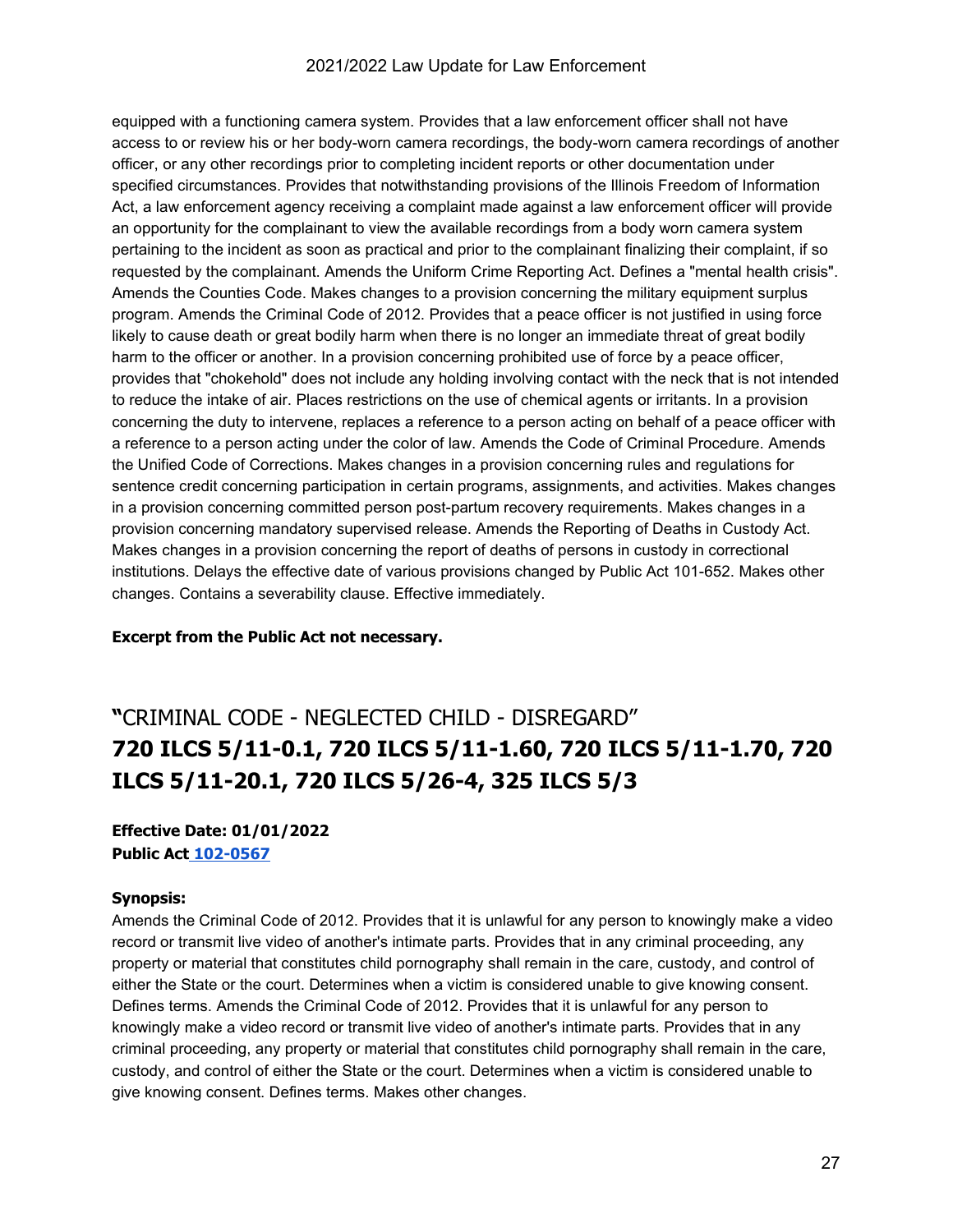#### **Excerpt from the Public Act not necessary.**

### **"**CRIMINAL LAW - TECH" **720 ILCS 5/11-9.1, 625 ILCS 5/6-106.1, 625 ILCS 5/6-508, etc.**

**Effective Date: 07/21/2021 Public Act [102-0168](https://www.ilga.gov/legislation/billstatus.asp?DocNum=1063&GAID=16&GA=102&DocTypeID=HB&LegID=129731&SessionID=110&SpecSess=)**

#### **Synopsis:**

Amends the Criminal Code of 2012. Repeals the statute creating the offense of criminal transmission of HIV. Makes conforming changes in the AIDS Confidentiality Act, the Illinois Sexually Transmissible Disease Control Act, the Illinois Vehicle Code, the Criminal Code of 2012, and the Unified Code of Corrections. Effective immediately.

#### **Excerpt from the Public Act not necessary**

### **"**CRIMINAL CODE - HATE CRIME - CIVIL ACTION" **720 ILCS 5/12-7.1**

**Effective Date: 01/01/2022 Public Act [102-0468](https://ilga.gov/legislation/billstatus.asp?DocNum=3262&GAID=16&GA=102&DocTypeID=HB&LegID=132194&SessionID=110&SpecSess=)**

#### **Synopsis:**

Amends the Criminal Code of 2012. Provides that independent of any criminal prosecution or the result of a criminal prosecution, any person suffering injury as a result of a hate crime may bring a civil action for damages, injunction or other appropriate relief if the hate crime was caused by disorderly conduct committed by: (1) transmitting or causing to be transmitted in any manner to any peace officer, public officer or public employee a report to the effect that an offense will be committed, is being committed, or has been committed, knowing at the time of the transmission that there is no reasonable ground for believing that the offense will be committed, is being committed, or has been committed; (2) transmitting or causing to be transmitted in any manner a false report to any public safety agency without the reasonable grounds necessary to believe that transmitting the report is necessary for the safety and welfare of the public; or (3) calling the number "911" or transmitting or causing to be transmitted in any manner to a public safety agency for the purpose of making or transmitting a false alarm or complaint and reporting information when, at the time the call or transmission is made, the person knows there is no reasonable ground for making the call or transmission and further knows that the call or transmission could result in the emergency response of any public safety agency.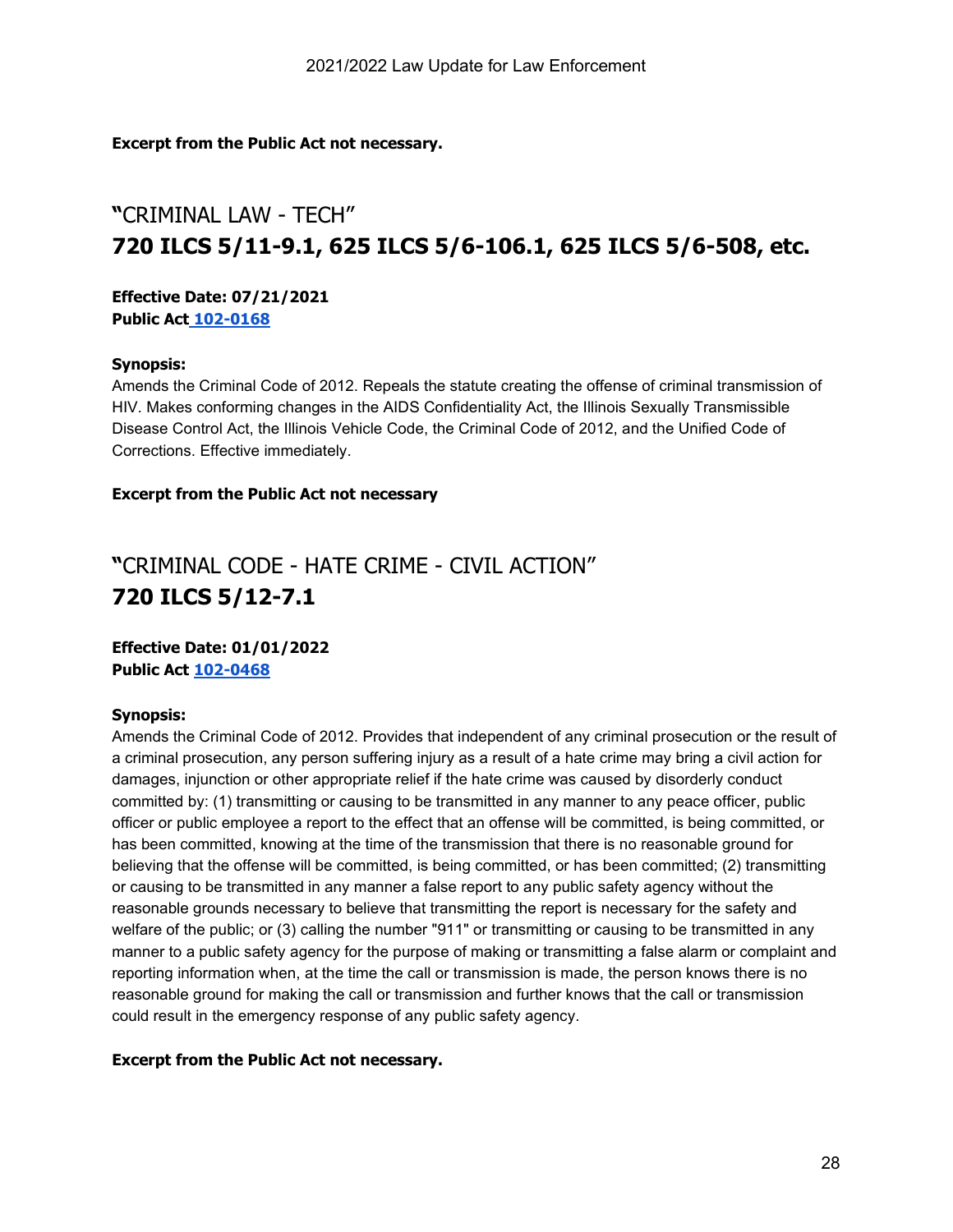### **"**CRIM CODE - HATE CRIME - IMMIGRATION" **720 ILCS 5/12-7.1**

#### **Effective Date: 01/01/2022 Public Act [102-0235](https://www.ilga.gov/legislation/billstatus.asp?DocNum=1596&GAID=16&GA=102&DocTypeID=SB&LegID=134229&SessionID=110&SpecSess=)**

#### **Synopsis:**

Amends the Criminal Code of 2012. Includes, as a hate crime, the commission of the specified criminal acts against a person because of the actual or perceived citizenship or immigration status of the person.

#### **Excerpt from the Public Act not necessary.**

### **"**CRIMINAL PROCEDURES - STALKING" **720 ILCS 5/12-7.3**

**Effective Date: 01/01/2022 Public Act [102-0547](https://ilga.gov/legislation/billstatus.asp?DocNum=2204&GAID=16&GA=102&DocTypeID=SB&LegID=134857&SessionID=110&SpecSess=)**

#### **Synopsis:**

Amends the Criminal Code of 2012. Provides that a person commits stalking when he or she knowingly makes threats that are a part of a course of conduct and is aware of the threatening nature of his or her speech.

**Excerpt from the Public Act not necessary.**

### **"**CRIMINAL PROCEDURES - FREIGHT CONTAINER BURGLARY" **720 ILCS 5/19-1**

#### **Effective Date: 01/01/2022 Public Act [102-0546](https://ilga.gov/legislation/billstatus.asp?DocNum=2193&GAID=16&GA=102&DocTypeID=SB&LegID=134846&SessionID=110&SpecSess=)**

#### **Synopsis:**

Amends the Criminal Code of 2012. Provides that a person commits burglary when without authority he or she knowingly enters or without authority remains within a freight container with intent to commit therein a felony or theft. Provides that burglary committed in, and without causing damage to a freight container or any part thereof is a Class 3 felony. Provides that a burglary committed while causing damage to a freight container or any part thereof is a Class 2 felony.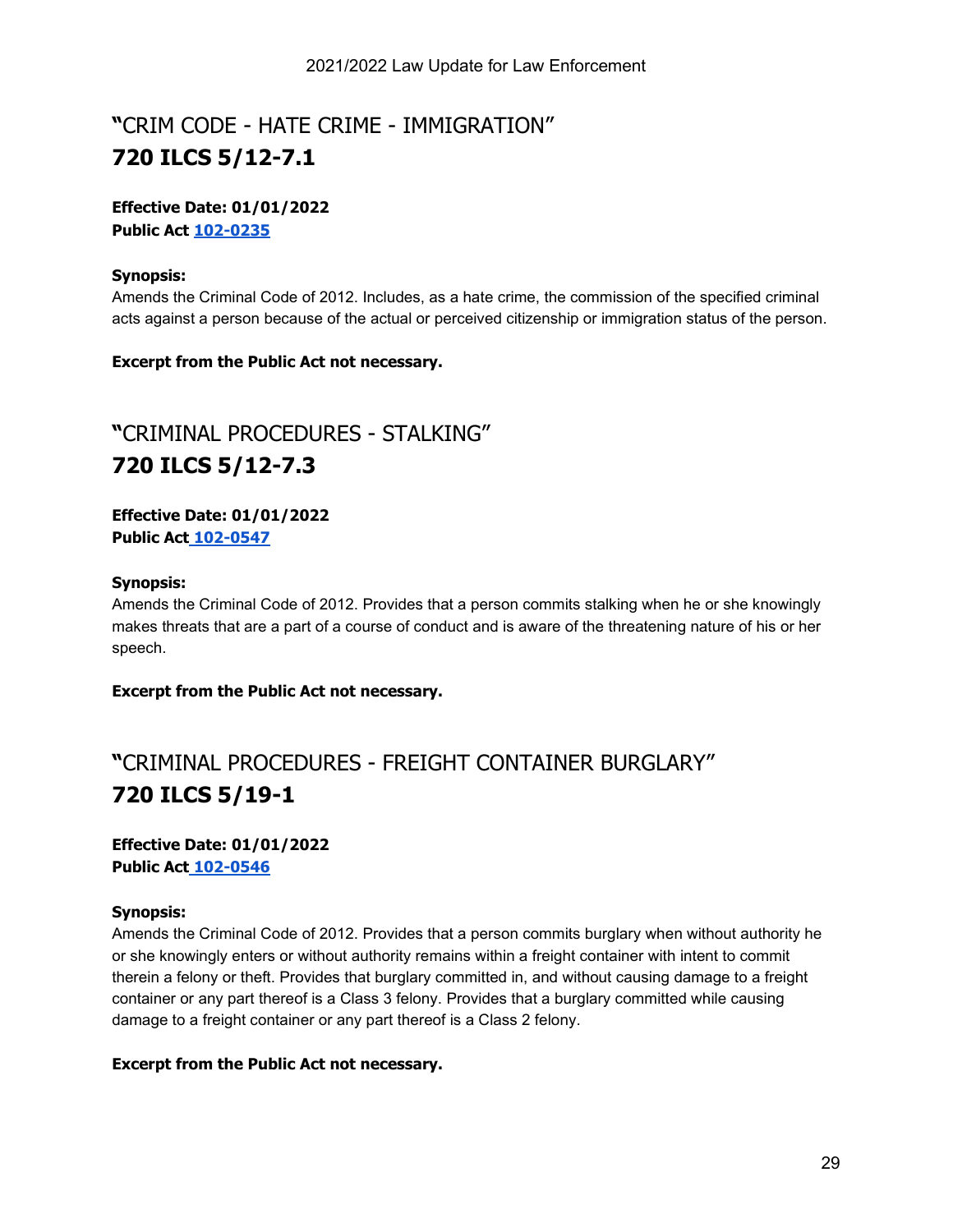### **"**MASS ANIMAL MORTALITY EVENT" **720 ILCS 5/48-7**

#### **Effective Date: 01/01/2022 Public Act [102-0216](https://www.ilga.gov/legislation/billstatus.asp?DocNum=1656&GAID=16&GA=102&DocTypeID=SB&LegID=134291&SessionID=110&SpecSess=)**

#### **Synopsis:**

Amends the Illinois Dead Animal Disposal Act. Changes the name of the Act to the Animal Mortality Act (and amends the Criminal Code of 2012 to make a corresponding change). Provides that the Director of Agriculture may declare a mass animal mortality event. Provides that the Director shall notify the Illinois Emergency Management Agency of the declaration no later than 24 hours following the declaration. Provides that the Department of Agriculture shall create and file with the Illinois Emergency Management Agency a mass animal mortality event plan. Provides that following the Director's declaration of a mass animal mortality event, the Department shall implement the most recent mass animal mortality event plan on file with the Illinois Emergency Management Agency. Adds definitions for "mass animal mortality event", "director", "dead animal", and "operator".

#### **Excerpt from the Public Act not necessary**

### **"**CRIMINAL CODE - CONTROLLED SUBSTANCES - OPIOIDS" **720 ILCS 570/401.3 new**

**Effective Date: 01/01/2023 Public Act [102-0490](https://ilga.gov/legislation/billstatus.asp?DocNum=3596&GAID=16&GA=102&DocTypeID=HB&LegID=132636&SessionID=110&SpecSess=)**

#### **Synopsis:**

Amends the Illinois Controlled Substances Act. Provides that notwithstanding any other provision of law, a prescription for a substance classified in Schedule II, III, IV, or V must be sent electronically. Provides that notwithstanding any other provision of law, a prescriber shall not be required to issue prescriptions electronically if he or she certifies to the Department of Financial and Professional Regulation that he or she will not issue more than 25 prescriptions during a 12-month period. Prescriptions in both oral and written form for controlled substances shall be included in determining whether the prescriber will reach the limit of 25 prescriptions. Provides that the Department of Financial and Professional Regulation shall adopt rules for the administration of these provisions. Provides that these rules shall provide for the implementation of any such exemption to the requirements under these provisions that the Department of Financial and Professional Regulation may deem appropriate, including the exemption limiting a prescriber from issuing more than 25 prescriptions during a 12-month period. Effective January 1, 2023. **Excerpt from the Public Act not necessary.**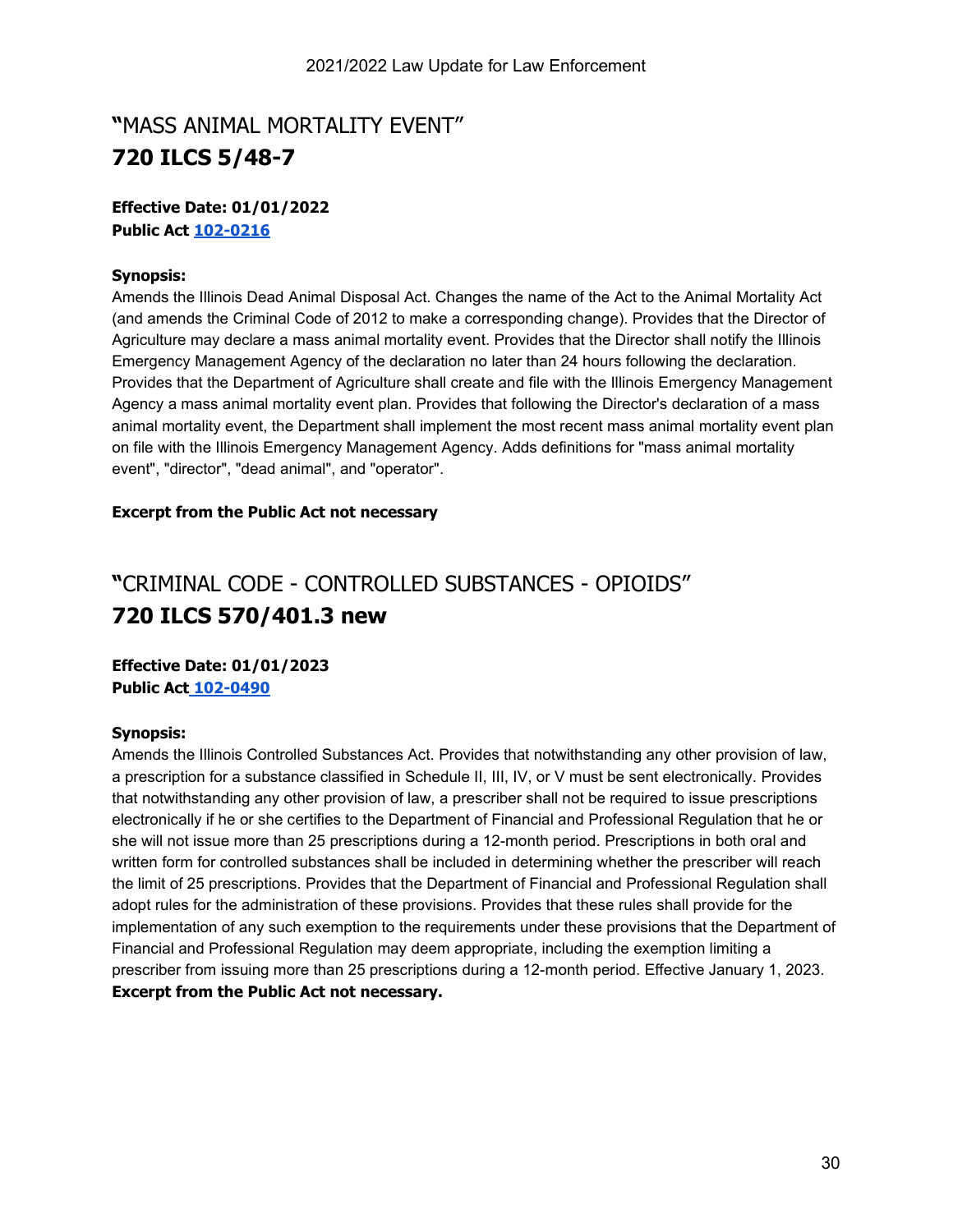### **"**HEALTH CARE & HUMAN SERVICES" **720 [ILCS 570/4](https://ilga.gov/legislation/ilcs/fulltext.asp?DocName=062500050K11-907.1)14, 720 ILCS 646/115**

#### **Effective Date: 04/27/2021 Public Act [102-0004](https://www.ilga.gov/legislation/billstatus.asp?DocNum=0158&GAID=16&GA=102&DocTypeID=HB&LegID=127994&SessionID=110&SpecSess=)**

#### **Synopsis:**

Creates the Community Health Worker Certification and Reimbursement Act. Amends various Acts regarding medical staff credentials; electronic posters and signs; N95 masks; Legionella bacteria testing; continuing education on implicit bias awareness; overdoses; the Prescription Monitoring Program; a dementia training program; taxation of blood sugar testing materials; funding of safety-net hospitals; a Child Care Assistance Program Eligibility Calculator; managed care organizations; Federally Qualified Health Centers; care coordination; billing; the Medicaid Business Opportunity Commission; reimbursement rates; doula services; personal care of family members; the State Health Assessment; the State Health Improvement Plan; child care training; and a Medicaid Managed Care Oversight Commission. Creates the Behavioral Health Workforce Education Center of Illinois Act. Creates the Underlying Causes of Crime and Violence Study Act. Creates the Special Commission on Gynecologic Cancer Act. Creates the Racial Impact Note Act to require the estimate of the impact on racial and ethnic minorities of certain bills. Creates the Health and Human Services Task Force and Study Act to review health and human service departments and programs. Creates the Anti-Racism Commission Act concerning elimination of systemic racism. Creates the Sickle Cell Prevention, Care, and Treatment Program Act regarding programs and other matters. Amends the Illinois Health Facilities Planning Act in relation to the Health Facilities and Services Review Board, facility closure, and other matters. Creates the Medicaid Technical Assistance Act. Repeals, adds, and changes other provisions. Removes language requiring the SHA and SHIP Partnership to regularly evaluate and update the State Health Assessment and track implementation of the State Health Improvement Plan with revisions as necessary. In provisions amending the Illinois Controlled Substances Act and regarding the Prescription Monitoring Program: (1) presents the findings of the General Assembly; (2) provides that opioid treatment programs may not transmit information without patient consent, and reports made may not be utilized for law enforcement purposes; and (3) provides that treatment of a patient may not be conditioned upon his or her consent to reporting. Removes provisions amending the Illinois Public Aid Code regarding child care. Removes language requiring the Department of Healthcare and Family Services to issue quarterly reports to the Governor and the General Assembly indicating: (i) the number of determinations of noncompliance since the last quarter; (ii) the number of financial penalties imposed; and (iii) the outcome or status of each determination. Makes other changes. Effective immediately.

#### **Excerpt from the Public Act not necessary.**

### **"**CRIMINAL CODE - OPIOID OVERDOSE REDUCTION" (ALEX'S LAW) **720 ILCS 570/414**

**Effective Date: 01/01/2022**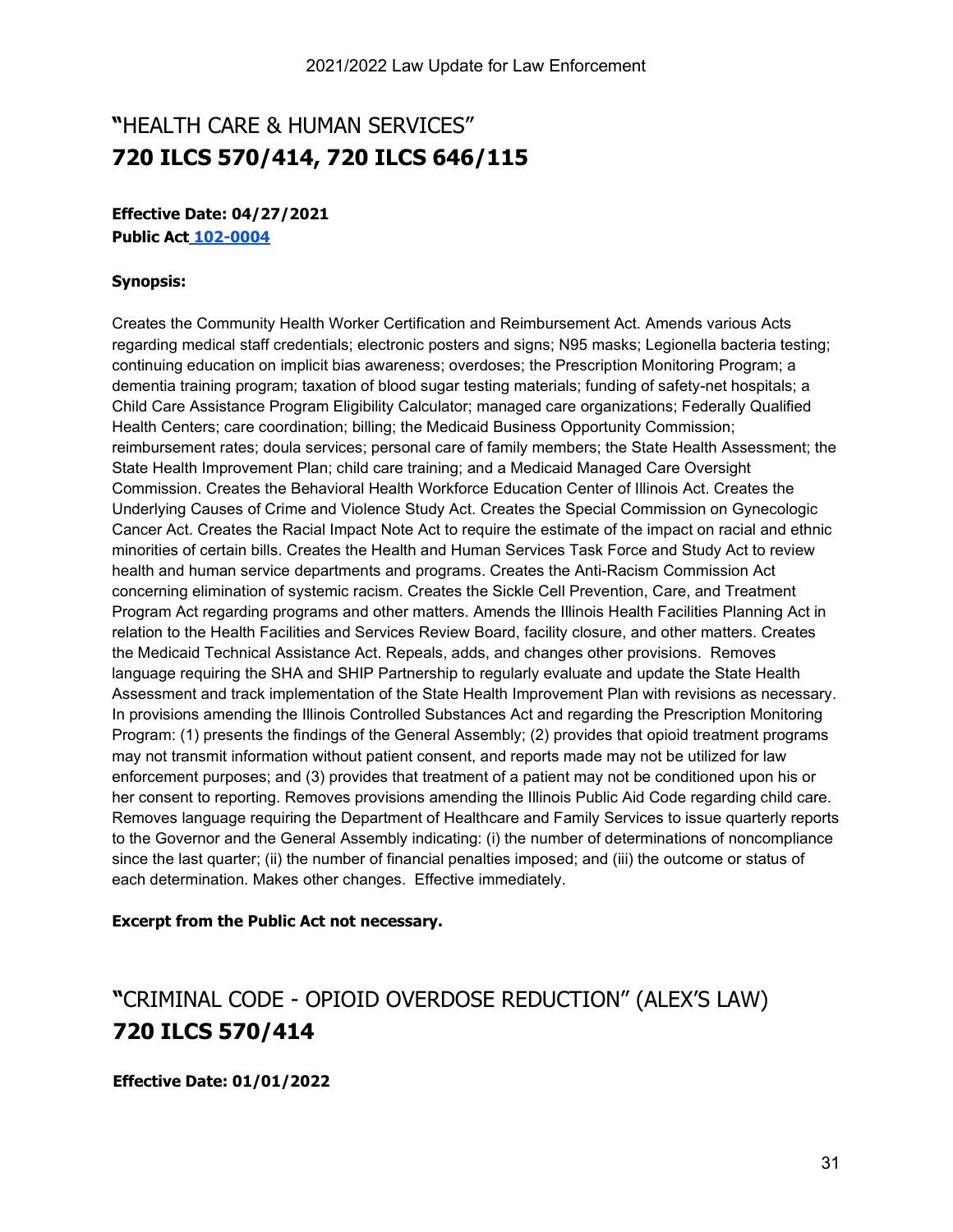#### **Public Act [102-0476](https://ilga.gov/legislation/billstatus.asp?DocNum=3445&GAID=16&GA=102&DocTypeID=HB&LegID=132418&SessionID=110&SpecSess=)**

#### **Synopsis:**

Creates the Opioid Overdose Reduction Act. Provides that the Act may be referred to as Alex's Law. Amends the Illinois Controlled Substances Act. In a provision concerning overdose and limited immunity, provides that specified violations must not serve as the sole basis of a violation of parole, mandatory supervised release, probation, conditional discharge, a person's pretrial release, or furlough, or any seizure of property under any State law authorizing civil forfeiture so long as the evidence for the violation was acquired as a result of the person seeking or obtaining emergency medical assistance in the event of an overdose. Effective January 1, 2022.

#### **Excerpt from the Public Act not necessary.**

### **"**CRIMINAL CODE - PREVENTING YOUTH VAPING" **720 ILCS 675/1, 720 ILCS 678/1, 720 ILCS 678/2**

#### **Effective Date: 01/01/2022 Public Act [102-0575](https://ilga.gov/legislation/billstatus.asp?DocNum=0512&GAID=16&GA=102&DocTypeID=SB&LegID=133094&SessionID=110&SpecSess=)**

#### **Synopsis:**

Creates the Preventing Youth Vaping Act. Provides that it is unlawful for a person to sell or distribute specified electronic cigarettes and electronic cigarette packaging. Contains advertising and manufacturing requirements. Provides civil and criminal penalties. Provides that the Department of Agriculture, Department of Revenue, Department of Public Health, and Illinois State Police shall have equal and joint authority to administer and enforce the Act, may adopt rules, and may inspect any business that manufactures, transports, or distributes electronic cigarettes to ensure compliance with the Act. Amends the Prevention of Tobacco Use by Persons under 21 Years of Age and Sale and Distribution of Tobacco Products Act. Removes language providing that an "electronic cigarette" does not include a tobacco product and that a "tobacco product" does not include an electronic cigarette. Provides prohibitions regarding the sale of electronic cigarettes and allows specified peace officers to seize any tobacco products or electronic cigarettes involved in a specified violation. Amends the Prevention of Cigarette Sales to Persons under 21 Years of Age Act. Changes the Act's title to the Prevention of Cigarette and Electronic Cigarette Sales to Persons under 21 Years of Age Act. Defines "electronic cigarette" and refers to electronic cigarettes in conjunction with cigarettes. Provides that "electronic cigarette" does not include any device that meets the definition of cannabis paraphernalia under the Cannabis Regulation and Tax Act. In provisions of the Preventing Youth Vaping Act regarding prohibitions, removes language providing that it is unlawful to sell in any one transaction more than 2 electronic cigarettes, 4 prepackaged cartridges of electronic cigarette solution, or 100 milliliters of electronic cigarette solution to a consumer. Provides that electronic cigarettes first sold prior to August 8, 2016 and for which a premarket tobacco product application was submitted to the U.S. Food and Drug Administration by September 9, 2020 shall not be deemed to be in violation of specified provisions. Removes language requiring manufacturers to annually submit specified reports and lists of ingredients to the Attorney General. In provisions amending the Prevention of Tobacco Use by Persons under 21 Years of Age and Sale and Distribution of Tobacco Products Act, provides that no person shall honor or accept any discount, coupon, or other benefit or reduction in price that is inconsistent with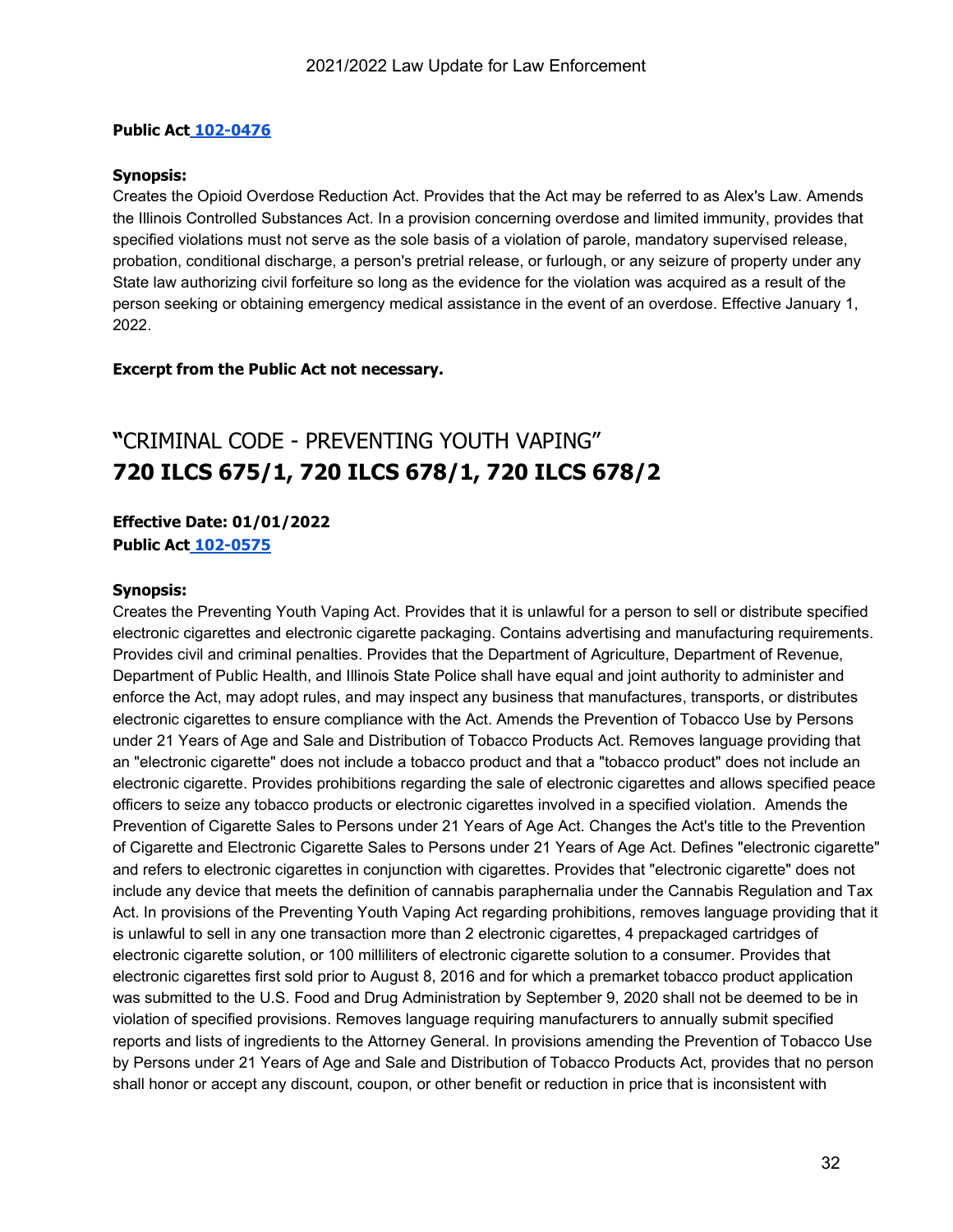#### 2021/2022 Law Update for Law Enforcement

specified provisions, subsequent United States Food and Drug Administration industry guidance, or any rules adopted under the specified federal provisions.. In provisions amending the Prevention of Cigarette Sales to Persons under 21 Years of Age Act, removes changes to provisions concerning statements for delivery sales. In provisions creating the Preventing Youth Vaping Act, provides that the Department of Revenue may adopt rules that are reasonable, necessary, and related to the administration and enforcement of the provisions of the Act (rather than providing that the Department of Agriculture, the Department of Revenue, the Department of Public Health, and the Illinois State Police shall have equal and joint authority to administer and enforce the Act and may adopt rules for the purpose of administering and enforcing the Act). Provides that the Department of Revenue, the Department of Public Health, a local public health department, the Department of Human Services, the Illinois State Police, a county sheriff, and a municipal police department (rather than the Department of Agriculture, Department of Revenue, Department of Public Health, and Illinois State Police) may inspect any business that sells, manufactures, transports, or distributes electronic cigarettes in the State to ensure compliance with the Act. Requires any violation of the Act to be reported to the Department of Revenue within 7 business days. In provisions amending the Prevention of Tobacco Use by Persons under 21 Years of Age and Sale and Distribution of Tobacco Products Act, removes language providing that no person under 21 years of age shall buy any tobacco product, electronic cigarette, or alternative nicotine product. Provides that any peace officer or duly authorized member of the Illinois State Police, a county sheriff's department, a municipal police department, the Department of Revenue, the Department of Public Health, a local health department, or the Department of Human Services (rather than any peace officer or duly authorized member of the Department of Revenue or the Department of Public Health) may seize specified products. Provides that after the Department of Revenue has seized any tobacco product, nicotine product, or electronic cigarette under the amendatory provisions and a person having any property interest in the seized property has not been charged with an offense under specified provisions, the Department of Revenue must hold a hearing and determine specified information. Removes language providing an immediate effective date. Makes other changes.

#### **Excerpt from the Public Act not necessary.**

### **Other Illinois Statutes**

### **"**ADULT VICTIM PRIVACY" NEW ACT **NEW ACT**

#### **Effective Date: 01/01/2022 Public Act [102-0652](https://ilga.gov/legislation/billstatus.asp?DocNum=2340&GAID=16&GA=102&DocTypeID=SB&LegID=134994&SessionID=110&SpecSess=)**

#### **Synopsis:**

Creates the Privacy of Adult Victims of Criminal Sexual Offenses Act. Defines "adult victim" and "criminal history record information." Provides that notwithstanding any other law to the contrary, inspection and copying of law enforcement records maintained by any law enforcement agency or all circuit court records maintained by any circuit clerk relating to any investigation or proceeding pertaining to a criminal sexual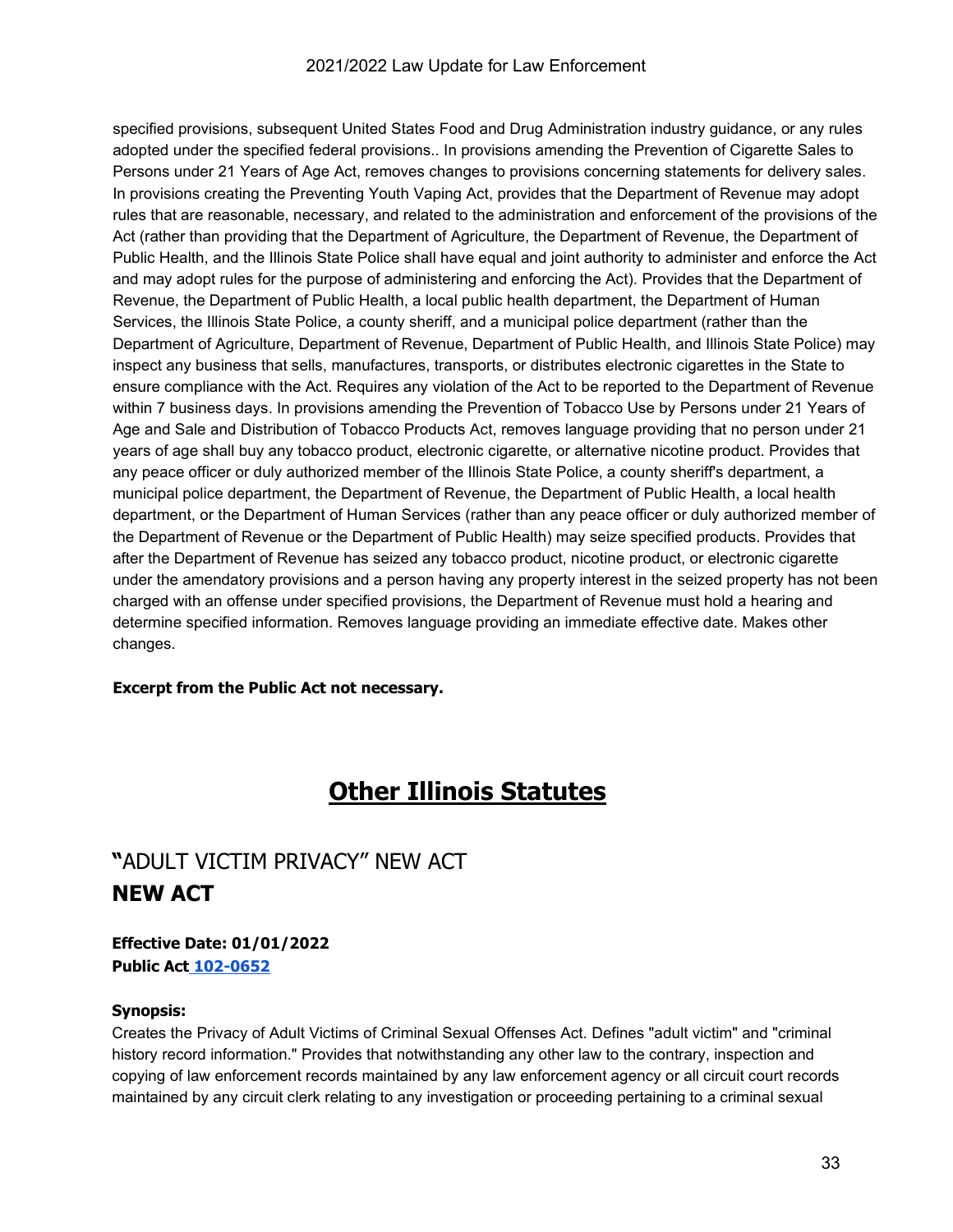#### 2021/2022 Law Update for Law Enforcement

offense, by any person not exempted by this Act, shall be restricted to exclude the identity of the adult victim without a court order. Provides that when a criminal sexual offense is committed or alleged to have been committed by a school district employee or any individual contractually employed by a school district, a copy of the criminal history record information relating to the investigation of the offense or alleged offense shall be transmitted to the superintendent of schools if certain conditions are met. Makes other changes. Clarifies language related to restricting the identity of victims of criminal sexual offenses or alleged criminal sexual offenses by providing that such identity shall be restricted unless a court order is issued authorizing the removal of such restriction of a particular case record or particular records of cases maintained by any circuit court clerk. Provides that an advocate and victim's attorney may be exempt from a requirement to exclude a victim's identity in certain records, and removes "parent" from the list of exempt individuals. Provides that a court may for the adult victim's protection and for good cause shown, prohibit any person or agency present in court from further disclosing the adult victim's identity. Provides that a court may prohibit such disclosure only after giving notice and a hearing to all affected parties. Provides that in determining whether to prohibit disclosure of the adult victim's identity the court shall consider: (a) the best interest of the adult victim; and (b) whether such nondisclosure would further a compelling State interest. Provides that the copy of the criminal history record information that is to be provided under a provision concerning criminal sexual offense and school districts shall exclude the identity of the adult victim. Provides that the superintendent shall be restricted from revealing the identity of the adult victim. Provides that the Attorney General and Assistant Attorneys General may be exempt from a requirement to exclude a victim's identity in certain records.

#### **Excerpt from the Public Act not necessary.**

### **"**OPEN MEETINGS - BACKGROUND CHECK" **NEW ACT - EMPOWERING PUBLIC PARTICIPATION ACT**

#### **Effective Date: 08/13/2021 Public Act [102-0348](https://ilga.gov/legislation/billstatus.asp?DocNum=1765&GAID=16&GA=102&DocTypeID=HB&LegID=130461&SessionID=110&SpecSess=)**

#### **Synopsis:**

Creates the Empowering Public Participation Act. Provides that a law enforcement agency or an officer employed by a law enforcement agency may not knowingly and intentionally conduct a background check of a person for the sole reason of that person speaking at an open meeting of a public body, including police disciplinary boards. Provides exemptions whenever an agency or officer develops a reasonable suspicion of criminal conduct or a reasonable suspicion of a threat to security for the premises in which the meeting is to occur or for the protection of public officials and other persons attending the meeting. Provides that a violation of the prohibition is a Class C misdemeanor. Provides that the provision prohibiting a law enforcement agency or an officer employed by a law enforcement agency from knowingly and intentionally conducting a background check of a person for the sole reason of that person speaking at an open meeting of a public body does not apply whenever the person speaking at an open meeting of the public body is also under consideration for appointment to a government position by that public body. Provides that the Act creates no claims for damages or other relief for violations of the Act. Effective immediately.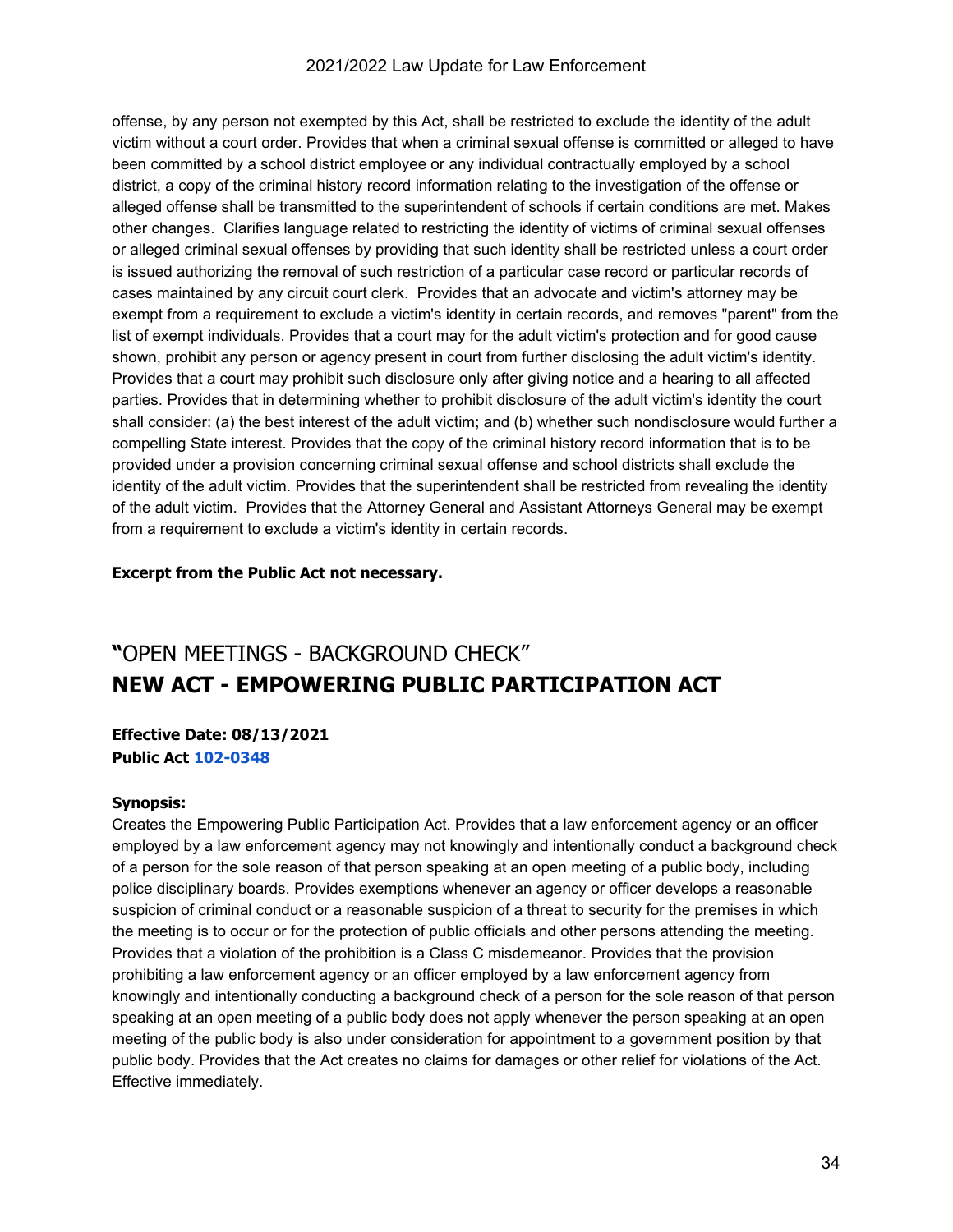#### **Excerpt from the Public Act not necessary.**

### **"**HUMAN TRAFFICKING TASK FORCE" **NEW ACT**

**Effective Date: 08/06/2021 Public Act [102-0323](https://ilga.gov/legislation/billstatus.asp?DocNum=1599&GAID=16&GA=102&DocTypeID=SB&LegID=134232&SessionID=110&SpecSess=)**

#### **Synopsis:**

Creates the Human Trafficking Task Force Act. Provides requirements regarding the composition and duties of the task force. Provides that the task force shall provide a report containing specified information to the General Assembly and Governor no later than June 30, 2024. Adds a statement of findings; and includes additional duties for the Task Force. Abolishes the task force and repeals the Act on July 1, 2024. Effective immediately.

#### **Excerpt from the Public Act not necessary.**

### **"**PROTECTING HOUSEHOLD PRIVACY - NEW ACT" **NEW ACT**

**Effective Date: 01/01/2022 Public Act [102-0597](https://ilga.gov/legislation/billstatus.asp?DocNum=2553&GAID=16&GA=102&DocTypeID=HB&LegID=131372&SessionID=110&SpecSess=)**

#### **Synopsis:**

Creates Protecting Household Privacy Act. Provides that a law enforcement agency may obtain the data (1) if a law enforcement agency first obtains a warrant under the Code of Criminal Procedure of 1963; (2) a specified emergency situation exists; or (3) with the lawful consent of the owner of the household electronic device or person in actual or constructive possession of the household electronic device, excluding law enforcement personnel. Provides that nothing in the Act shall be construed to apply to the interception, recording, wiretap, or other acquisition of electronic communications as they are transmitted in real time. Provides that in the event of any conflict between the Act and any applicable federal or State law, the requirement that establishes the higher standard for law enforcement to obtain information shall govern. Provides that if a law enforcement agency obtains household electronic data, the agency within 30 days shall destroy all information obtained, except that a supervisor at that agency may retain particular information if (1) there is reasonable suspicion that the information contains evidence of criminal activity, or (2) the information is relevant to an ongoing investigation or pending criminal trial. Defines "digital gateway device". Provides that nothing in the Act prohibits the use of a lawful grand jury subpoena to obtain information which was obtainable by grand jury subpoena prior to the effective date of the Act. Provides that nothing in the Act expands existing civil or criminal liability of an individual or entity arising under any applicable federal or State law.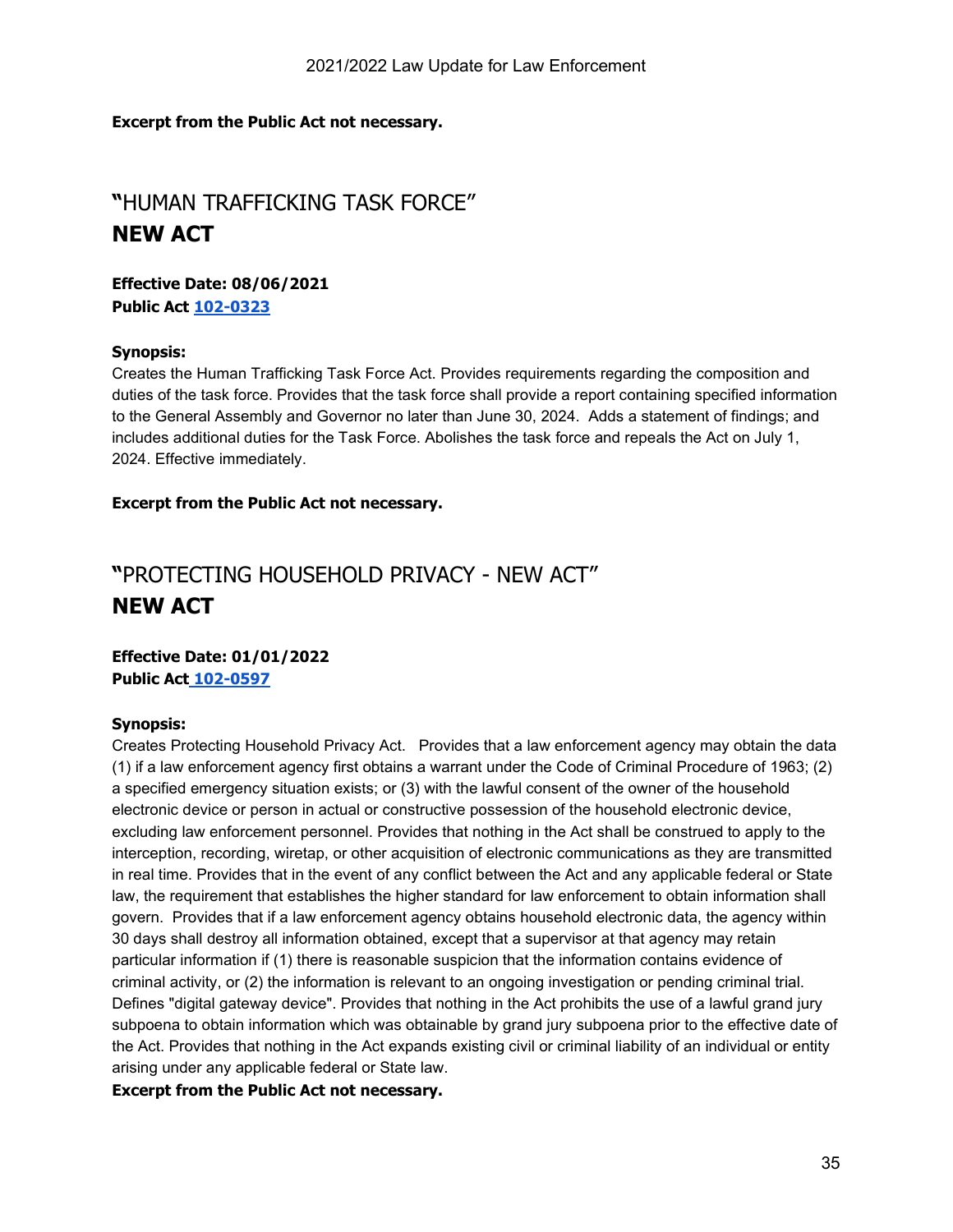### "NOTARY - ELECTRONIC DOCUMENTS" **5 ILCS 312/1-104, 5 ILCS 312/6-102.5 new, multiple statutes affected**

#### **Effective Date: 07/01/2022 Public Act: [102-0160](https://www.ilga.gov/legislation/billstatus.asp?DocNum=2664&GAID=16&GA=102&DocTypeID=SB&LegID=135318&SessionID=110&SpecSess=)**

#### **Synopsis:**

Replaces everything after the enacting clause. Amends the Illinois Notary Public Act. Provides requirements concerning electronic notarization and electronic notaries public. Amends the Uniform Real Property Electronic Recording Act. Provides that a paper or tangible copy of an electronic document that a notary public has certified to be a true and correct copy satisfies specified recording requirements. Provides further requirements concerning the certification of electronic documents by notaries public. Defines terms. Provides that moneys in the Electronic Notarization Fund during the preceding calendar year, shall be distributed, subject to appropriation, to the Secretary of State to fund the Department of Index's implementation and maintenance (rather than implementation only) of the electronic notarization commissions. Provides that an electronic notary public may perform an electronic notarial act for a remotely located individual outside of the United States if the record is to be filed with or relates to a matter before a public official or court, governmental entity, or other entity subject to the jurisdiction of the United States or involves property located in the territorial jurisdiction of the United States or involves a transaction substantially connected with the United States. Modifies the audio-video communication requirements by which a remote notarial action must be performed. Provides for the transmission of a signed and notarized document by overnight mail. Provides that upon written request of a third party, a notary public may supply a copy of a line item representing the requested transaction after personally identifying information has been redacted. Provides that any commissioned notary public may perform any notarial act remotely after first determining, either from personal knowledge or from satisfactory evidence, that the signature is that of the person appearing before the notary and named therein. Specifies factors to establish that a notary public has satisfactory evidence that a person is the person whose true signature is on a document, Makes conforming changes. Effective on the later of: (1) January 1, 2022; or (2) the date on which the Office of the Secretary of State files with the Index Department of the Office of the Secretary of State a notice that the Office of the Secretary of State has adopted the rules necessary for implementation; except that, the changes made to specified provisions of the Illinois Notary Public Act take effect July 1, 2022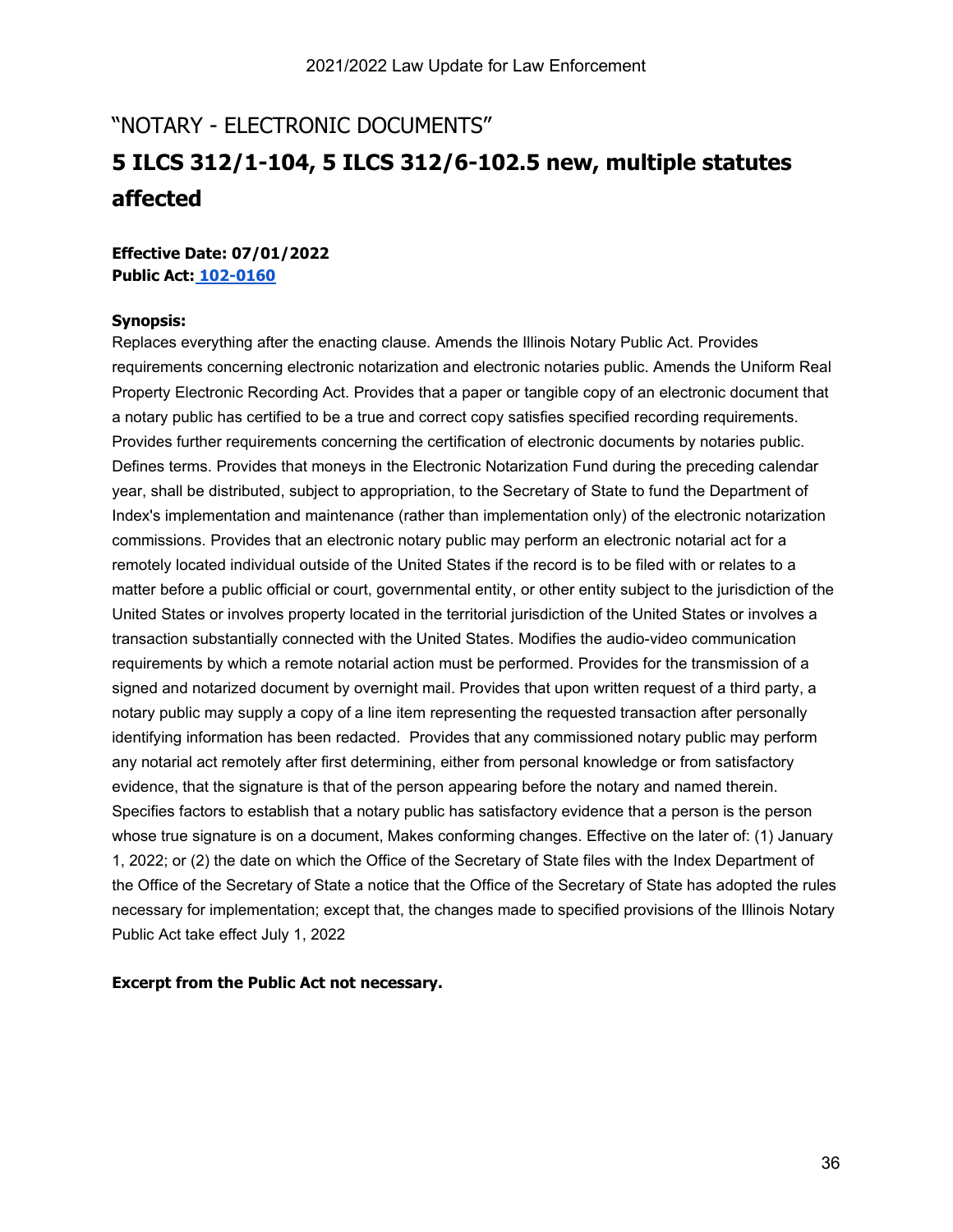### **"**AMERICAN-MADE ILLINOIS FLAGS" **5 ILCS 465/4**

#### **Effective Date: 01/01/2022 Public Act [102-0268](https://www.ilga.gov/legislation/billstatus.asp?DocNum=0605&GAID=16&GA=102&DocTypeID=HB&LegID=128699&SessionID=110&SpecSess=)**

#### **Synopsis:**

Amends the Flag Display Act. Provides that no State institution or agency may purchase any American flags or Illinois State flags (currently, only American flags) except those manufactured in the United States of America.

#### **Excerpt from the Public Act not necessary.**

### **"**FLAG DISPLAY - HALF STAFF" **5 ILCS 465/11 new**

**Effective Date: 06/01/2022 Public Act [102-0680](https://ilga.gov/legislation/billstatus.asp?DocNum=3372&GAID=16&GA=102&DocTypeID=HB&LegID=132323&SessionID=110&SpecSess=)** 

#### **Synopsis:**

Amends the Flag Display Act. Provides for the procedure and the occasions in which the United States national flag shall be flown at half-staff. Defines "half-staff".

#### **Excerpt from the Public Act.**

#### **(5 ILCS 465/11)**

 **(This Section may contain text from a Public Act with a delayed effective date)**

 **Sec. 11. Display of flag at half-staff. The United States national flag, when flown at half-staff, should be first hoisted to the peak for an instant and then lowered to the half-staff position. The flag should be again raised to the peak before it is lowered for the day. On Memorial Day, the flag should be displayed at half-staff until noon only, then raised to the top of the staff. By order of the Governor, the flag shall be flown at half-staff upon the death of a present or former official of the government, the death of a member of the Armed Forces who dies while serving on active duty, the death of a first responder who dies while serving in the line of duty, or any other death or occurrence that the Governor deems worthy of such a recognition. An order of the Governor to fly the flag at half-staff may be for any length of time up to the greatest length of time enumerated in Section 7 of the United States Flag Code. For the purposes of this Section, "half-staff" means the position of the flag when it is one-half the distance between the top and bottom of the staff.**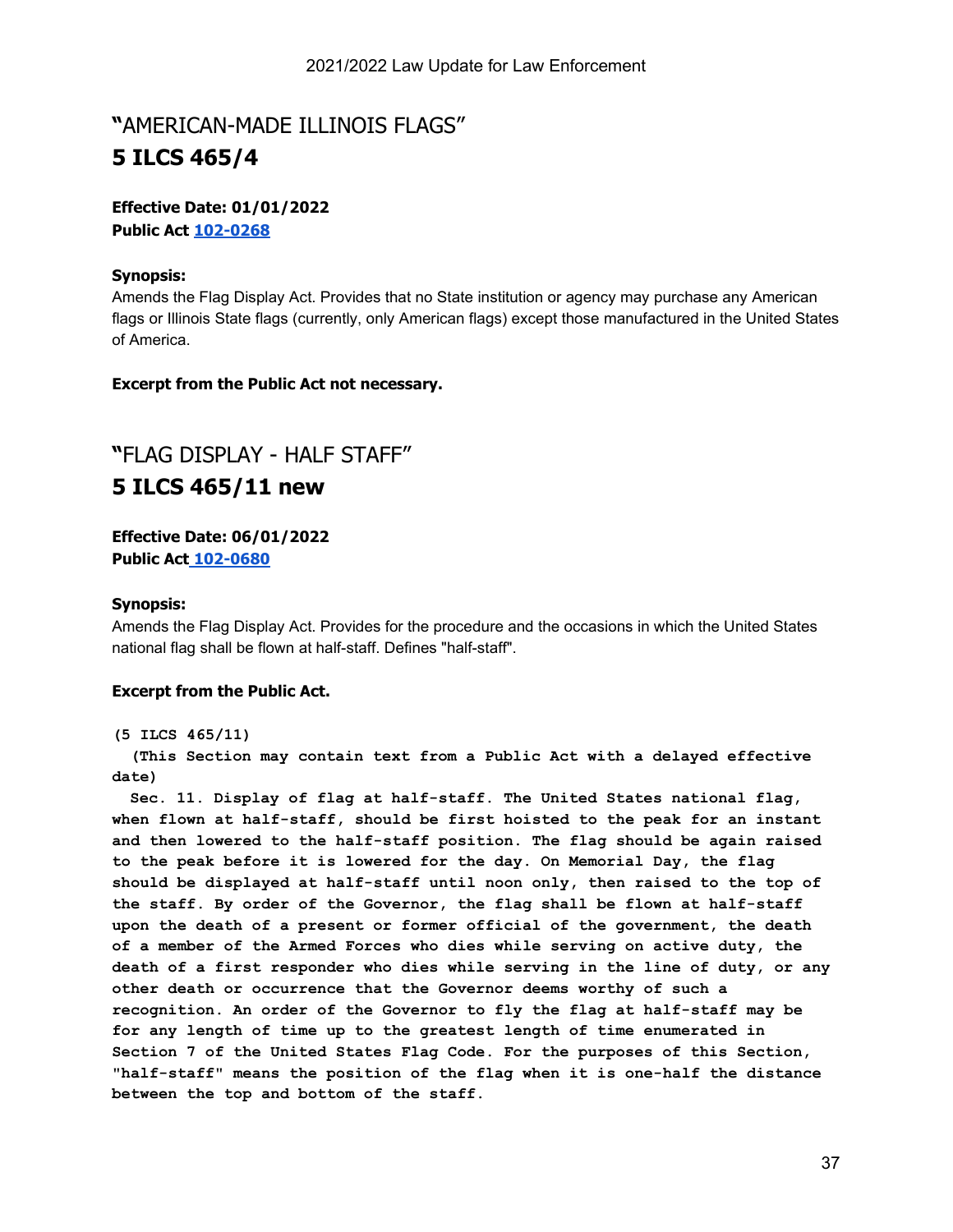**(Source: P.A. 102-680, eff. 6-1-22.)**

### **"**LAW ENFORCEMENT - IMMIGRATION" **5 ILCS 805/5, 5 ILCS 805/30 new, 5 ILCS 825/20 new, 5 ILCS 825/25 new, 5 ILCS 825/30 new**

#### **Effective Date: 08/02/2021 Public Act [102-0234](https://www.ilga.gov/legislation/billstatus.asp?DocNum=0667&GAID=16&GA=102&DocTypeID=SB&LegID=133273&SessionID=110&SpecSess=)**

#### **Synopsis:**

Creates the Illinois Way Forward Act. Amends the Illinois TRUST Act. In a provision concerning prohibition on enforcing federal civil immigration laws, provides that a law enforcement agency or law enforcement official may not inquire about or investigate the citizenship or immigration status or place of birth of any individual in the agency or official's custody or who has otherwise been stopped or detained by the agency or official. Provides that a certain provision shall not be construed to limit the ability of a law enforcement agency or law enforcement official to notify a person in the law enforcement agency's custody about that person's right to communicate with consular officers from that person's country of nationality, or facilitate such communication, in accordance with the Vienna Convention on Consular Relations or other bilateral agreements. Provides that a specified provision shall not be construed to limit the ability of law enforcement agencies or officials to request evidence of citizenship or immigration status for specified purposes. Provides that unless otherwise limited by federal law, a law enforcement agency or law enforcement official may not deny services, benefits, privileges, or opportunities to an individual in custody or under probation status, including but not limited to eligibility or placement in a lower custody classification, educational, rehabilitative, or diversionary programs, on the basis of the individual's citizenship or immigration status, the issuance of an immigration detainer or civil immigration warrant against the individual, or the individual being in immigration removal proceedings. Provides that unless presented with a federal criminal warrant, or otherwise required by federal law, a law enforcement agency or official may not perform specified actions. Provides that law enforcement agencies shall submit a report annually to the Attorney General to ensure compliance with the Illinois TRUST Act. Provides that the Attorney General has enforcement powers to ensure compliance with the Illinois TRUST Act. Amends the Voices of Immigrant Communities Empowering Survivors (VOICES) Act. Makes similar changes. Provides for training officials to ensure compliance with this Act. Makes other changes. Defines terms. Contains a severability provision. Further amends the Illinois TRUST Act. In a provision concerning legislative purpose, provides that the changes made to the definitions of immigration detainer and civil immigration warrant (formerly "non-judicial immigration warrant") by a specified provision of this amendatory Act of the 102nd General Assembly are declarative of existing law. Provides that nothing in this Act shall prevent a law enforcement officer from contacting another law enforcement agency for the purposes of clarifying or confirming the civil or criminal nature of notifications or other records provided by the National Crime Information Center, or the Law Enforcement Agencies Data Administrative System. Adds to definitions of "law enforcement official" and "immigration detainer". Deletes the definition of "nonjudicial immigration warrant". Defines "citizenship or immigration status", "civil immigration warrant", "contact information", and "immigration agent". Effective immediately.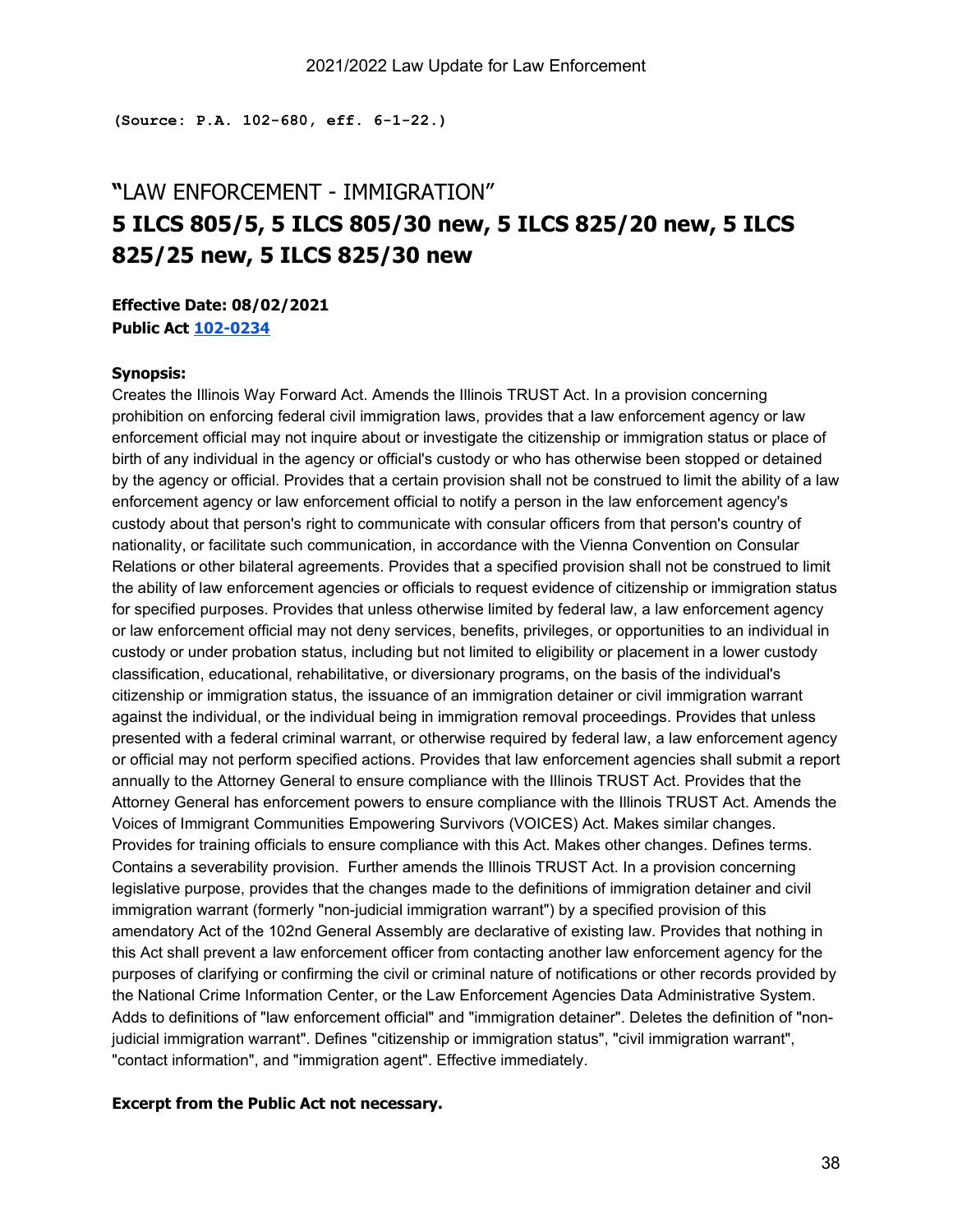### **"**FIRST RESPONDERS TASK FORCE" **5 ILCS 840/40 new**

#### **Effective Date: 06/01/2022 Public Act [102-0352](https://ilga.gov/legislation/billstatus.asp?DocNum=3911&GAID=16&GA=102&DocTypeID=HB&LegID=132997&SessionID=110&SpecSess=)**

#### **Synopsis:**

Amends the First Responders Suicide Prevention Act. Provides that the First Responders Suicide Prevention Task Force shall make specified recommendations to specified entities. Provides that Task Force recommendations could be accomplished by revising (rather than revamping) agencies' and organizations' employee assistance programs. Provides that specialized training for first responders could be accomplished by not underestimating the crucial importance of mindfulness-based stress reduction techniques and moderate and vigorous intensity activities (rather than meditation). Provides that training components could include recommending comprehensive and evidence-based training (rather than sophisticated trainings) on the importance of preventative measures on the topics of sleep, nutrition, mindfulness, and physical movement (rather than movement). Corrects typographical errors. Makes other changes.

#### **Excerpt from the Public Act not necessary.**

### **"**BRANCH POLLING PLACE - COUNTY JAIL" **10 ILCS 5/19A-20**

#### **Effective Date: 06/17/2021 (Some provisions effective July 1, 2023) Public Act [102-0015](https://www.ilga.gov/legislation/billstatus.asp?DocNum=0825&GAID=16&GA=102&DocTypeID=SB&LegID=133452&SessionID=110&SpecSess=)**

#### **Synopsis:**

Amends the Election Code. Provides dates for the 2022 general primary election and dates to prepare for the 2022 general election. Repeals the provisions on January 1, 2023. Provides that in a county with a population of less than 3,000,000, the sheriff may establish a temporary branch polling place at the county jail. Limits eligibility to a resident of a county who is in custody at the county jail and who has not been convicted of the offense for which the resident is in custody. Allows an elector to be added to a list of permanent vote by mail status voters who receive an official vote by mail ballot for all subsequent elections. Provides that a voter whose application for permanent vote by mail status is accepted by the election authority shall remain on the permanent vote by mail list until the voter requests to be removed from permanent vote by mail status, the voter provides notice to the election authority of a change in registration, or the election authority receives confirmation that the voter has subsequently registered to vote in another county. Provides the notice to be sent by election authorities to all qualified voters before a general election for the option to be placed on the list of permanent vote by mail status voters. Provides the application form for permanent vote by mail status. Allows an election authority to combine the applications for single election vote by mail and permanent vote by mail status on one form. Provides that a political committee selected to conduct an audit shall only be required to conduct the audit if it was required to file at least one quarterly report during the period to be covered by the audit and has a fund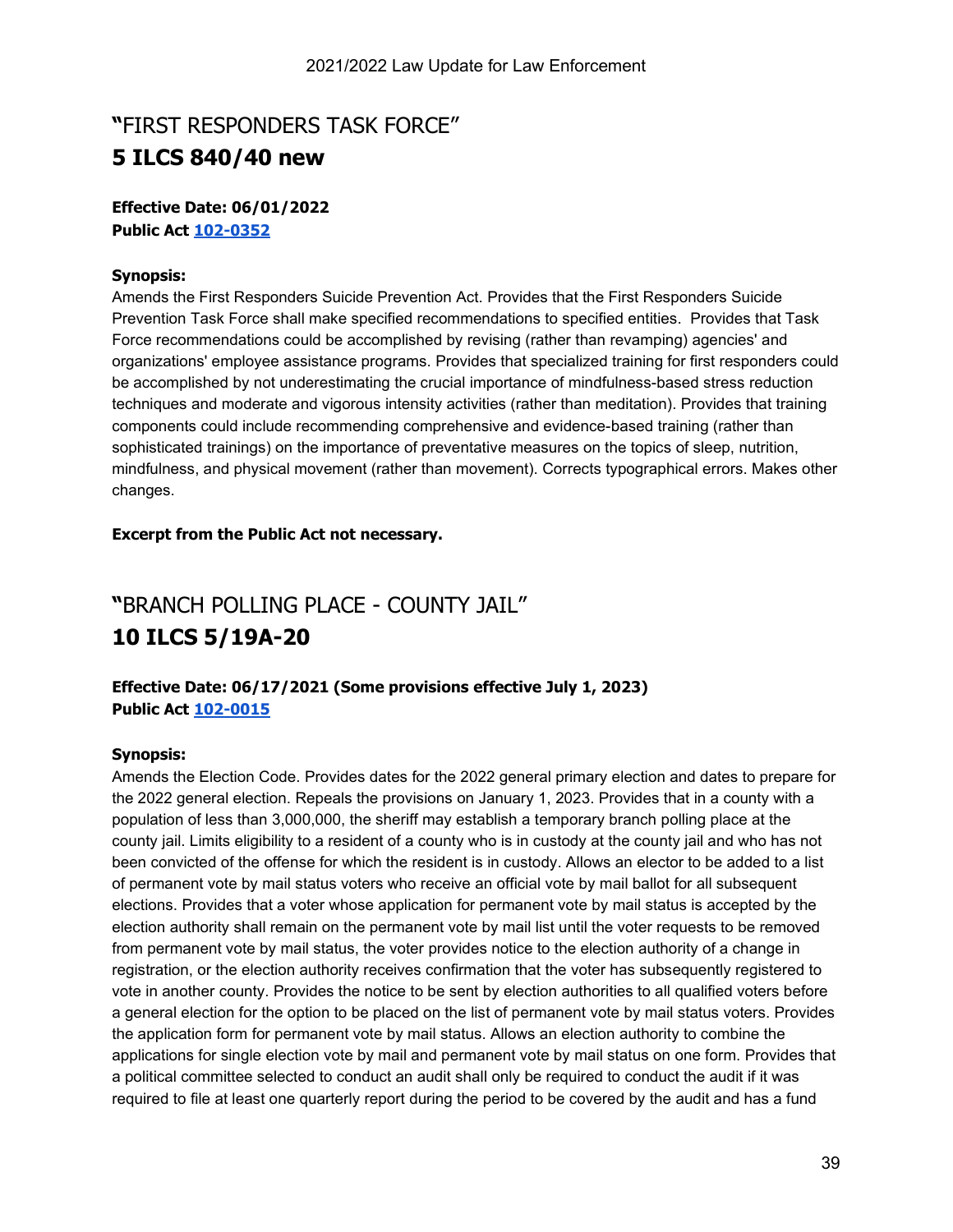balance of \$10,000 or more, an average closing fund balance of \$10,000 or more on quarterly reports, or average total receipts of \$10,000 or more on quarterly reports. Requires a political committee owing unpaid fines at the time of its random selection to conduct an audit. Amends the Public Officer Simultaneous Tenure Act. Provides that a unit of local government may not adopt an ordinance or resolution that requires a member of the General Assembly to resign his or her office in order to be eligible to seek elected office in the unit of local government and that any such ordinance or resolution is void. Provides that the Section apply to ordinances or resolutions adopted on or after November 8, 2016. Limits home rule powers. Amends the Counties Code. Provides that a sheriff shall enter upon the duties of his or her office on the December 1 following his or her election (rather than on the first day in the month of December following his or her election on which the office of the sheriff is required, by statute or by action of the county board, to be open) Amends the Township Code. Amends the Illinois Municipal Code. Provides that when a person who intends to be a write-in candidate for an uncontested nonpartisan office has not timely filed nomination papers but has filed a written statement or notice of his or her intent, no primary ballot shall be printed (rather than requiring a primary ballot to be prepared and a primary election held if the write-in candidate is the fifth candidate filed). Provides that where no primary is held, a person intending to become a write-in candidate shall refile a declaration of intent to be a write-in candidate for the general election with the appropriate election authority or authorities. Removes language: concerning requirements for the written statement or notice; and providing that an election authority has no duty to conduct a primary and prepare a ballot for an uncontested office, unless the written statement or notice is filed in a timely manner. Amends the Revised Cities and Villages Act of 1941. In the provisions concerning the prohibition on the city treasurer serving 2 terms in succession, allows the city to establish different succession terms by ordinance. Amends various Acts and Codes. Changes all statutory references of alderman and aldermen to alderperson and alderpersons. Changes all statutory references of congressman to congressperson. Makes other and conforming changes. Effective immediately, except certain provisions of the Election Code are effective on July 1, 2023.

#### **Excerpt from the Public Act not necessary.**

### **"**DHS - COMPLIANCE CHECKS - TOBACCO" **20 ILCS 301/55-36 new**

#### **Effective Date: 01/01/2022 Public Act [102-0576](https://ilga.gov/legislation/billstatus.asp?DocNum=0555&GAID=16&GA=102&DocTypeID=SB&LegID=133143&SessionID=110&SpecSess=)**

#### **Synopsis:**

Amends the Substance Use Disorder Act. Permits the Department of Human Services to conduct compliance checks of retailers as defined in the Tobacco Products Tax Act of 1995 to investigate whether such retailers are selling tobacco products, alternative nicotine products, or e-cigarettes to persons under 21 years of age in violation of the Prevention of Tobacco Use by Persons under 21 Years of Age and Sale and Distribution of Tobacco Products Act. Provides that compliance checks may be conducted by underage individuals under the supervision of local law enforcement and the Illinois State Police. Provides that underage individuals who purchase tobacco products, alternative nicotine products, or ecigarettes while conducting supervised compliance checks shall not be in violation of any local or State laws pertaining to underage tobacco purchase or possession.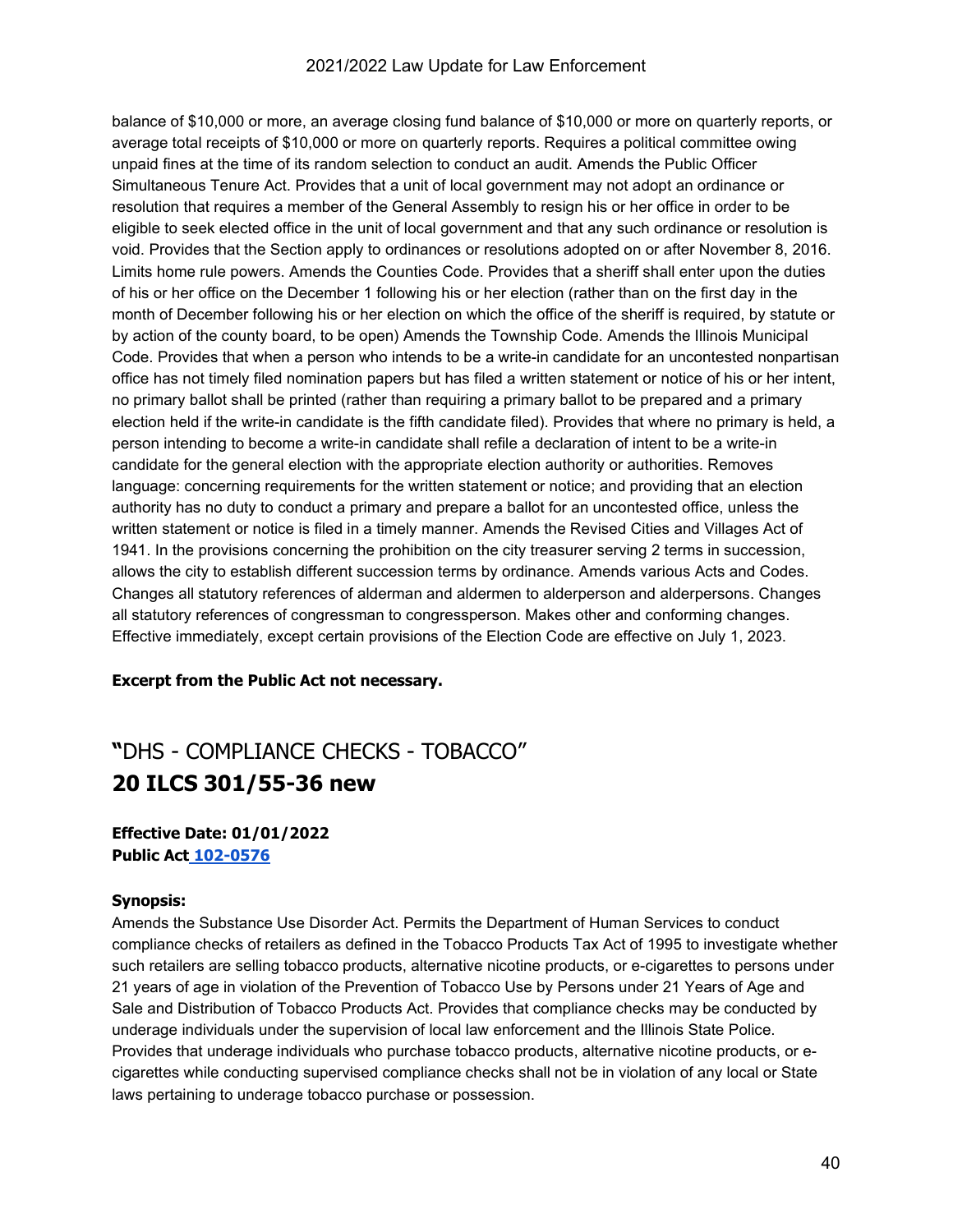#### **Excerpt from the Public Act not necessary.**

### **"**DHS - CALL4CALM TEXT LINE" **20 ILCS 1305/10-63 new**

**Effective Date: 07/30/2021 Public Act [102-0206](https://www.ilga.gov/legislation/billstatus.asp?DocNum=1805&GAID=16&GA=102&DocTypeID=HB&LegID=130515&SessionID=110&SpecSess=)**

#### **Synopsis:**

Amends the Department of Human Services Act. Provides that subject to appropriation, the Department of Human Services shall permanently establish the Call4Calm text line to support Illinois residents' mental health needs. Provides that an Illinois resident shall be able to utilize the Call4Calm text line if the resident or someone the resident knows is struggling with stress and needs emotional support. Provides that the service shall be free of charge and available 24 hours a day, 7 days a week. Provides that callers seeking assistance shall remain anonymous and shall be linked to a mental health provider that is responsible for the provision of mental health services in the caller's geographic area. Effective immediately.

#### **Excerpt from the Public Act not necessary.**

### **"**FIRST RESPONDER MENTAL HEALTH DATA" **20 ILCS 1705/76.1 new**

#### **Effective Date: 08/12/2021 Public Act [102-0337](https://ilga.gov/legislation/billstatus.asp?DocNum=1575&GAID=16&GA=102&DocTypeID=SB&LegID=134208&SessionID=110&SpecSess=)**

#### **Synopsis:**

Amends the Mental Health and Developmental Disabilities Administrative Act. Provides that the Department of Human Services shall create and maintain an online database and resource page on its website. Provides that the database and resource page shall contain mental health resources specifically geared toward first responders with the goal of connecting those persons with mental health resources related to crisis services, wellness, trauma information, nutrition, stress reduction, anxiety, depression, violence prevention, suicide prevention, and substance use and of encouraging information sharing among families of first responders, first responder organizations, first responder professional organizations, and first responders. Effective immediately.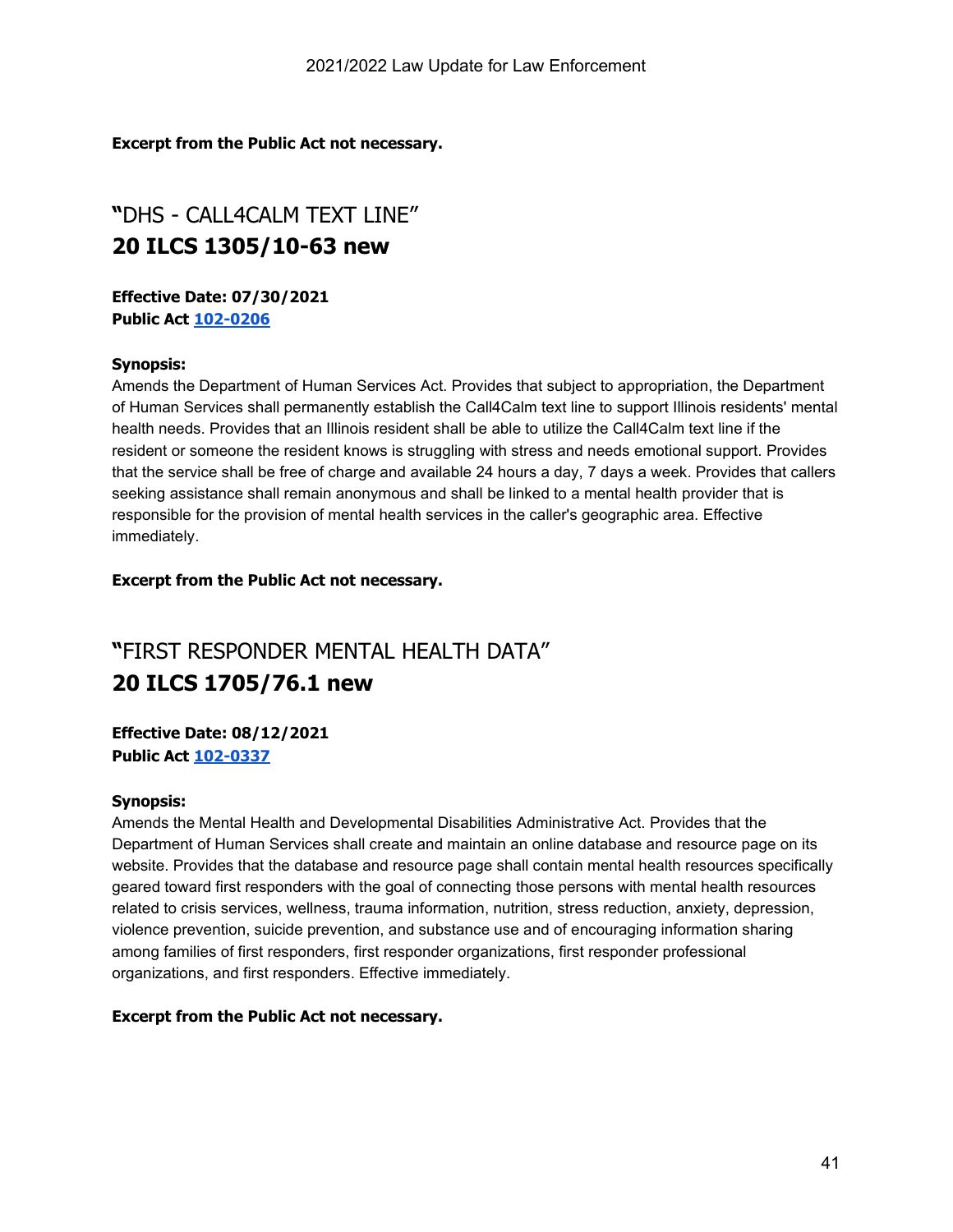### **"**CRIMINAL LAW - TECH" (ILETSB) **20 ILCS 2310/2310-705 new, 20 ILCS 2605/2605-51 new, 50 ILCS 705/7.1 new, 430 ILCS 67/5**

**Effective Date: 06/01/2022 Public Act [102-0345](https://ilga.gov/legislation/billstatus.asp?DocNum=1092&GAID=16&GA=102&DocTypeID=HB&LegID=129763&SessionID=110&SpecSess=)**

#### **Synopsis:**

Amends the Department of Public Health Powers and Duties Law of the Civil Administrative Code of Illinois. Provides that the Department of Public Health, subject to appropriation or other available funding, shall conduct a program to promote awareness of firearms restraining orders to the general public. Provides that beginning July 1, 2022, the program must include the development and dissemination, through print, digital, and broadcast media, of public service announcements that publicize the options victims of domestic violence have to seek help with special emphasis on the firearms restraining order. Amends the Department of State Police Law of the Civil Administrative Code of Illinois. Creates the Commission on Implementing the Firearms Restraining Order Act. Amends the Illinois Police Training Act. Provides that the Illinois Law Enforcement Training Standards Board shall develop and approve a standard curriculum for a training program on the Firearms Restraining Order Act. Provides that the Board shall conduct a training program that trains officers on the use of firearms restraining orders, how to identify situations in which a firearms restraining order is appropriate, and how to safely promote the usage of the firearms restraining order in a domestic violence situation. Provides that the curriculum of police training schools shall also include training on the use of a firearms restraining order by providing instruction on the process used to file a firearms restraining order, how to identify situations in which a firearms restraining order is appropriate, and how to promote a firearms restraining order in a domestic violence situation. Provides that if adequate firearms restraining order training is unavailable, the Illinois Law Enforcement Training Standards Board may approve training to be conducted by a third party. Officers who have successfully completed this program shall be issued a certificate attesting to their attendance. Amends the Firearms Restraining Order Act. Provides that a firearms restraining order includes the seizure of the respondent's ammunition and firearm parts that could be assembled to make an operable firearm. Provides that "family member of the respondent" includes a former spouse and a person with whom the respondent has or allegedly has a child in common. Provides that a petition for a firearms restraining order may be filed in any county where an incident occurred that involved the respondent posing an immediate and present danger of causing personal injury to the respondent or another by having in his or her custody or control, or purchasing, possessing, or receiving, a firearm or ammunition or firearm parts that could be assembled to make an operable firearm. Includes printing a petition for a firearms restraining order for which no fees may be charged by the circuit clerk. Provides that the Illinois State Police shall submit a yearly report to the General Assembly concerning the applications and issuance of firearms restraining orders. Further amends the Department of Public Health Powers and Duties Law of the Civil Administrative Code of Illinois. Provides that the Department of Public Health's program to promote awareness of firearms restraining orders shall include production of materials that can be given to health care workers that assist in identifying people who may benefit from awareness of the Firearms Restraining Order Act (rather than victims of domestic violence and how to safely and discreetly determine if a potential abuser possesses a firearm). Deletes language providing that the program must include the development and dissemination of public service announcements that publicize the options for victims of domestic violence to seek help. Further amends the Department of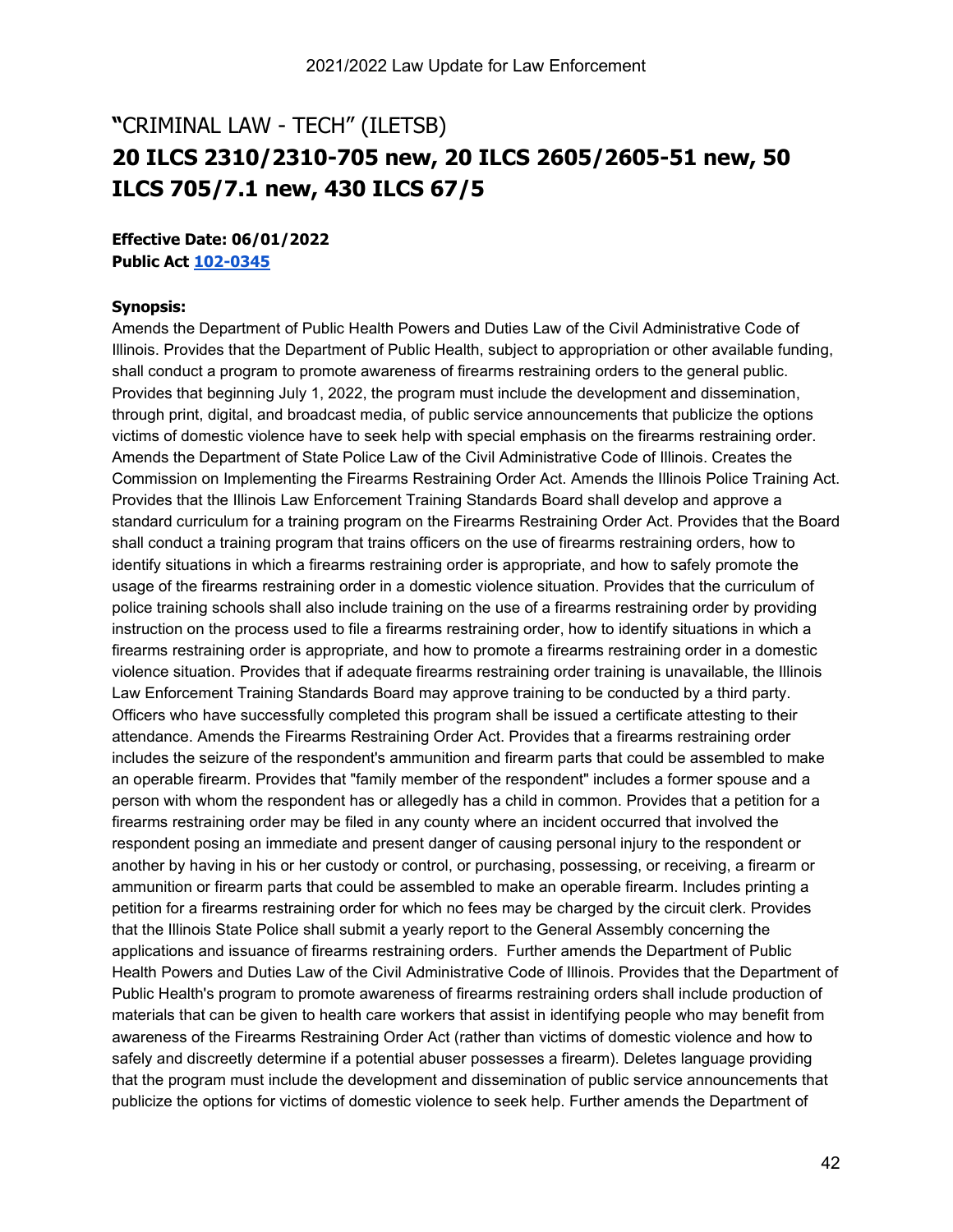State Police Law of the Civil Administrative Code of Illinois. Changes the composition of the Commission on Implementing the Firearms Restraining Order Act. Removes language providing for a member of a nonprofit organization whose mission is to reduce gun violence with experience educating the public about the Firearms Restraining Order Act, nominated by such an organization whose membership is the most numerous in Illinois. Adds to the membership the Director of Public Health or the Director's designee. Further amends the Illinois Police Training Act. Deletes language providing that police officer training shall include how to promote a firearms restraining order in a domestic violence situation. Further amends the Firearms Restraining Order Act. In the definition of "family member of the respondent", replaces new provision that the definition includes a person with whom the respondent has or allegedly has a child in common with a person with whom the respondent has a minor child in common. Makes other changes.

#### **Excerpt from the Public Act not necessary.**

### **"**WIRELESS SERVICE - CALL LOCATION" **20 ILCS 2605/2605-52.1 new**

#### **Effective Date: 01/01/2022 Public Act [102-0565](https://ilga.gov/legislation/billstatus.asp?DocNum=2530&GAID=16&GA=102&DocTypeID=SB&LegID=135184&SessionID=110&SpecSess=)**

#### **Synopsis:**

Amends the Department of State Police Law of the Civil Administrative Code of Illinois. Provides that upon request of a law enforcement agency or a public safety answering point on behalf of a law enforcement agency, a wireless service provider shall provide call location information concerning the telecommunications device of a user to the requesting law enforcement agency or public safety answering point. Provides that a law enforcement agency or public safety answering point may not request information under this provision unless for the purposes of responding to a call for emergency services or in an emergency situation that involves the risk of death or serious physical harm. Provides that a wireless service provider may establish protocols by which the carrier voluntarily discloses call location information. Provides that a claim for relief may not be brought in a court against a wireless service provider or any other person for providing call location information if acting in good faith. Provides that the Illinois State Police shall obtain contact information from all wireless service providers authorized to do business in the State to facilitate a request from a law enforcement agency or a public safety answering point on behalf of a law enforcement agency for call location information. Provides that the Illinois State Police shall disseminate the contact information to each public safety answering point in the State.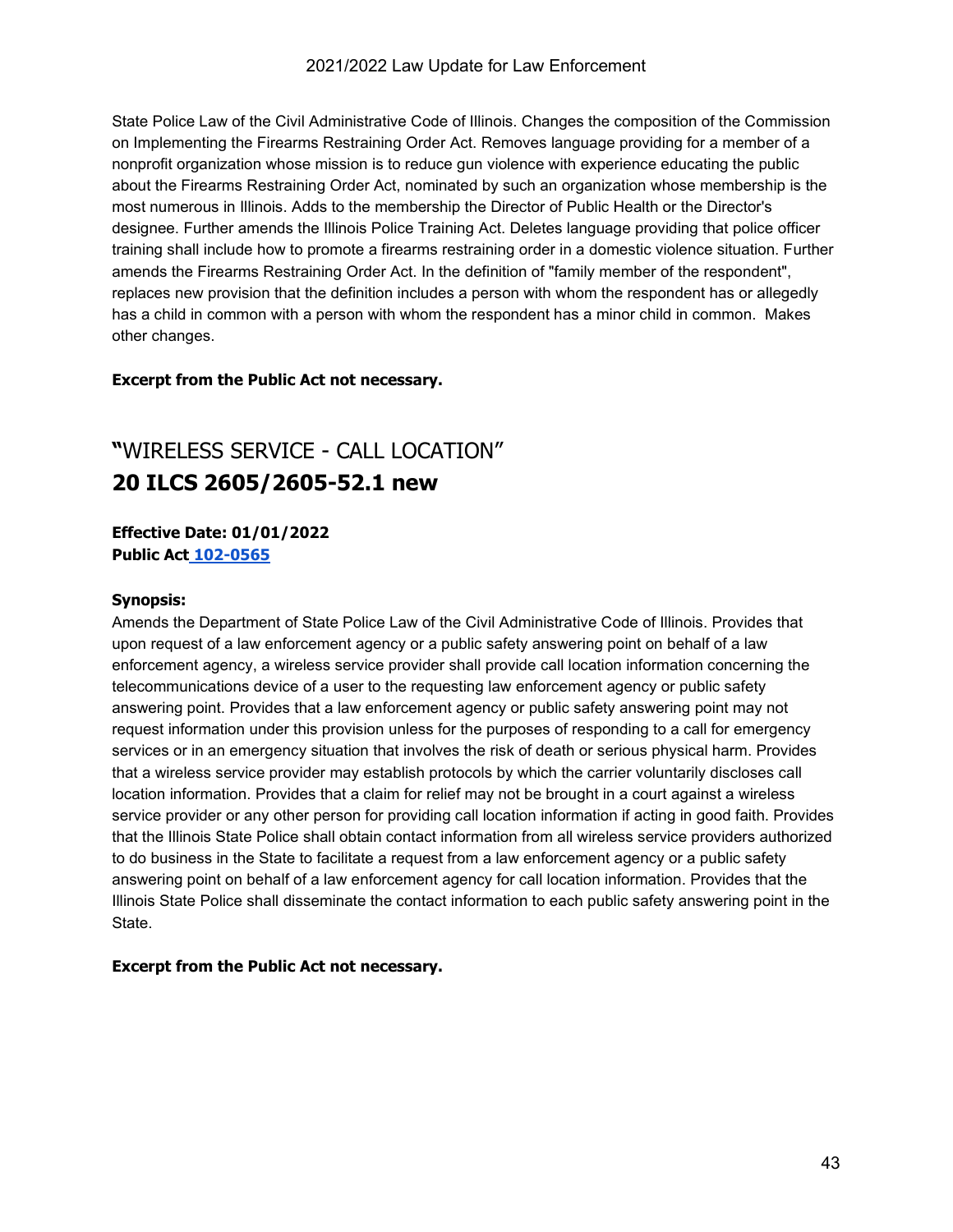### **"**HOME INSPECTOR LICENSE" - (FOID) **20 ILCS 2605/2605-304 new, 430 ILCS 65/6.2 new, 430 ILCS 65/8.4 new, 430 ILCS 65/10.5 new, 720 ILCS 5/24-3, 720 ILCS 5/24-8**

**Effective Date: 01/01/2022, (Some Provisions Effective 01/01/2024) Public Act [102-0237](https://www.ilga.gov/legislation/billstatus.asp?DocNum=3940&GAID=16&GA=102&DocTypeID=HB&LegID=133028&SessionID=110&SpecSess=)**

#### **Synopsis:**

Amends the Illinois Criminal Justice Information Act. Creates the Firearm Prohibitors and Records Improvement Task Force to identify and research all available grants, resources, and revenue that may be applied for and used by all entities responsible for reporting federal and State firearms prohibitors to the Illinois State Police and the National Instant Criminal Background Check System. Provides that under the Firearm Owners Identification Card Act, these reporting entities include, but are not limited to, hospitals, courts, law enforcement and corrections. Provides that the Illinois Criminal Justice Information Authority shall provide administrative and other support to the Task Force. Provides that the Task Force shall may meet in person or virtually and shall issue a written report of its findings and recommendations to the General Assembly on or before July 1, 2022. Repeals Task Force provisions on July 1, 2023. Amends the Gun Trafficking Information Act. Provides that the Illinois State Police shall audit current practice to assess actual data collection and reporting, and propose policy and practice recommendations to meet implementation and policy maker needs, including but not limited to: (1) Firearm Owner's Identification Card and concealed carry license applications, revocations, and firearm dispossessions; (2) Firearm trace data; (3) Usage of firearms restraining orders and domestic violence orders of protection; and (4) Firearm Dealer License Certifications and related inspections. Amends the Department of State Police Law of the Civil Administrative Code of Illinois. Provides that the Illinois State Police shall establish a portal for use by federal, State, or local law enforcement agencies, including Offices of the State's Attorneys and the Office of the Attorney General to capture a report of persons whose Firearm Owner's Identification Cards have been revoked or suspended. Provides that the portal is for law enforcement purposes only. Amends the Firearm Owners Identification Card Act. Provides that the Illinois State Police shall develop an Internet-based system upon which the serial numbers of firearms that have been reported stolen are available for public access for individuals to ensure any firearms are not reported stolen prior to the sale or transfer of a firearm under this provision concerning transfer of firearms. The Illinois State Police shall have the Internet-based system completed and available for use by July 1, 2022. The Department shall adopt rules not inconsistent with this Section to implement this system. Provides that beginning January 1, 2024, any person who is not a federally licensed firearm dealer shall, before selling or transferring the firearms, contact the Illinois State Police with the transferee's or purchaser's Firearm Owner's Identification Card number to determine the validity of the transferee's or purchaser's Firearm Owner's Identification Card and initiate and complete an automated search of its criminal history record information files and those of the Federal Bureau of Investigation, including the National Instant Criminal Background Check System, and of the files of the Department of Human Services relating to mental health and developmental disabilities to obtain any felony conviction or patient hospitalization information which would disqualify a person from obtaining or require revocation of a currently valid Firearm Owner's Identification Card. Provides that the Illinois State Police shall develop an Internet-based system to conduct this check. Provides that each applicant for the issuance of a Firearm Owner's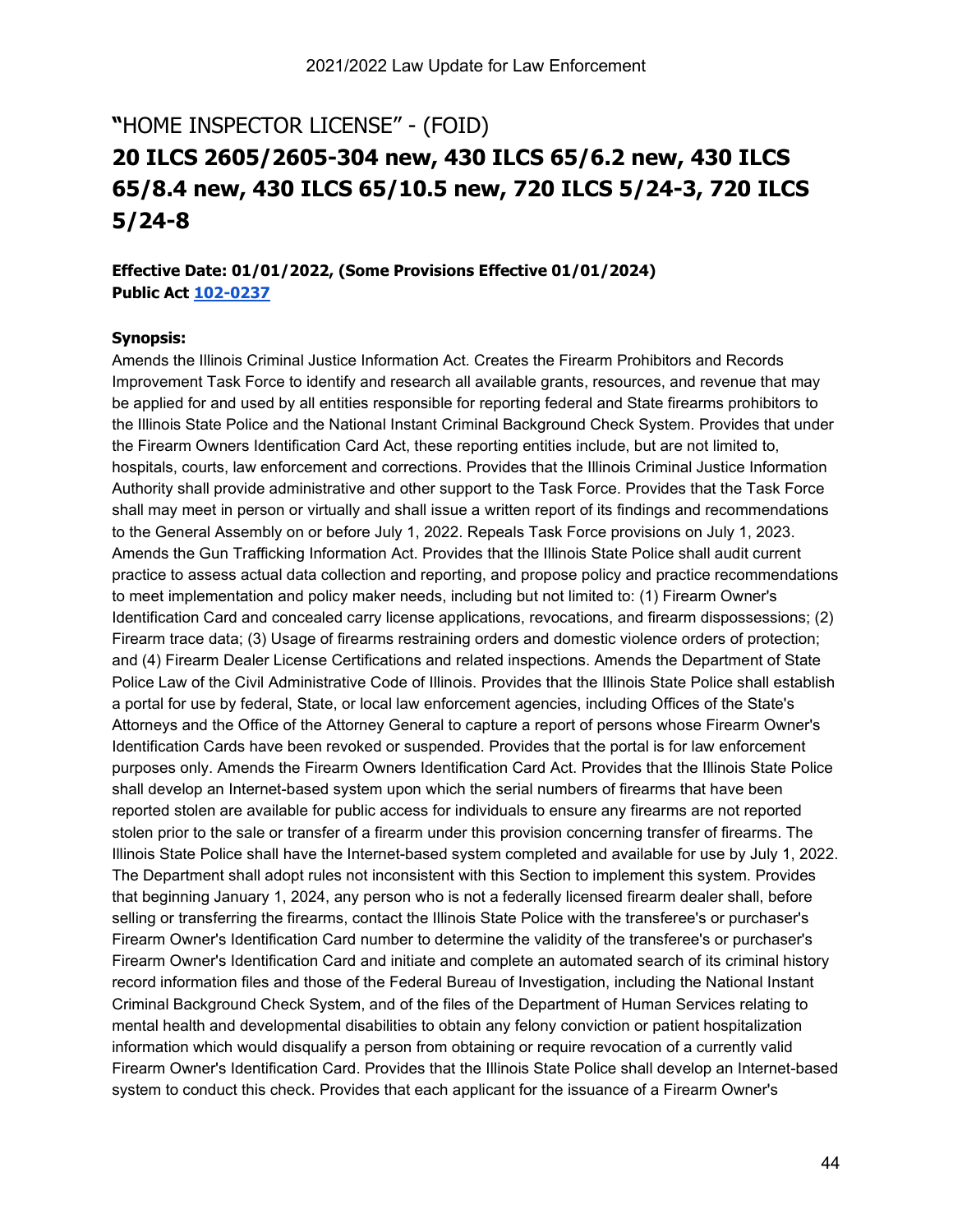#### 2021/2022 Law Update for Law Enforcement

Identification Card may include a full set of his or her fingerprints in electronic format to the Illinois State Police. Provides that a Firearm Owner's Identification Card of a licensee under the Firearm Concealed Carry Act shall not expire during the term of the licensee's concealed carry license. Provides that the Illinois State Police shall deny an application or shall revoke and seize a Firearm Owner's Identification Card previously issued under the Act if the Illinois State Police finds that the applicant or person to whom such card was issued is or was at the time of issuance subject to a civil no contact order or a stalking no contact order. Provides that if a person who possesses a combined Firearm Owner's Identification Card and a concealed carry license becomes subject to suspension or revocation under the Firearm Concealed Carry Act, but is otherwise eligible for a valid Firearm Owner's Identification Card, the Illinois State Police shall ensure the person's Firearm Owner's Identification Card status is not interrupted. Provides for email notifications and text messages from the Illinois State Police upon request of an applicant or Card holder. Creates expanded rulemaking authority for the Illinois State Police concerning the Firearm Owners Identification Card Act and the Firearm Concealed Carry Act. Provides that the Illinois State Police shall continuously monitor relevant State and federal databases for firearms prohibitors and correlate those records with concealed carry license holders to ensure compliance with this Act and any other State and federal laws. Defines "firearms prohibitor". Amends the Wildlife Code. Provides in various provisions an exemption to carry a firearm on Department of Natural Resources property in accordance with the Firearm Concealed Carry Act. Provides that any person within this State who receives any firearm, stun gun, or taser from a person who is not a federally licensed firearm dealer shall provide a record of the transfer within 10 days of the transfer to a federally licensed firearm dealer and shall not be required to maintain a transfer record. Provides that the federally licensed firearm dealer shall maintain the transfer record for 20 years from date of receipt. Provides that a federally licensed firearm dealer may charge a fee not to exceed \$25 to retain the record. Provides that the record shall be provided and maintained in either an electronic or paper format. Provides that the federally licensed firearm dealer shall not be liable for the accuracy of any information in the transfer record submitted pursuant to this provision. Makes conforming changes in various other Acts. Certain provisions take effect January 1, 2024.

#### **Excerpt from the Public Act not necessary.**

### **"**CRIMINAL PROCEDURES - FORENSIC LAB IMPACT NOTE ACT" **20 ILCS 2605/2605-615 new, 725 ILCS 5/111-9 new, 725 ILCS 220/50**

#### **Effective Date: 08/20/2021 Public Act [102-0523](https://ilga.gov/legislation/billstatus.asp?DocNum=0920&GAID=16&GA=102&DocTypeID=SB&LegID=133547&SessionID=110&SpecSess=)**

#### **Synopsis:**

Amends the Department of State Police Law of the Civil Administrative Code of Illinois. Creates the Illinois Forensic Science Commission and provides for membership and duties for the commission. Provides for reporting by publicly funded forensic laboratories of non-conformities with the efficient delivery of forensic services. Amends the Code of Criminal Procedure of 1963. Provides for notification by the State's Attorney to forensic laboratories under specified circumstances. Amends the Sexual Assault Evidence Submission Act. Provides that the Department of State Police may, rather than shall, develop rules to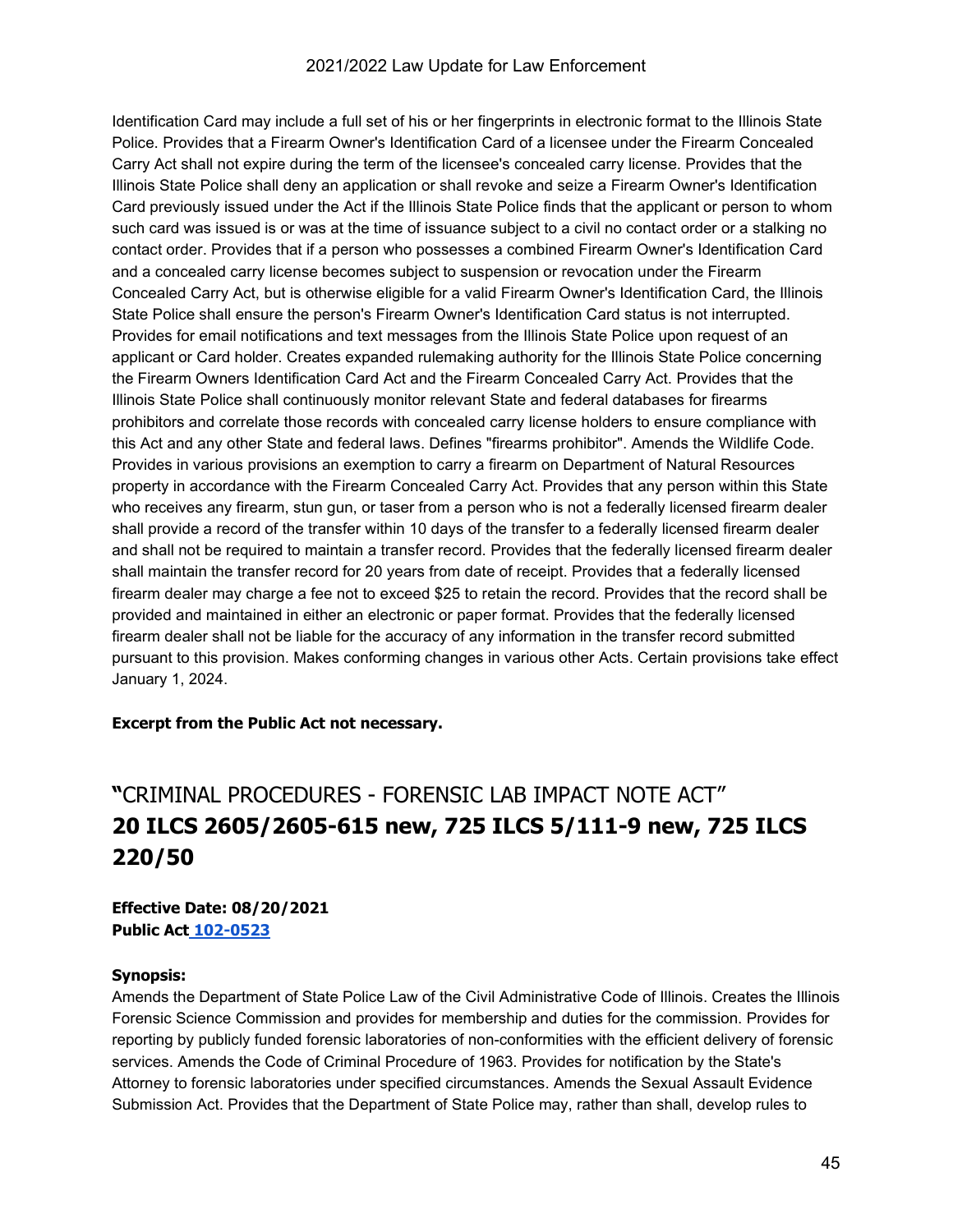implement a sexual assault evidence tracking system. Makes other changes. Adds an immediate effective date provision.

#### **Excerpt from the Public Act not necessary.**

### **"**PENSION CODE - CTPF - VARIOUS" **40 ILCS 5/3-110.11a new, 40 ILCS 5/8 -151, 30 ILCS 805/8.45 new**

#### **Effective Date: 08/13/2021 Public Act [102-0342](https://ilga.gov/legislation/billstatus.asp?DocNum=0275&GAID=16&GA=102&DocTypeID=HB&LegID=128159&SessionID=110&SpecSess=)**

#### **Synopsis:**

Amends the Illinois Pension Code. In the Downstate Police Article, allows an officer under that Article to establish optional credit for up to 5 years of service as a participant under the Chicago Police Article if the officer (i) was certified under the law governing the certification of police officers at the time the service was rendered, (ii) applies in writing on or before December 31, 2023, (iii) supplies satisfactory evidence of the employment, (iv) completes 10 years of contributing service under the Downstate Police Article, and (v) makes specified contributions to the fund. The Chicago Municipal Article, provides that unless the performance of an act or acts of duty results solely in the death of the employee, a compensation annuity or supplemental annuity shall not be paid. Provides that the death of any employee as a result of the exposure to and contraction of COVID-19, as evidenced by either (i) a confirmed positive laboratory test for COVID-19 or COVID-19 antibodies or (ii) a confirmed diagnosis of COVID-19 from a licensed medical professional, shall be rebuttably presumed to have been contracted while in the performance of an act or acts of duty and the employee shall be rebuttably presumed to have been fatally injured while in active service. Provides that the presumption shall apply to any employee who was exposed to and contracted COVID-19 on or after March 9, 2020 and on or before June 30, 2021. Provides that the presumption shall not apply if the employee was on a leave of absence from his or her employment or otherwise not required to report for duty at the physical work space generally assigned to the employee, including, but not limited to, working remotely, for a period of 14 or more consecutive days immediately prior to the date of contraction of COVID-19. Makes other changes. Amends the State Mandates Act to require implementation without reimbursement. Further amends the Chicago Municipal Article of the Illinois Pension Code. Provides that for school years beginning on or after July 1, 2021, an age and service or prior service annuity shall not be canceled in the case of an employee who is re-employed by the Board of Education of the city as a Special Education Classroom Assistant or Classroom Assistant on a temporary and non-annual basis or on an hourly basis if the employee: does not work for compensation on more than 120 days in a school year; or does not accept gross compensation for the re-employment in a school year in excess of \$30,000. Effective immediately.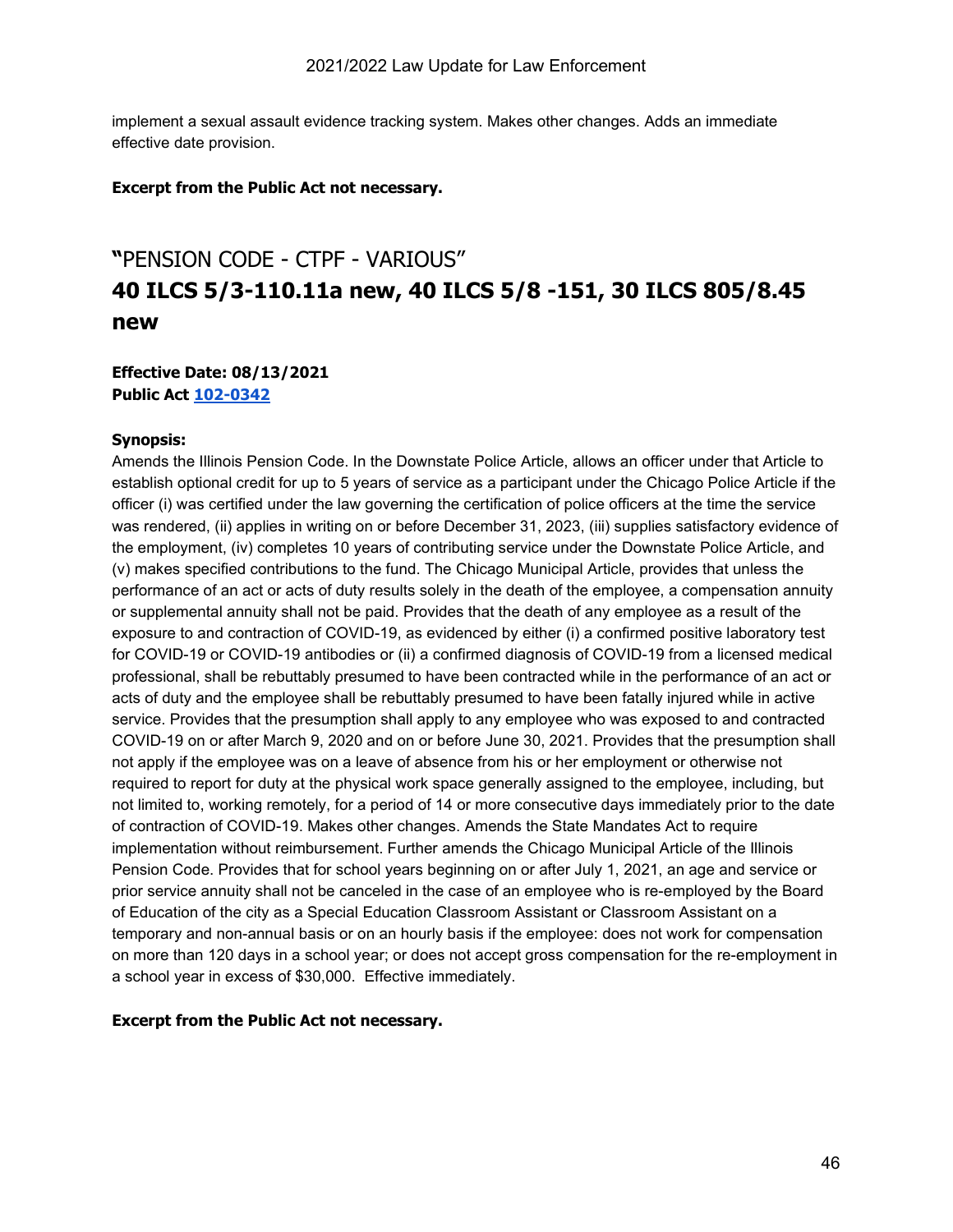### **"**PEN CD - CHICAGO POLICE - SERVICE CREDIT" **40 ILCS 5/5-214, 30 ILCS 805/8.45 new**

#### **Effective Date: 07/23/2021 Public Act [102-0125](https://www.ilga.gov/legislation/billstatus.asp?DocNum=0426&GAID=16&GA=102&DocTypeID=HB&LegID=128438&SessionID=110&SpecSess=)**

#### **Synopsis:**

Amends the Chicago Police Article of the Illinois Pension Code. Makes changes to provisions concerning credit for service while on a leave of absence from the police department and assigned or detailed to perform safety or investigative work. Provides that the changes made by the amendatory Act requiring an applicant to have been on a leave of absence from the police department of the city while assigned or detailed to perform investigative work for the department while employed as a civilian employee of the police department of the city are operative beginning January 1, 2021. Defines "investigative work". Provides that the board may reconsider any application for credit for service for any active policeman assigned or detailed to perform safety or investigative work as an employee for the County of Cook (instead of an application for credit under the provisions), if the application was submitted between specified dates and was denied. Provides that no credit shall be granted for certain service while on a leave of absence or as a temporary police officer if the policeman has not, within 5 years after the date his application for credit has been approved, but prior to his date of retirement, made a specified contribution. Provides that it is the sole responsibility of the policeman to ensure that all sums contributed by the policeman have been received by the fund for the service credit for which the policeman has applied. Amends the State Mandates Act to require implementation without reimbursement. Adds a condition that the application for reconsideration must be made by December 21, 2022. Provides that the changes made by the amendatory Act requiring an applicant to have been on a leave of absence from the police department of the city while assigned or detailed to perform investigative work for the department while employed as a civilian employee of the police department of the city are operative beginning January 1, 2023 (instead of January 1, 2021). Effective immediately.

#### **Excerpt from the Public Act not necessary.**

### **"**CORRECTIONS - SUPERVISED RELEASE" (POLICE REFORM TRAILER) **50 ILCS 705/1, 50 ILCS 706/10-20, 730 ILCS 5/5-8-1**

#### **Effective Date: 01/07/2022 Public Act [102-0694](https://ilga.gov/legislation/billstatus.asp?DocNum=3512&GAID=16&GA=102&DocTypeID=HB&LegID=132519&SessionID=110&SpecSess=)**

#### **Synopsis:**

Amends the Illinois Police Training Act. Creates a Review Committee for specified purposes and duties within the Illinois Law Enforcement Training Standards Board. Modifies provisions concerning the membership of the Illinois Law Enforcement Certification Review Panel. Adds requirements concerning the discretionary decertification of full-time and part-time law enforcement officers. Modifies provisions concerning emergency orders of suspension for law enforcement officers. Provides further requirements concerning the officer professional conduct database, transparency, and criminal background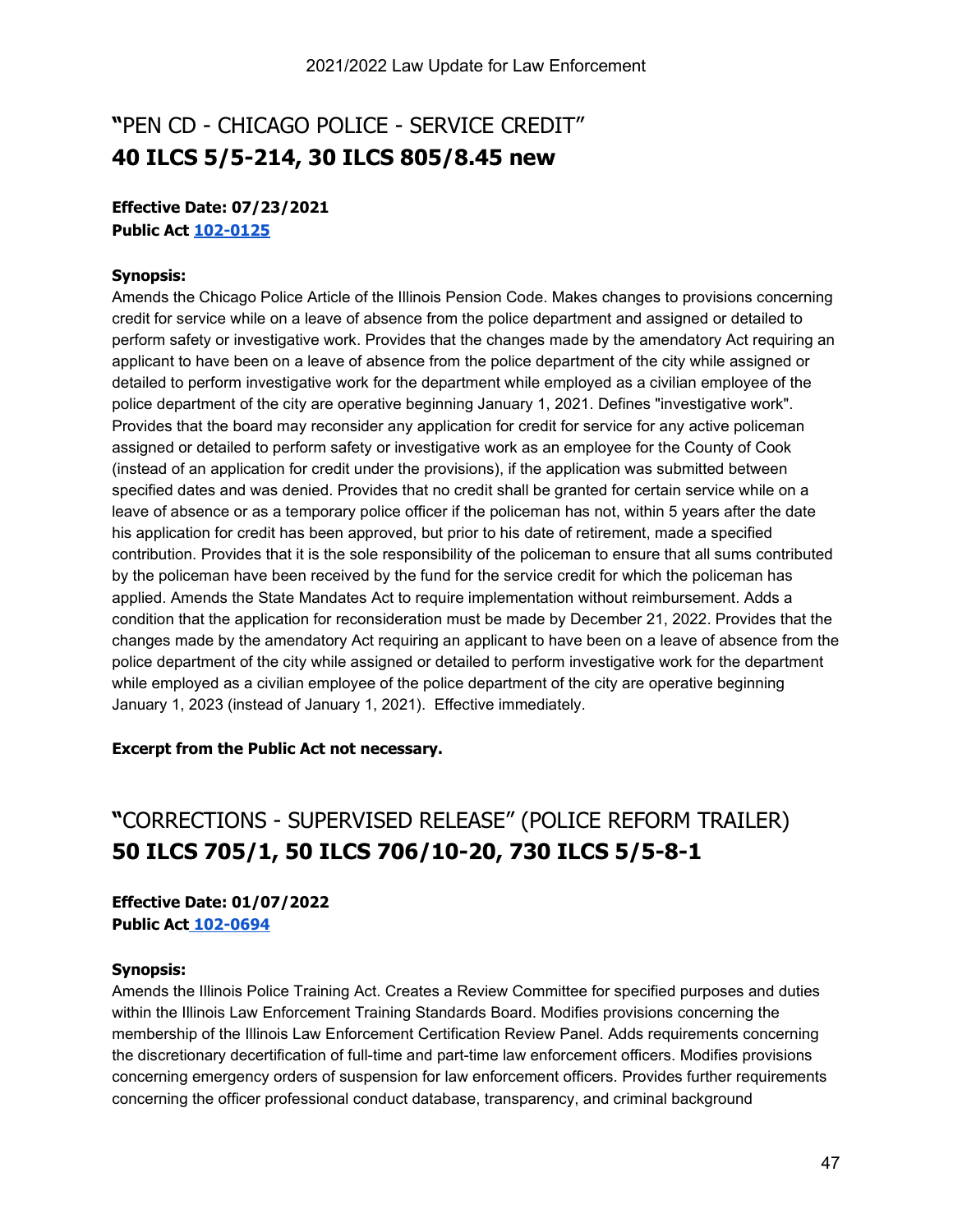investigations. Provides for the use of the terms "law enforcement agency" and "local law enforcement agency" throughout the Act (rather than "government agency" and "local government agency"). Amends the Law Enforcement Officer-Worn Body Camera Act. Provides that nothing in the Act prohibits police agencies from labeling officer-worn body camera video within the recording medium; provided that the labeling does not alter the actual recording of the incident captured on the officer-worn body camera. Provides that the labels, titles, and tags shall not be construed as altering the body camera video in any way. Amends the Illinois State Police Act. Provides for the disclosure of specified public records in accordance with the Freedom of Information Act. Amends the Code of Criminal Procedure of 1963. Provides requirements concerning the right to communicate with an attorney and family when in police custody. Amends the Pretrial Services Act. Provides that the Supreme Court is encouraged to establish a framework that facilitates the hiring and training of new State-employed pretrial services personnel to serve in jurisdictions without an established and functioning circuit-based pretrial services agency. Defines terms. Makes conforming and other changes. Amends the Unified Code of Corrections. Provides that the mandatory supervised release term for a Class 3 or 4 felony is 12 months, except for certain specified offenses. Provides that no later than 30 days after the onset of the term of mandatory supervised release and at the halfway point into the term of mandatory supervised release, the Prisoner Review Board shall conduct a discretionary discharge review, which shall include the results of a standardized risk and needs assessment tool administered by the Department of Corrections. Provides that nothing in this provision shall be construed to prevent the Prisoner Review Board from performing the discretionary discharge review and issuing a determination prior to the onset of the term of mandatory supervised release. Amends the Freedom of Information Act to make a conforming change.

#### **Excerpt from the Public Act not necessary.**

### **"**SCHOOL LAW ENFORCEMENT DRILLS" **105 ILCS 128/20, 105 ILCS 128/25**

#### **Effective Date: 08/16/2021 Public Act [102-0395](https://ilga.gov/legislation/billstatus.asp?DocNum=2400&GAID=16&GA=102&DocTypeID=HB&LegID=131158&SessionID=110&SpecSess=)**

#### **Synopsis:**

Amends the School Safety Drill Act. Provides that a law enforcement drill (i) must not include simulations that mimic an actual school shooting incident or active shooter event, (ii) must be announced in advance to all school personnel and students prior to the commencement of the drill, (iii) must include content that is age appropriate and developmentally appropriate, (iv) must include and involve school personnel, including school-based mental health professionals, and (v) must include trauma-informed approaches to address the concerns and well-being of students and school personnel. Requires a school district to include in its annual review of each school building's emergency and crisis response plans, protocols, and procedures an examination of the efficacy and effects of law enforcement drills.

Provides that (i) school administrators and school support personnel may, in their discretion, exempt a student or students from participating in a walk-through lockdown drill; (ii) schools must provide sufficient information and notification to parents and guardians in advance of any walk-through lockdown drill that involves the participation of students and must also provide to parents and guardians an opportunity to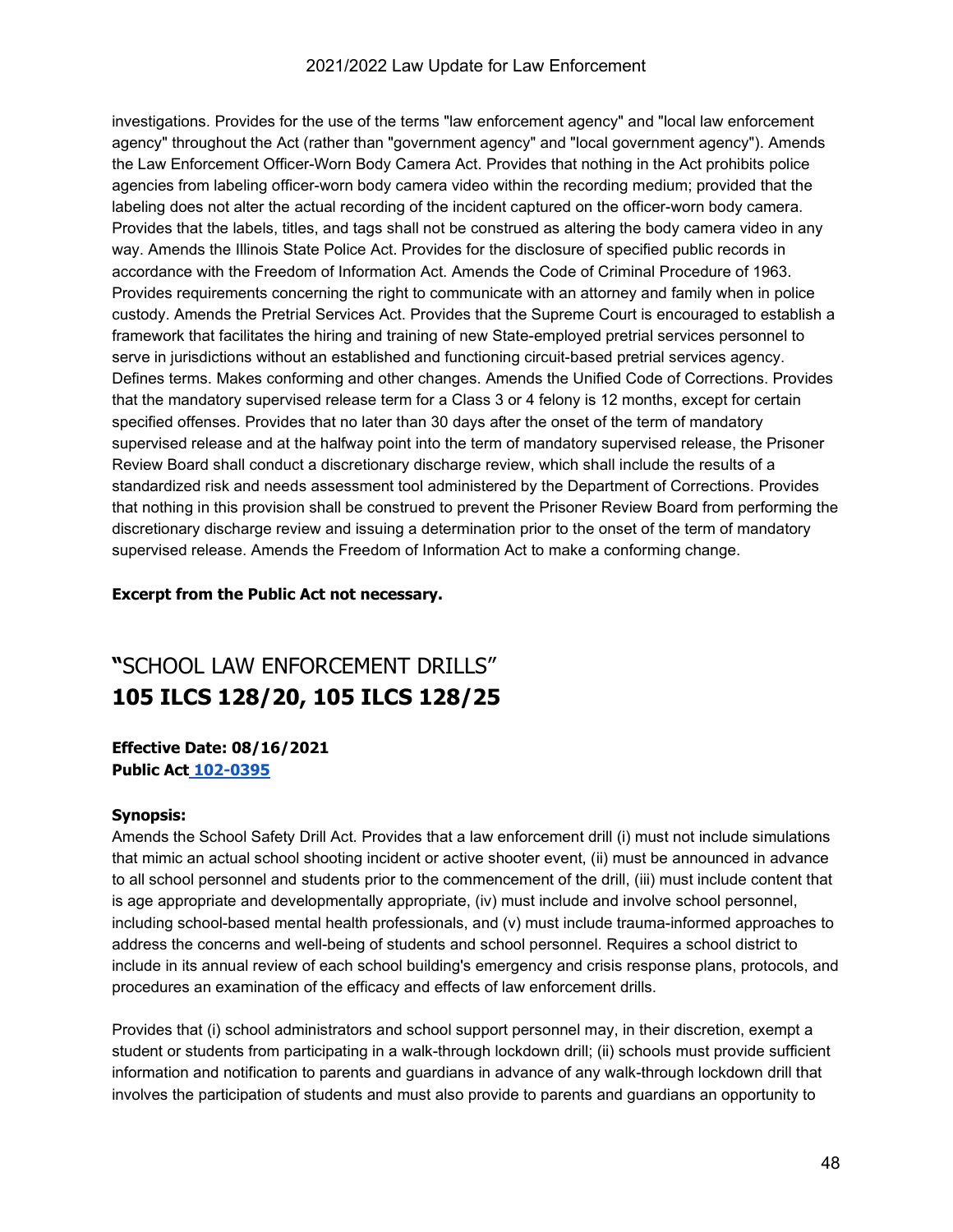exempt their child for any reason from participating in the walk-through lockdown drill; (iii) schools must provide alternative safety education and instruction related to an active threat or active shooter event to students who do not participate in a walk-through lockdown drill to provide them with essential information, training, and instruction through less sensorial safety training methods; (iv) during a drill, students must be allowed to ask questions related to the drill; and (v) law enforcement may choose to run an active shooter simulation, but only on school days when students are not present, and parental notification is not required if students are not required to be present.

#### **Excerpt from the Public Act not necessary.**

### **"**HOSPITALITY-PANDEMIC RECOVERY" **235 ILCS 5/6-28.8**

**Effective Date: 06/02/2021 Public Act [102-0008](https://www.ilga.gov/legislation/billstatus.asp?DocNum=0104&GAID=16&GA=102&DocTypeID=SB&LegID=128650&SessionID=110&SpecSess=)**

#### **Synopsis:**

Amends the Liquor Control Act of 1934. Provides that payment by credit card during the period during which merchandising credit may be extended shall be considered payment. Provides that a retailer may use a credit card to make purchases from a distributor, and the distributor may charge to the retailer any fees associated with that credit card transaction. Provides that manufacturers, non-resident dealers, foreign importers, distributors, or importing distributors may make certain donations related to COVID-19. Provides that retail license holders may accept those donations. Repeals provisions related to the receipt of items of value on January 1, 2024. Authorizes the delivery and carry out of a single serving of wine if specified conditions are met. Provides that the provision concerning delivery and carry out of mixed drinks is repealed on January 1, 2024 (instead of June 2, 2021). Makes other changes. Amends the Use Tax Act and the Retailers' Occupation Tax Act. Provides that, with respect to certain eating and drinking establishments, the obligation to make quarter monthly payments shall be suspended, and the taxpayer shall, instead, make monthly payments as otherwise provided by law. Effective immediately.

#### **Excerpt from the Public Act not necessary.**

### **"**ANCRA - IMPLICIT BIAS TRAINING" **325 ILCS 5/4**

**Effective Date: 01/01/2022 Public Act [102-0604](https://ilga.gov/legislation/billstatus.asp?DocNum=3100&GAID=16&GA=102&DocTypeID=HB&LegID=132024&SessionID=110&SpecSess=)** 

#### **Synopsis:**

Amends the Abused and Neglected Child Reporting Act. Requires mandated reporters to complete an initial mandated reporter training, including a section on implicit bias training within 3 months of their date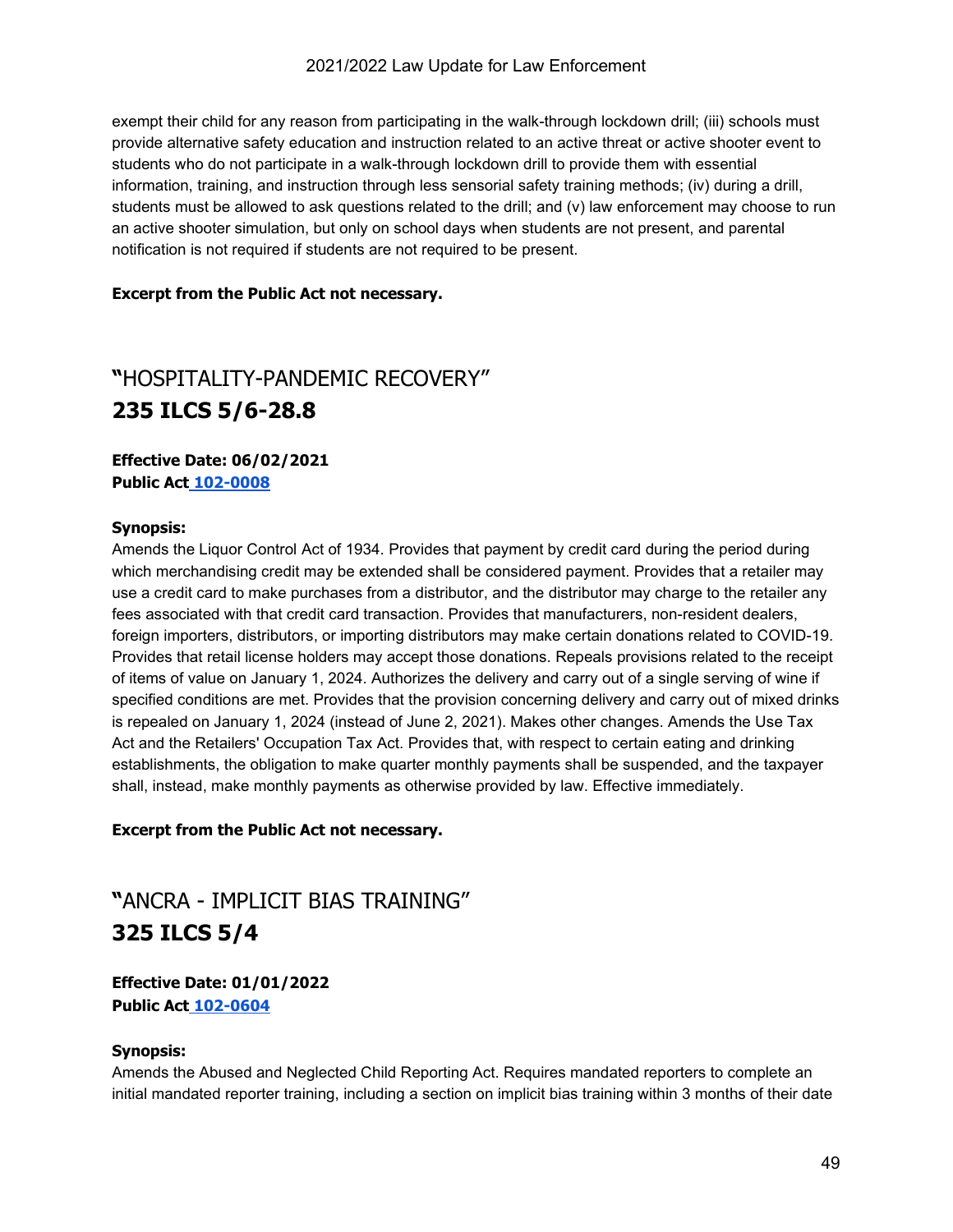#### 2021/2022 Law Update for Law Enforcement

of engagement in a professional or official capacity as a mandated reporter, with certain exceptions, and at least every 3 years thereafter. Provides that the implicit bias trainings shall be in-person or web-based and shall include, at a minimum, information on implicit bias and racial and ethnic sensitivity. Requires the implicit bias trainings to provide tools to adjust automatic patterns of thinking and ultimately eliminate discriminatory behaviors. Provides that, during these trainings, mandated reporters shall complete a pretest to assess baseline implicit bias levels, an implicit bias training task, and a posttest to reevaluate bias levels after training. Provides that the implicit bias curriculum for mandated reporters shall be developed within one year after the effective date of the amendatory Act and shall be created in consultation with organizations demonstrating expertise and or experience in the areas of implicit bias, youth and adolescent developmental issues, prevention of child abuse, exploitation, and neglect, culturally diverse family systems, and the child welfare system. Provides that implicit bias training shall be provided through the Department of Children and Family Services, through authorized entities. Replaces all references to "implicit bias training" with "implicit bias". Provides that the implicit bias section (rather than the implicit bias trainings) shall be in-person or web-based and shall include information on certain topics. Provides that the mandated reporter training, including a section on implicit bias training, shall be provided through the Department of Children and Family Services (rather than the mandated reporter training and the implicit bias training shall be provided through the Department).

#### **Excerpt from the Public Act not necessary.**

### "DNR - HERPTILES - HERPS - VARIOUS" **510 ILCS 68/1-5, 510 ILCS 68/55-15 new, 510 ILCS 68/90-10 new**

**Effective Date: 01/01/2022 Public Act 102-0315** 

#### **Synopsis:**

Amends the Herptiles-Herps Act. Provides that the purpose of the Act is to regulate the protection, control, possession, and propagation of herptiles in this State. Reinserts the definition of "herpetoculture" and inserts the definitions "hybrid", "intergrade", "morphological variation", and "propagation" into the Act. Modifies other definitions. Replaces the term "reptile or amphibian life" with "herptile" throughout the Act. Modifies the possession limits of herptiles. Sets forth provisions relating to the propagation of herptiles and the issuance of a Herptile Endangered and Threatened Species Propagation permit. Modifies other provisions relating to permits. Makes changes to provisions regarding the taking of turtles or bullfrogs. Modifies provisions concerning alligator snapping turtles, crocodilians, monitor lizards, and certain toad species. Inserts a new Article relating to herptile diseases into the Act. Prohibits the possession of herptiles for commercial purposes unless otherwise authorized under the Act. Modifies liability provisions relating to the possession of a herptile. Changes provisions relating to violations, penalties, and enforcement of the Act. Inserts civil and criminal accountability provisions regarding a person who aids or contributes to a violation of the Act or administrative rule. Makes other changes. Amends the Illinois Endangered Species Act. Removes language in the Act referring to certain permitting provisions for endangered and threatened amphibians and reptiles in the Herptiles-Herps Act.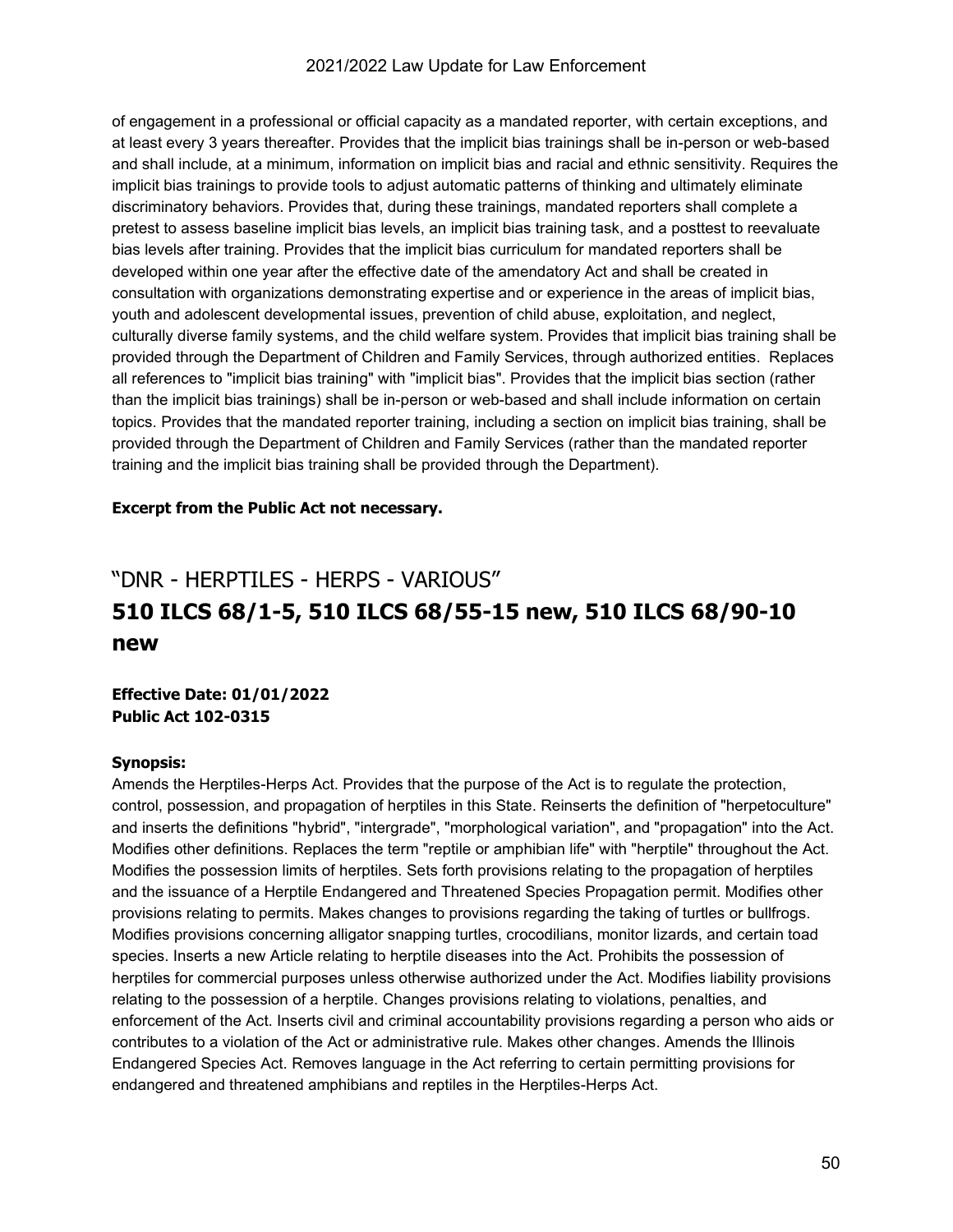#### **Excerpt from the Public Act not necessary.**

### **"**DNR - FISH & AQUATIC LIFE CODE" **515 ILCS 5/10-110**

**Effective Date: 01/01/2022 Public Act [102-0369](https://ilga.gov/legislation/billstatus.asp?DocNum=1879&GAID=16&GA=102&DocTypeID=SB&LegID=134533&SessionID=110&SpecSess=)**

#### **Synopsis:**

Amends the Fish and Aquatic Life Code. Provides that it is unlawful for any person to take or attempt to take aquatic life by means of a pitchfork, underwater spear gun, bow and arrow or bow and arrow device, including a sling shot bow, spear, or gig along, upon, across, or from any public right-of-way or highway in the State.

#### **Excerpt from the Public Act not necessary.**

### **"**DNR - WILDLIFE CODE - TRAPPING LICENSE EXEMPTION" **520 ILCS 5/3.1-2, 520 ILCS 5/1.2q-1 new, 520 ILCS 5/1.2q-2 new**

**Effective Date: 08/20/2021 Public Act [102-0524](https://ilga.gov/legislation/billstatus.asp?DocNum=1533&GAID=16&GA=102&DocTypeID=SB&LegID=134166&SessionID=110&SpecSess=)** 

#### **Synopsis:**

Amends the Wildlife Code. Provides that a veteran who is certified by the Department of Veterans' Affairs to be at least 10% disabled with service related disabilities or who is in receipt of total disability pension may trap, as permitted by the Code, without procuring a trapping license. Provides further that a military member returning from mobilization and service outside the United States who is an Illinois resident may trap, as permitted by the Code, without paying any fees required to obtain a trapping license, if he or she applies for the license within 2 years after returning from service abroad or after mobilization. Adds trapping licenses to the terminally ill hunter licensing program. Provides that persons on active duty in the Armed Forces or Illinois residents with a Type 1 or Type 4, Class 2 disability as defined in the Illinois Identification Card Act may trap, as permitted by the Code, without procuring a trapping license. Adds definitions. Effective immediately.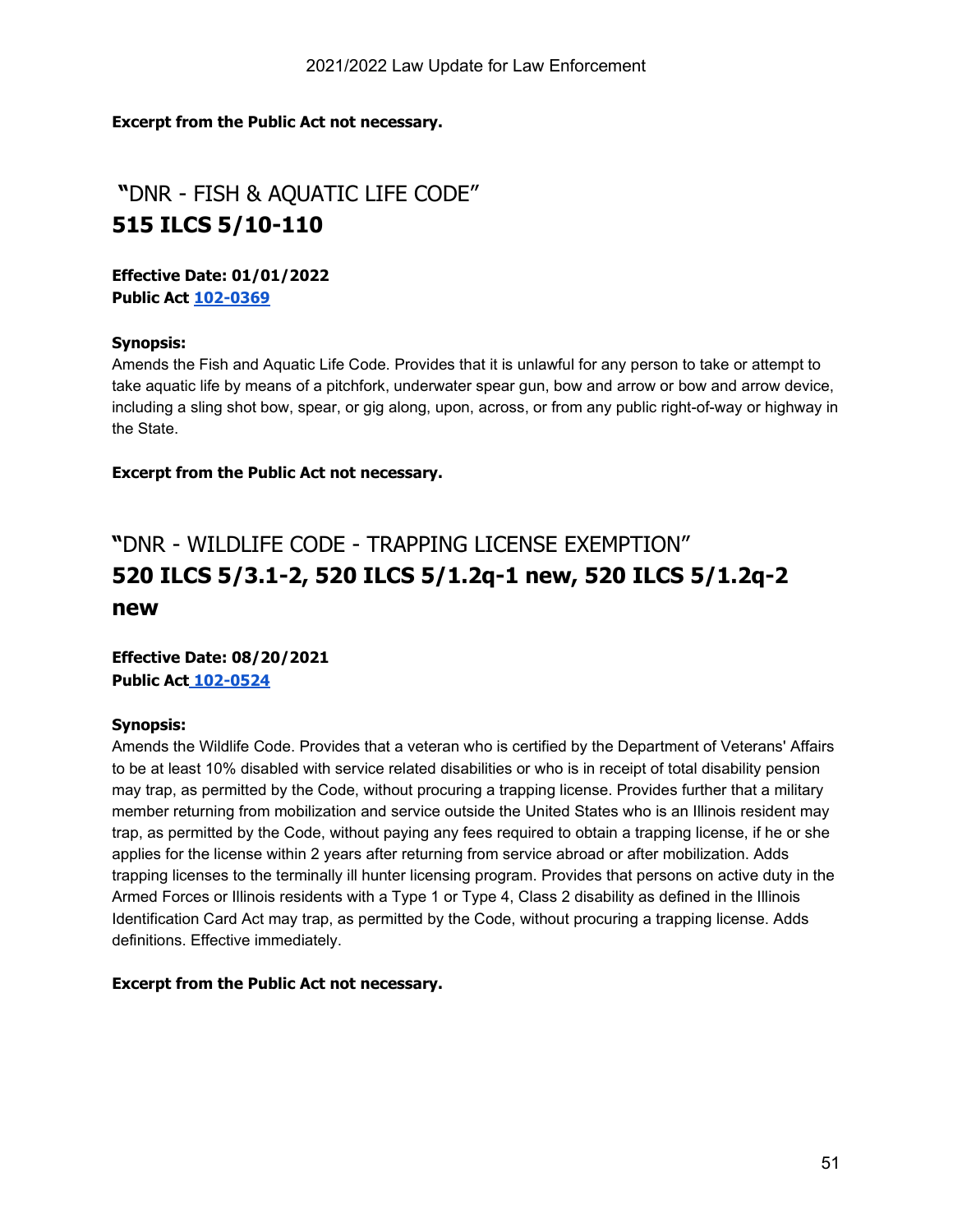### **"**ELECTRONIC SIGNATURE WAIVER" (BOAT REG. & SAFETY ACT) **625 ILCS 45/1-2, 625 ILCS 45/3-7, 625 ILCS 45/3C-4, 625 ILCS 45/4-1, 625 ILCS 45/4-2, 625 ILCS 45/5-3, 625 ILCS 45/5-13**

**Effective Date: 06/01/2022 Public Act [102-0595](https://ilga.gov/legislation/billstatus.asp?DocNum=2499&GAID=16&GA=102&DocTypeID=HB&LegID=131281&SessionID=110&SpecSess=)** 

#### **Synopsis:**

Amends the Boat Registration and Safety Act. Changes the definitions Section to put the terms in alphabetical order and changes the definitions of "airboat", "motorboat", "nonpowered watercraft", "operate", "owner", "person", "personal watercraft", and "sailboat". Defines "inland rules", "international regulations", "leeward", "operator", "principally operate", "throwable PDF", "wearable U.S. Coast Guard approved personal flotation device", and "windward side". Makes additional changes and adds provisions in Sections concerning: corrected certificates; towed watercraft; personal flotation devices; navigation lights; interference with navigation; and traffic rules.

#### **Excerpt from the Public Act not necessary.**

### **"**COURTS-SECURITY OFFICERS" **705 ILCS 5/11**

**Effective Date: 07/09/2021 Public Act [102-0094](https://www.ilga.gov/legislation/billstatus.asp?DocNum=0337&GAID=16&GA=102&DocTypeID=SB&LegID=131712&SessionID=110&SpecSess=)**

#### **Synopsis:**

Amends the Supreme Court Act. Provides that the office of marshal for the Supreme Court may also employ court security officers. Authorizes a court security officer to arrest in the same manner as authorized by similarly certified officers of a county sheriff. Allows a court security officer to carry a weapon at his or her place of employment and to and from his or her place of employment. Effective immediately.

**Excerpt from the Public Act not necessary.**

#### **"**CLERKS OF COURTS-PAYMENTS"

### **New Act: Judicial Districts Act of 2021; 705 ILCS 20/2 new, 705 ILCS 20/3 new, 705 ILCS 20/4 new, 705 ILCS 20/5 new**

**Effective Date: 06/04/2021**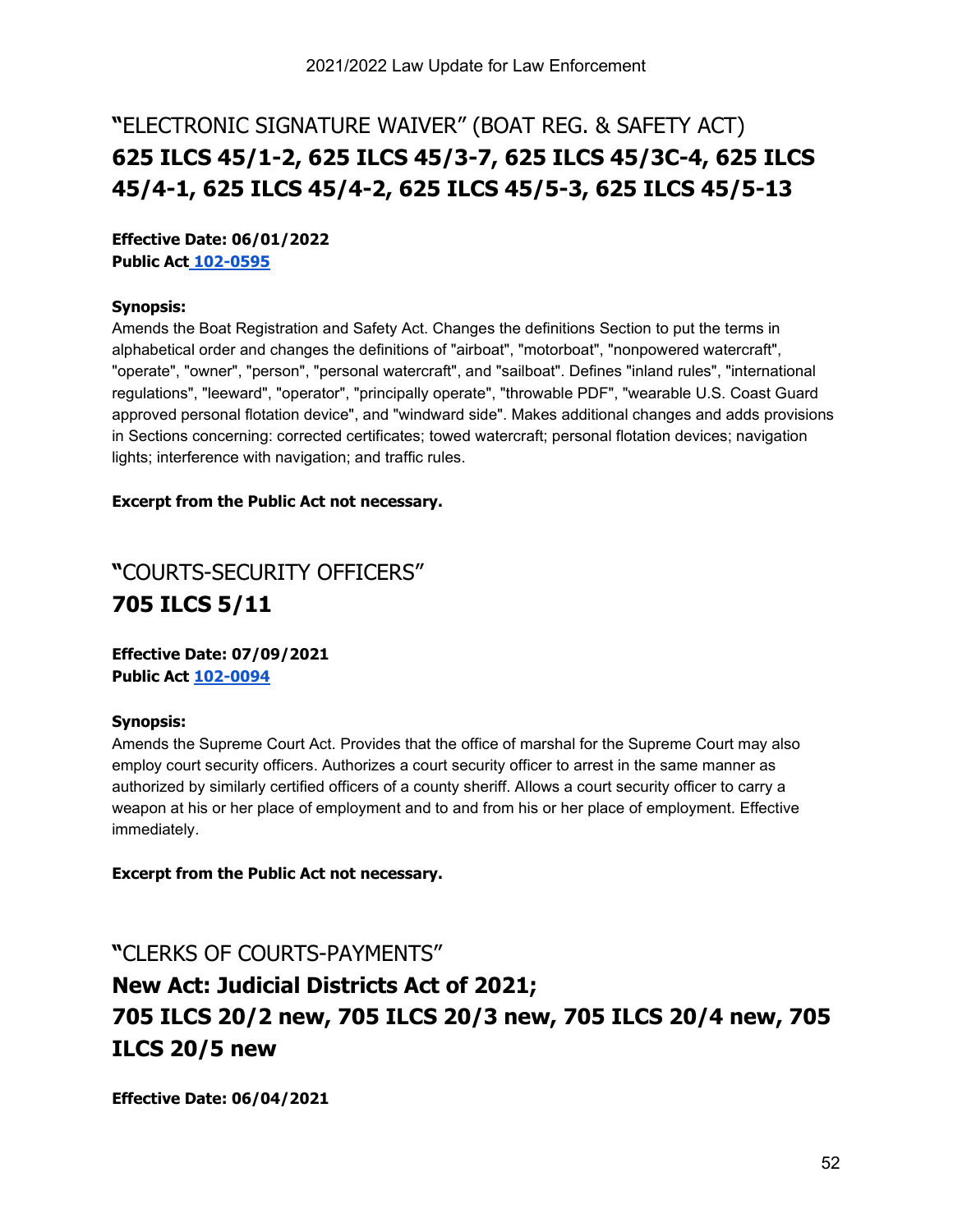#### **Public Act [102-0011](https://www.ilga.gov/legislation/billstatus.asp?DocNum=0642&GAID=16&GA=102&DocTypeID=SB&LegID=133241&SessionID=110&SpecSess=)**

#### **Synopsis:**

Replaces everything after the enacting clause. Creates the Judicial Districts Act of 2021. Provides for the specific counties to be included in the second, third, fourth, and fifth judicial districts. Amends the Judicial Districts Act. Provides that the judicial districts listed in the Act are effective until the effective date of this amendatory Act. Repeals the Judicial Redistricting Act of 1997 (which has been held unconstitutional). Effective immediately.

#### **Excerpt from the Public Act not necessary.**

### **"**JUV CT & CRIM PRO - MINORS STATEMENT" **705 ILCS 405/5-401.6 new, 725 ILCS 5/103-2.2 new**

#### **Effective Date: 01/01/2022 Public Act [102-0101](https://www.ilga.gov/legislation/billstatus.asp?DocNum=2122&GAID=16&GA=102&DocTypeID=SB&LegID=134773&SessionID=110&SpecSess=)**

#### **Synopsis:**

Amends the Juvenile Court Act of 1987 and the Code of Criminal Procedure of 1963. Provides that an oral, written, or sign language statement of a minor, who at the time of the commission of the offense was under 18 years of age, made as a result of a custodial interrogation conducted at a police station or other place of detention on or after the effective date of the amendatory Act shall be presumed to be inadmissible as evidence in a criminal proceeding or a juvenile court proceeding for an act that if committed by an adult would be a misdemeanor offense under the Sex Offenses Article of the Criminal Code of 2012 or a felony offense under the Criminal Code of 2012 if, during the custodial interrogation, a law enforcement officer, juvenile officer, or other public official or employee, knowingly engages in deception. except: (1) limits the presumed inadmissibility to a confession made by the minor during the custodial interrogation (rather than statements) in which the law enforcement officer or juvenile officer (rather than a law enforcement officer, juvenile officer, or other public official or employee) knowingly engaged in deception; (2) provides that the presumption of inadmissibility of the confession may be overcome by a preponderance of the evidence (rather than clear and convincing evidence); and (3) in the definition of "deception" changes false statements regarding leniency to unauthorized statements regarding leniency. Further amends the Juvenile Court Act of 1987. In a provision concerning the prohibition of deceptive tactics, provides that the presumption of inadmissibility of a confession of a minor, who at the time of the commission of the offense was under 18 years of age (rather than by a suspect), at a custodial interrogation at a police station or other place of detention, when such confession is procured through the knowing use of deception, may be overcome by a preponderance of the evidence that the confession was voluntarily given, based on the totality of the circumstances. Further amends the Code of Criminal Procedure of 1963 to make a conforming change.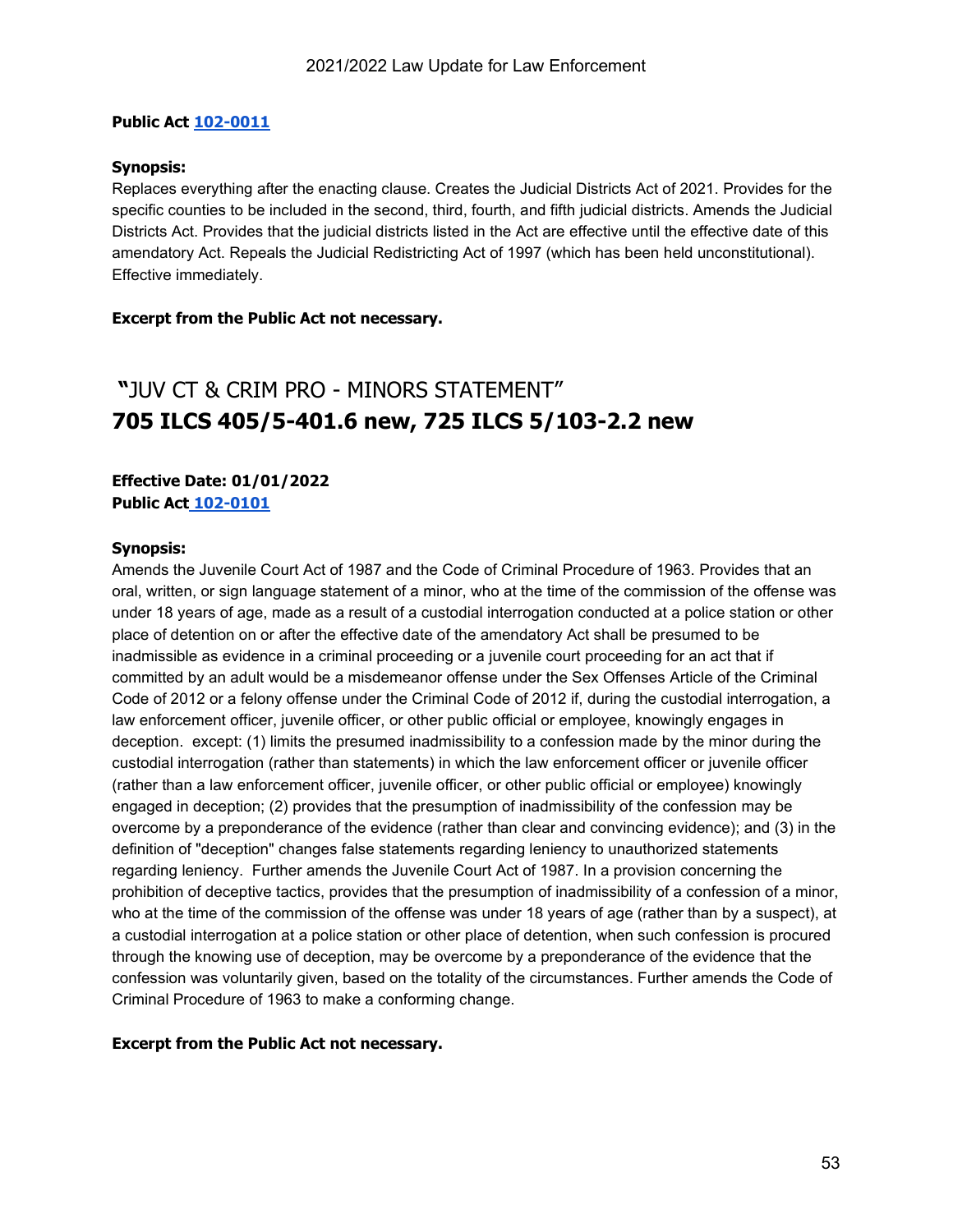### **"**CRIMINAL PROCEDURES - GRAND JUROR OATH" **725 ILCS 5/112-2**

#### **Effective Date: 08/20/2021 Public Act [102-0495](https://ilga.gov/legislation/billstatus.asp?DocNum=3678&GAID=16&GA=102&DocTypeID=HB&LegID=132724&SessionID=110&SpecSess=)**

#### **Synopsis:**

Amends the Code of Criminal Procedure of 1963. Changes the oath taken by grand jurors. Amends the Jury Act to delete a duplicative provision concerning the oath taken by the foreman of a Grand Jury. Effective immediately.

#### **Excerpt from the Public Act not necessary.**

### **"**NO CONTACT ORDER - SEX CRIMES" **725 ILCS 5/112A-20, 725 ILCS 5/112A-23**

#### **Effective Date: 01/01/2022 Public Act [102-0184](https://www.ilga.gov/legislation/billstatus.asp?DocNum=0734&GAID=16&GA=102&DocTypeID=HB&LegID=129272&SessionID=110&SpecSess=)**

#### **Synopsis:**

Amends the Code of Criminal Procedure of 1963. Provides that certain orders may be permanent at the victim's request. If a civil no contact order entered under a specified section of the Code of Criminal Procedure of 1963 conflicts with an order issued pursuant to the Juvenile Court Act of 1987 or the Illinois Marriage and Dissolution of Marriage Act, the conflicting order issued under the Code of Criminal Procedure of 1963 shall be void.

#### **Excerpt from the Public Act not necessary.**

### **"**CRIMINAL CODE -CHILD FORENSIC INTERVIEW" **725 ILCS 115/3.5 new**

**Effective Date: 01/01/2022 Public Act [102-0477](https://ilga.gov/legislation/billstatus.asp?DocNum=3462&GAID=16&GA=102&DocTypeID=HB&LegID=132445&SessionID=110&SpecSess=)**

#### **Synopsis:**

Amends the Bill of Rights for Children. Provides that every child reported to the Department of Children and Family Services or law enforcement to be a victim of sexual assault or sexual abuse whose case is accepted by either agency for investigation has the right to have that child's forensic interview conducted by a forensic interviewer from a children's advocacy center accredited according to the Children's Advocacy Center Act and serving the child's area, when such service is available. Provides that the right may be asserted by the child or the child's parent or guardian informing the investigating personnel at the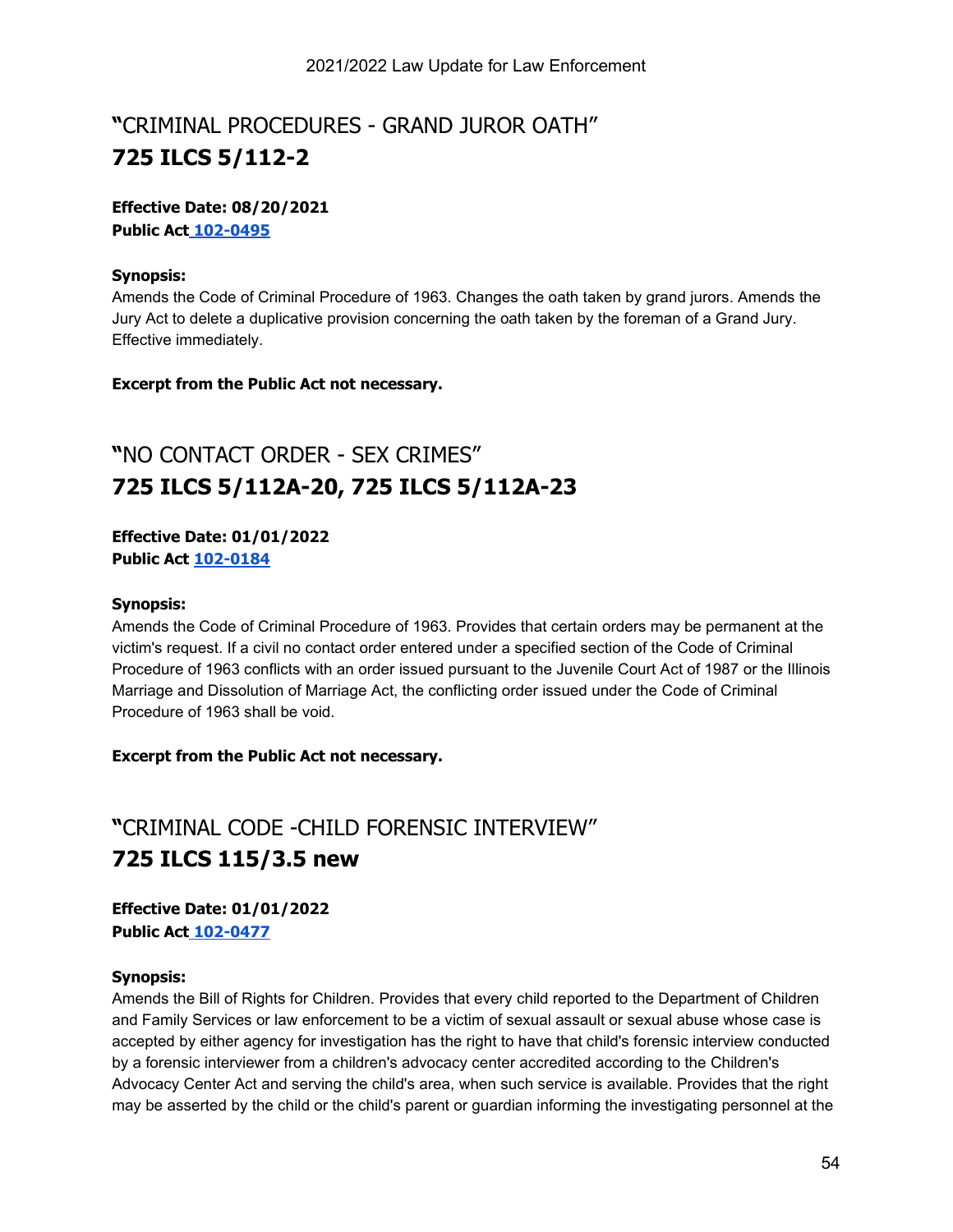Department of Children and Family Services or the law enforcement agency that the parent or guardian wants the child to have the child's interview conducted by the children's advocacy center. Provides that every child reported to the Department of Children and Family Services or law enforcement to be a victim of sexual assault or sexual abuse whose case is accepted by either agency for investigation has the right to have that child's forensic interview conducted by a forensic interviewer from a children's advocacy center accredited according to the Children's Advocacy Center Act and serving the child's area or jurisdiction where the incident(s) occurred, rather than just serving the child's area, when such service is accessible based on the CAC's available resources. Provides that each local CAC protocol will outline a process to address situations in which it is deemed not possible for a forensic interview to occur, to ensure a trauma-informed response with follow up services from the CAC. Effective January 1, 2022.

#### **Excerpt from the Public Act not necessary.**

### **"**CRIMINAL PROCEDURES - DRUG ASSET FORFEITURE - VEHICLE" **725 ILCS 150/5**

**Effective Date: 01/01/2022 Public Act [102-0499](https://ilga.gov/legislation/billstatus.asp?DocNum=3762&GAID=16&GA=102&DocTypeID=HB&LegID=132824&SessionID=110&SpecSess=)**

#### **Synopsis:**

Amends the Drug Asset Forfeiture Procedure Act. Deletes provision that when the property seized for forfeiture is a vehicle, the law enforcement agency seizing the property shall immediately notify the Secretary of State that forfeiture proceedings are pending regarding the vehicle.

#### **Excerpt from the Public Act not necessary.**

### **"**PRIVACY OF CHILD VICTIMS" **725 ILCS 190/3**

**Effective Date: 01/01/2022 Public Act [102-0651](https://ilga.gov/legislation/billstatus.asp?DocNum=2339&GAID=16&GA=102&DocTypeID=SB&LegID=134993&SessionID=110&SpecSess=)** 

#### **Synopsis:**

Amends the Privacy of Child Victims of Criminal Sexual Offenses Act. Provides that law enforcement agency records and all circuit court records relating to any investigation or proceeding pertaining to a criminal sexual offense shall be restricted to exclude the identity of a child victim, and shall not be restricted to exclude the identity of any child who is a victim of such criminal sexual offense or alleged criminal sexual offense only if a court order is issued authorizing the disclosure of a particular case or particular cases records maintained by any circuit court clerk. Clarifies language related to restricting the identity of child victims of criminal sexual offenses or alleged criminal sexual offenses by providing that such identity shall be restricted unless a court order is issued authorizing the removal of such restriction of a particular case record or particular records of cases maintained by any circuit court clerk. Further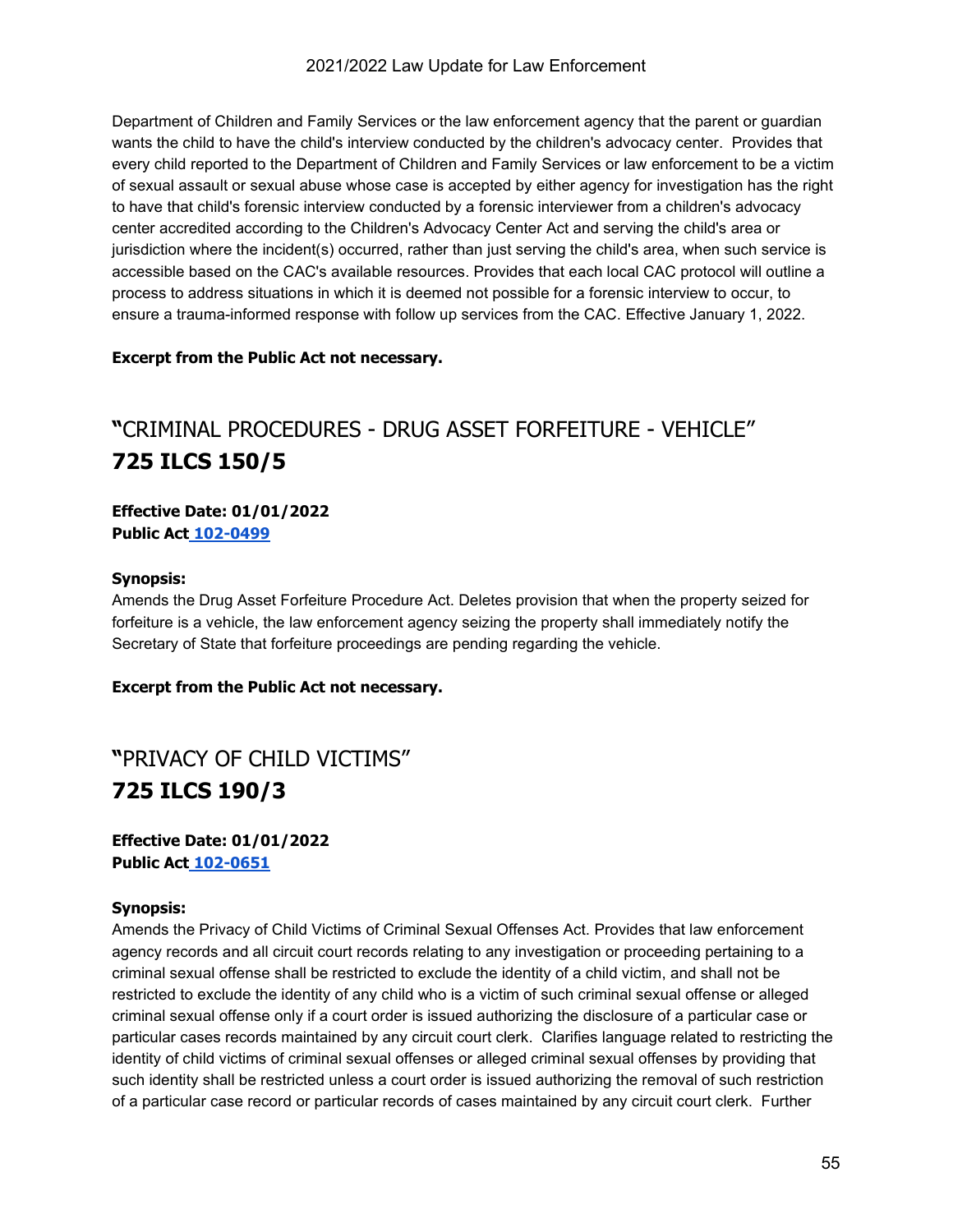amends the Privacy of Child Victims of Criminal Sexual Offenses Act. Provides that an advocate and victim's attorney may be exempt from a requirement to exclude a victim's identity in certain records (in addition to the exemptions provided in current law). Provides that the copy of the criminal history record information to be provided under a specified provision shall exclude the identity of the child victim. Provides that, in a provision concerning criminal sexual offense and school districts, a superintendent shall be restricted from revealing the identity of the victim. Provides that nothing in this Article precludes or may be used to preclude a mandated reporter from reporting child abuse or child neglect as required under the Abused and Neglected Child Reporting Act. Provides that the Attorney General and Assistant Attorneys General may be exempt from a requirement to exclude a victim's identity in certain records.

#### **Excerpt from the Public Act not necessary.**

### **"**SEXUAL ASSAULT EVIDENCE TRACK" **725 ILCS 203/11 new**

**Effective Date: 06/25/2021 Public Act [102-0022](https://www.ilga.gov/legislation/billstatus.asp?DocNum=1739&GAID=16&GA=102&DocTypeID=HB&LegID=130423&SessionID=110&SpecSess=)**

#### **Synopsis:**

Replaces everything after the enacting clause. Amends the Sexual Assault Survivors Emergency Treatment Act. Makes changes to effective and repeal dates. Amends the Code of Criminal Procedure of 1963. Provides that in a prosecution of any violent crime as defined in the Rights of Crime Victims and Witnesses Act, the court may set any conditions it finds just and appropriate on the taking of testimony of a victim who is a child under the age of 18 years or a moderately, severely, or profoundly intellectually disabled person or a person affected by a developmental disability, involving the use of a facility dog in any proceeding involving that offense. Amends the Rights of Crime Victims and Witnesses Act. Provides that the office of the State's Attorney shall consult with the crime victim regarding the State's Attorney's decision not to charge an offense and that the victim has the right to have an attorney, advocate, and other support person of the victim's choice attend this consultation with them. Provides that the office of the State's Attorney shall give the crime victim timely notice of any decision not to pursue charges and consider the safety of the victim when deciding how to give such notice. Provides that no later than January 1, 2023, the Office of the Attorney General shall: (1) designate an administrative authority within the Office of the Attorney General to receive and investigate complaints relating to the provision or violation of the rights of a crime victim; (2) create and administer a course of training for employees and offices of the State of Illinois that fail to comply with provisions of Illinois law pertaining to the treatment of crime victims; and (3) have the authority to make recommendations to employees and offices of the State of Illinois to respond more effectively to the needs of crime victims, including regarding the violation of the rights of a crime victim. Provides for penalties for violations of victim's rights by certain offices and employees. Provides that a prosecuting attorney who seeks to subpoena information or records concerning the victim that are confidential or privileged by law must first request the written consent of the crime victim. Amends the Sexual Assault Evidence Submission Act. In a provision concerning the sexual assault evidence tracking system, provides that the Illinois State Police may (rather than shall) develop rules to implement a sexual assault evidence tracking system. Amends the Sexual Assault Incident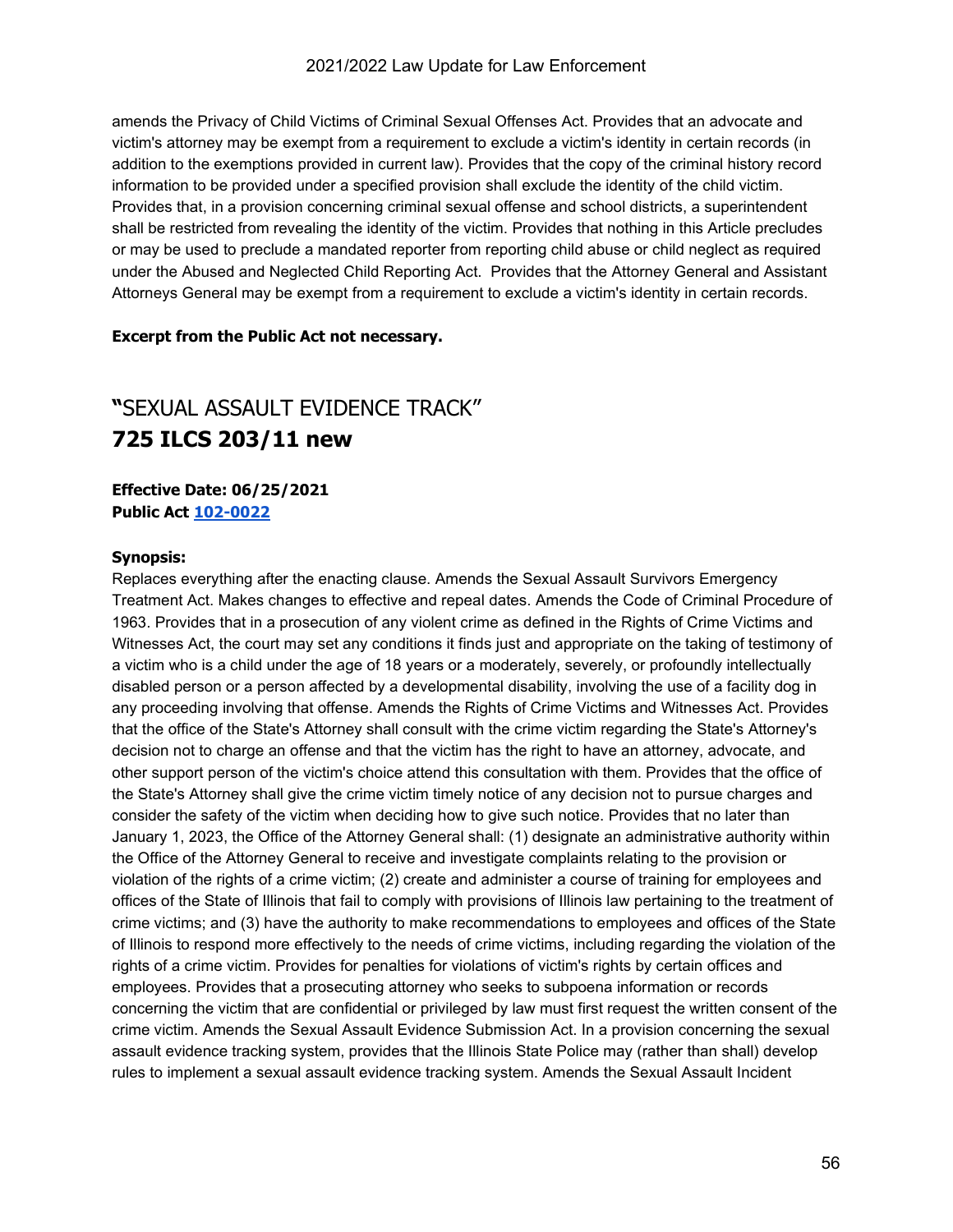Procedure Act. Provides for victim notification under specified circumstances in various provisions. Makes other changes. Effective immediately.

#### **Excerpt from the Public Act.**

```
(725 ILCS 203/11)
```
 Sec. 11. Victim notification. When sexual assault evidence is collected from a sexual assault survivor, the health care provider or law enforcement officer who collects the evidence must notify a victim about the tracking system. Such notification is satisfied by providing the victim information regarding the Sexual Assault Evidence Tracking System and the victim's unique log-in information contained within the sexual assault evidence kit or generated by the sexual assault evidence tracking system. (Source: P.A. 102-22, eff. 6-25-21.)

### **"**CORRECTIONS - FOID - MENTAL HEALTH" **730 ILCS 5/3-2-13 new, 430 ILCS 65/8, 430 ILCS 65/10**

#### **Effective Date: 01/01/2022 Public Act [102-0645](https://ilga.gov/legislation/billstatus.asp?DocNum=2249&GAID=16&GA=102&DocTypeID=SB&LegID=134902&SessionID=110&SpecSess=)**

#### **Synopsis:**

Amends the Unified Code of Corrections. Amends the Firearm Owners Identification Card Act. In a provision concerning relief from firearm prohibitions, provides that Department of Corrections employees authorized to possess firearms (in addition to active law enforcement officers) may apply to the Director of State Police requesting relief if certain conditions are met. Makes conforming changes to a provision concerning grounds for denial and revocation. Amends the Unified Code of Corrections. Provides that the Department of Corrections shall not make possession of a Firearm Owner's Identification Card a condition of continued employment as a Department employee authorized to possess firearms if the employee's Firearm Owner's Identification Card is revoked or seized because the employee has been a patient of a mental health facility and the employee has not been determined to pose a clear and present danger to himself, herself, or others as determined by a physician, clinical psychologist, or qualified examiner. Provides that nothing in the new provisions shall otherwise impair the Department's ability to determine an employee's fitness for duty. Provides that a collective bargaining agreement already in effect on this issue on the effective date of the amendatory Act cannot be modified, but on or after the effective date of the amendatory Act, the Department cannot require a Firearm Owner's Identification Card as a condition of continued employment in a collective bargaining agreement. Provides that the Department shall document if and why an employee has been determined to pose a clear and present danger. Defines "mental health facility" and "qualified examiner".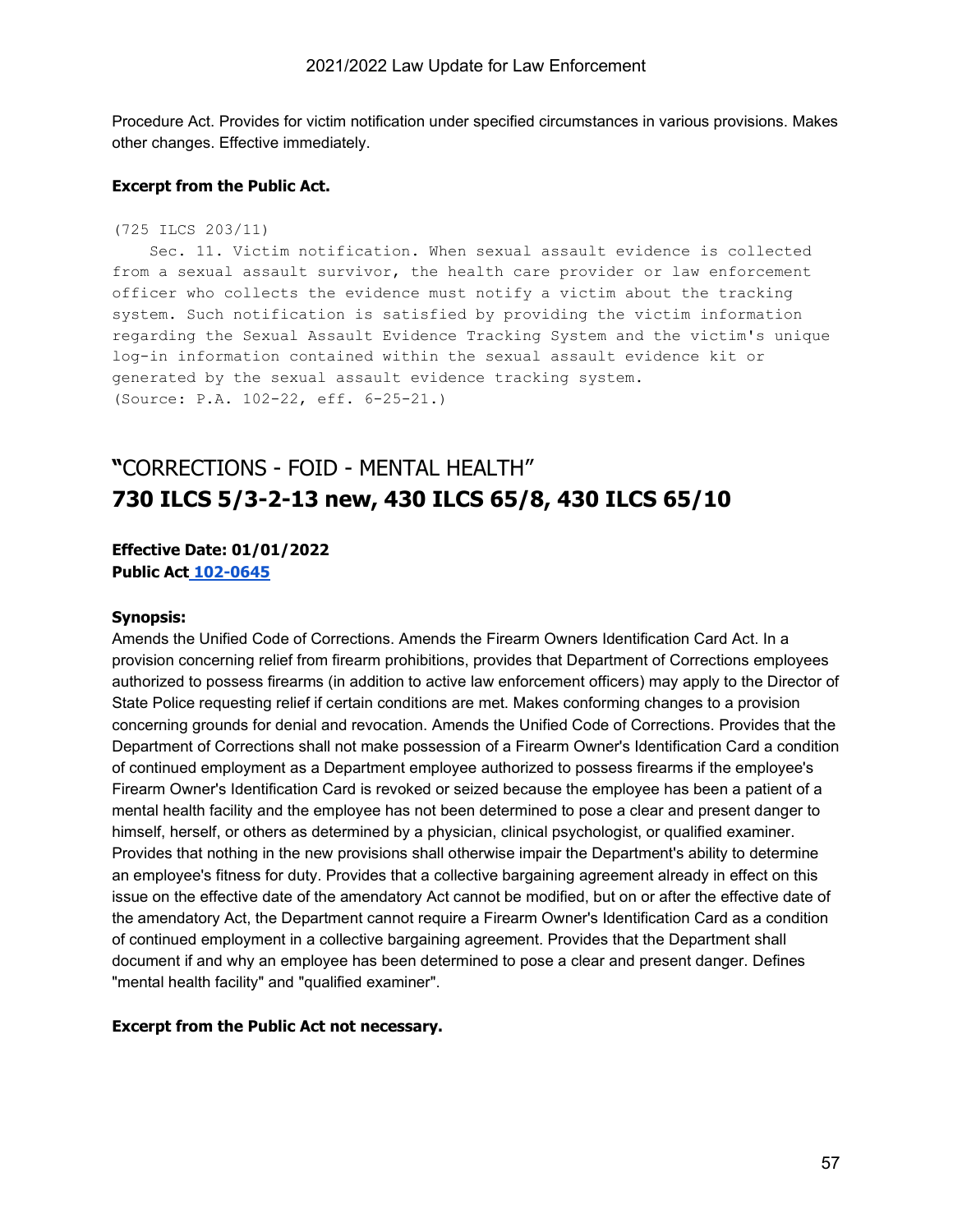### **"**CIV PRO-RESTORATIVE JUSTICE" **735 ILCS 5/804.5**

#### **Effective Date: 07/15/2021 Public Act [102-0100](https://www.ilga.gov/legislation/billstatus.asp?DocNum=0064&GAID=16&GA=102&DocTypeID=SB&LegID=128312&SessionID=110&SpecSess=)**

#### **Synopsis:**

Amends the Code of Civil Procedure. Provides that anything said or done during or in preparation for a restorative justice practice or as a follow-up to that practice, or the fact that the practice has been planned or convened, is privileged and cannot be referred to, used, or admitted in any civil, criminal, juvenile, or administrative proceeding unless the privilege is waived, during the proceeding or in writing, by the party or parties protected by the privilege. Provides that the legitimacy of a restorative justice practice, if challenged in any civil, juvenile, criminal, or administrative proceeding, shall be determined by a judge. Provides that the privilege does not apply when: (1) disclosure is necessary to prevent death, great bodily harm, or the commission of a crime; (2) necessary to comply with another law; or (3) a court, tribunal, or administrative body requires a report on a restorative justice practice, but such report shall be limited to the fact that a practice has taken place, an opinion regarding the success of the practice, and whether further restorative justice practices are expected. Effective immediately.

#### **Excerpt from the Public Act not necessary.**

### **"**NO CONTACT ORDER - COMMUNICATION" **740 ILCS 21/10, 740 ILCS 22/213, 815 ILCS 518/5, 815 ILCS 615/15**

#### **Effective Date: 01/01/2022 Public Act [102-0220](https://www.ilga.gov/legislation/billstatus.asp?DocNum=1677&GAID=16&GA=102&DocTypeID=SB&LegID=134313&SessionID=110&SpecSess=)**

#### **Synopsis:**

Amends the Stalking No Contact Order Act. Includes electronic communication in the definition of "contact". Amends the Civil No Contact Order Act. Provides that the court may provide relief in a civil no contact order by restraining the respondent from having any electronic communication with the petitioner. Amends the Internet Dating, Internet Child Care, Internet Senior Care, and Internet Home Care Safety Act. Changes the definition of "internet dating service" to remove the qualifier that such services be performed for a fee. Makes a corresponding change to the Dating Referral Services Act.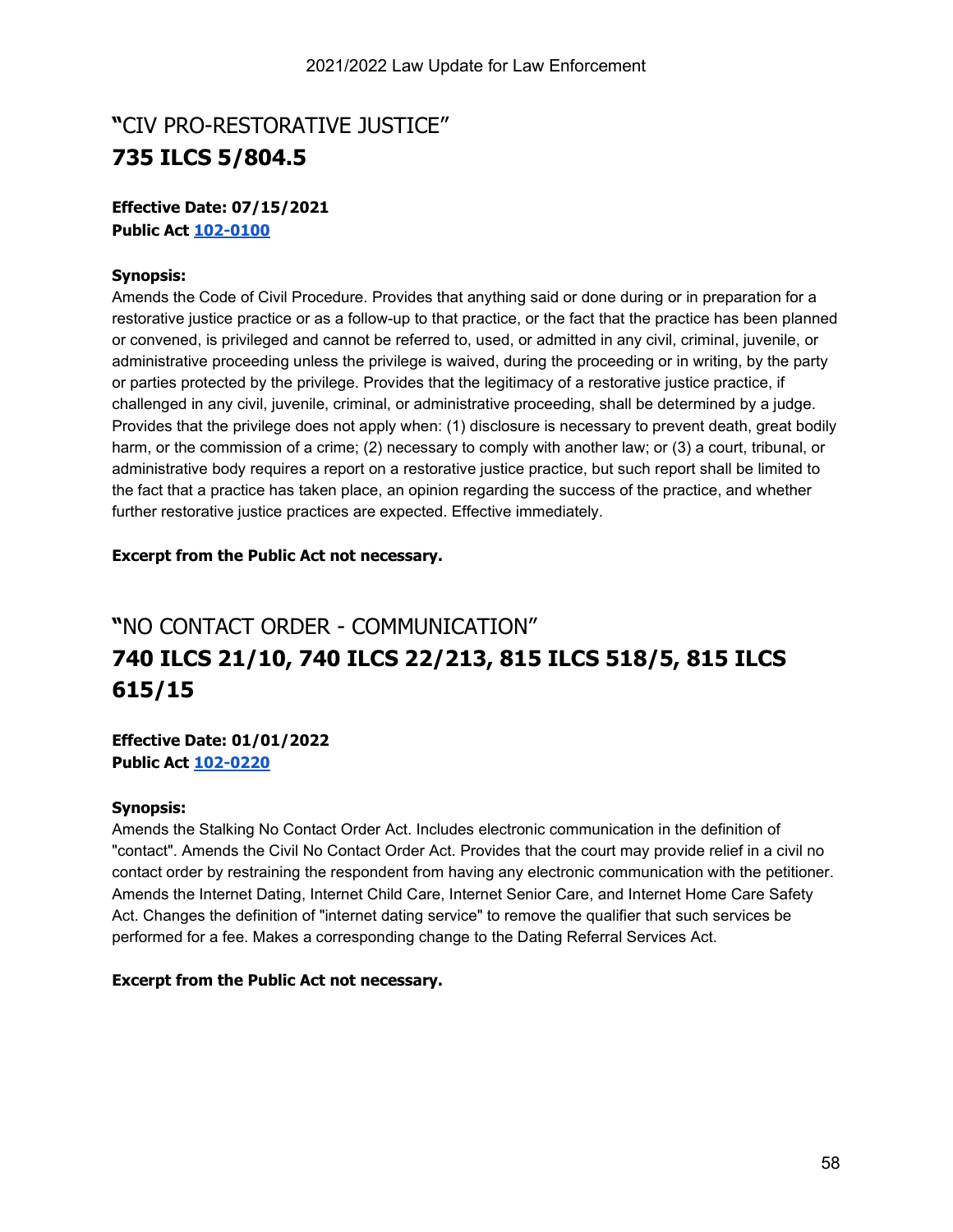### **"**VEHICLE FRANCHISE WARRANTY PAY" **815 ILCS 710/1.1, 815 ILCS 710/6**

#### **Effective Date: 01/01/2022 Public Act [102-0232](https://www.ilga.gov/legislation/billstatus.asp?DocNum=3940&GAID=16&GA=102&DocTypeID=HB&LegID=133028&SessionID=110&SpecSess=)**

#### **Synopsis:**

Amends the Motor Vehicle Franchise Act. Provides that the sale of motor vehicles by unlicensed dealers shall be prohibited (rather than should be prevented). Changes the manner in which dealers are reimbursed by manufacturers. Provides that manufacturers must pay a dealer no less than the amount a retail customer pays the dealer for the same services. Authorizes the use of agreed upon time guides. Applies to warranty work and factory recalls. Establishes a manner of determining effective labor rates.

**Excerpt from the Public Act not necessary.**

### **"**HUMAN TRAFFICKING RECOGNITION" **820 ILCS 95/5, 820 ILCS 95/10**

#### **Effective Date: 01/01/2022 Public Act [102-0324](https://ilga.gov/legislation/billstatus.asp?DocNum=1600&GAID=16&GA=102&DocTypeID=SB&LegID=134233&SessionID=110&SpecSess=)**

#### **Synopsis:**

Amends the Lodging Services Human Trafficking Recognition Training Act. Requires restaurants and truck stops to provide employees with training in the recognition of human trafficking and protocols for reporting observed human trafficking to the appropriate authority.

#### **Excerpt from the Public Act not necessary.**

### **"**LINE OF DUTY - PROBATION OFFICER" **820 ILCS 315/2**

**Effective Date: 01/01/2022 Public Act [102-0221](https://www.ilga.gov/legislation/billstatus.asp?DocNum=1681&GAID=16&GA=102&DocTypeID=SB&LegID=134317&SessionID=110&SpecSess=)**

**Synopsis:** Amends the Line of Duty Compensation Act. Includes probation officers within the scope of the Act.